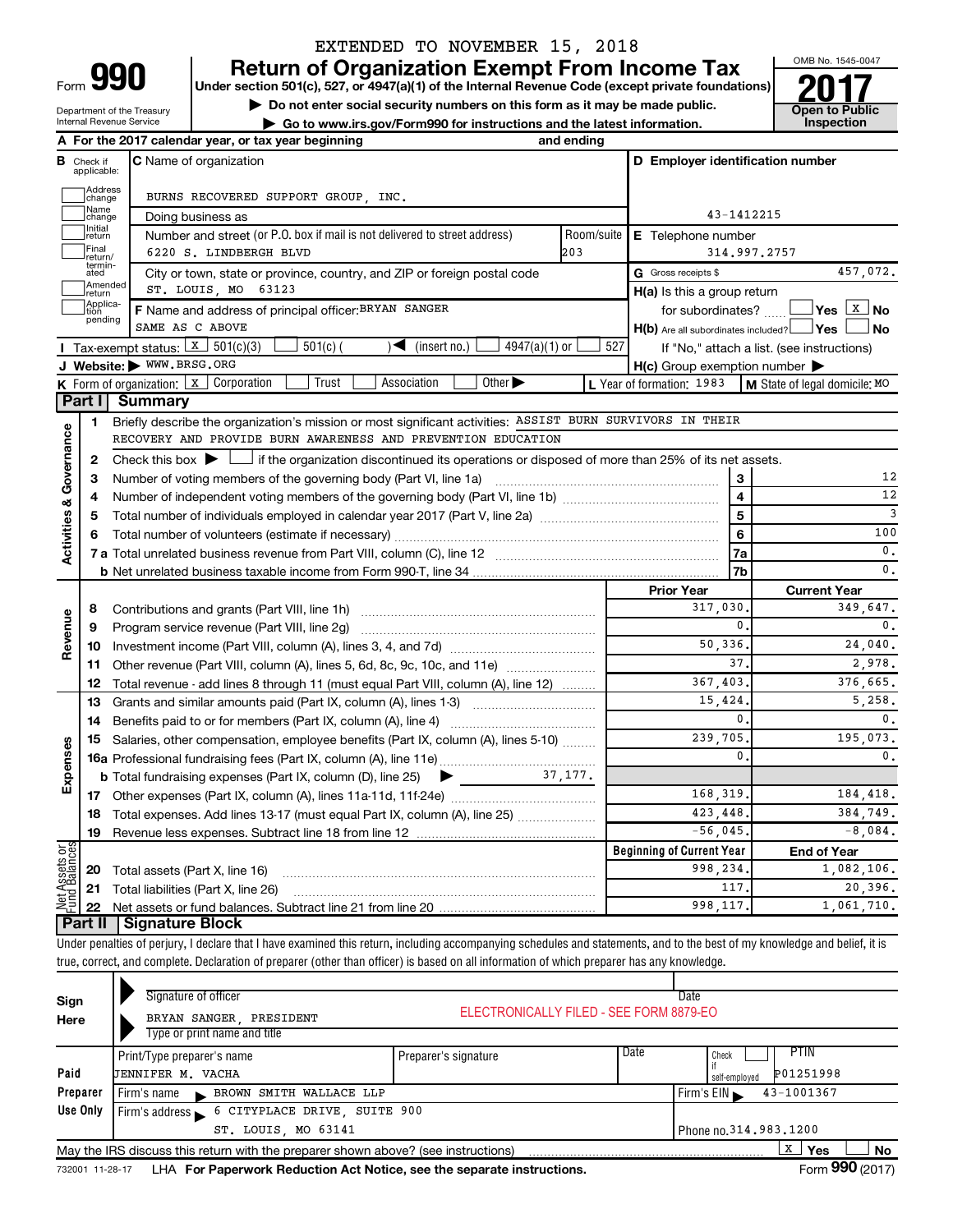|  | <b>B879-EO</b> |  |
|--|----------------|--|
|  |                |  |

Department of the Treasury Internal Revenue Service

# **IRS e-file Signature Authorization** for an Exempt Organization

OMB No. 1545-1878

For calendar year 2017, or fiscal year beginning

2017, and ending

Do not send to the IRS. Keep for your records.

Go to www.irs.gov/Form8879EO for the latest information.

**Employer identification number** 

Name of exempt organization

43-1412215

20

BURNS RECOVERED SUPPORT GROUP, INC.

Name and title of officer **BRYAN SANGER** 

PRESIDENT

Part I Type of Return and Return Information (Whole Dollars Only)

Check the box for the return for which you are using this Form 8879-EO and enter the applicable amount, if any, from the return. If you check the box on line 1a, 2a, 3a, 4a, or 5a, below, and the amount on that line for the return being filed with this form was blank, then leave line 1b, 2b, 3b, 4b, or 5b, whichever is applicable, blank (do not enter -0-). But, if you entered -0- on the return, then enter -0- on the applicable line below. Do not complete more than 1 line in Part I.

| b Total revenue, if any (Form 990, Part VIII, column (A), line 12)<br>1a Form 990 check here $\blacktriangleright \boxed{x}$ | 1 <sub>b</sub> | 376, 665. |
|------------------------------------------------------------------------------------------------------------------------------|----------------|-----------|
|                                                                                                                              | 2 <sub>b</sub> |           |
| b Total revenue, if any (Form 990-EZ, line 9)<br>2a Form 990-EZ check here                                                   |                |           |
| b Total tax (Form 1120-POL, line 22)<br>3a Form 1120-POL check here                                                          | 3 <sub>b</sub> |           |
| b Tax based on investment income (Form 990-PF, Part VI, line 5)<br>4a Form 990-PF check here                                 | 4 <sub>b</sub> |           |
| b Balance Due (Form 8868, line 3c)                                                                                           | 5 <sub>b</sub> |           |
| 5a Form 8868 check here                                                                                                      |                |           |

#### Declaration and Signature Authorization of Officer Part II

Under penalties of perjury, I declare that I am an officer of the above organization and that I have examined a copy of the organization's 2017 electronic return and accompanying schedules and statements and to the best of my knowledge and belief, they are true, correct, and complete. I further declare that the amount in Part I above is the amount shown on the copy of the organization's electronic return. I consent to allow my intermediate service provider, transmitter, or electronic return originator (ERO) to send the organization's return to the IRS and to receive from the IRS (a) an acknowledgement of receipt or reason for rejection of the transmission, (b) the reason for any delay in processing the return or refund, and (c) the date of any refund. If applicable, I authorize the U.S. Treasury and its designated Financial Agent to initiate an electronic funds withdrawal (direct debit) entry to the financial institution account indicated in the tax preparation software for payment of the organization's federal taxes owed on this return, and the financial institution to debit the entry to this account. To revoke a payment, I must contact the U.S. Treasury Financial Agent at 1-888-353-4537 no later than 2 business days prior to the payment (settlement) date. I also authorize the financial institutions involved in the processing of the electronic payment of taxes to receive confidential information necessary to answer inquiries and resolve issues related to the payment. I have selected a personal identification number (PIN) as my signature for the organization's electronic return and, if applicable, the organization's consent to electronic funds withdrawal.

Officer's PIN: check one box only

| I authorize BROWN SMITH WALLACE LLP<br>x <sub>1</sub>                                                                                                                                                                                                                                                                                                                                                   | IQ GILGI III) LIM $1641$                          |
|---------------------------------------------------------------------------------------------------------------------------------------------------------------------------------------------------------------------------------------------------------------------------------------------------------------------------------------------------------------------------------------------------------|---------------------------------------------------|
| <b>ERO</b> firm name                                                                                                                                                                                                                                                                                                                                                                                    | Enter five numbers, but<br>do not enter all zeros |
| as my signature on the organization's tax year 2017 electronically filed return. If I have indicated within this return that a copy of the return<br>is being filed with a state agency(ies) regulating charities as part of the IRS Fed/State program, I also authorize the aforementioned ERO to<br>enter my PIN on the return's disclosure consent screen.                                           |                                                   |
| As an officer of the organization, I will enter my PIN as my signature on the organization's tax year 2017 electronically filed return. If I have<br>indicated within this return that a copy of the return is being filed with a state agency(ies) regulating charities as part of the IRS Fed/State<br>program, I will enter my PIN on the return's disclosure consent screen.<br>Officer's signature | Date $\triangleright$ 6/14/18                     |
| <b>Certification and Authentication</b><br>Part III                                                                                                                                                                                                                                                                                                                                                     |                                                   |
| ERO's EFIN/PIN. Enter your six-digit electronic filing identification<br>number (EFIN) followed by your five-digit self-selected PIN.                                                                                                                                                                                                                                                                   | 43387884392<br>Do not enter all zeros             |
| I certify that the above numeric entry is my PIN, which is my signature on the 2017 electronically filed return for the organization indicated above. I<br>confirm that I am submitting this return in accordance with the requirements of Pub. 4163, Modernized e-File (MeF) Information for Authorized IRS<br>e-file Providers for Business Returns.<br>ERO's signature                               | Date $\blacktriangleright$                        |
| ERO Must Retain This Form - See Instructions<br>Do Not Submit This Form to the IRS Unless Requested To Do So                                                                                                                                                                                                                                                                                            | A A B A F A                                       |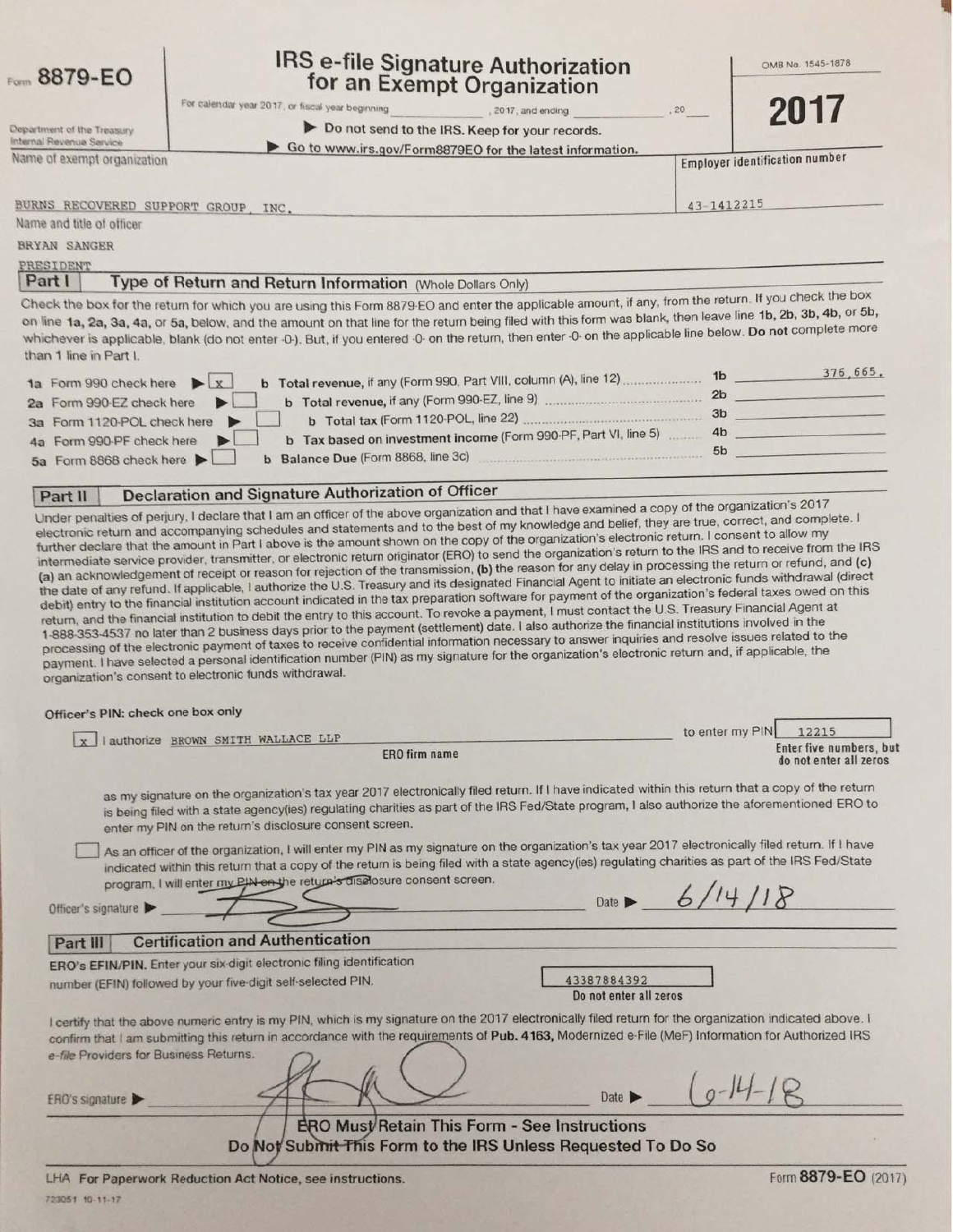|              | BURNS RECOVERED SUPPORT GROUP INC.<br>Form 990 (2017)                                                                                        | 43-1412215 | Page 2                                     |
|--------------|----------------------------------------------------------------------------------------------------------------------------------------------|------------|--------------------------------------------|
|              | <b>Part III Statement of Program Service Accomplishments</b>                                                                                 |            |                                            |
|              |                                                                                                                                              |            | X                                          |
| 1            | Briefly describe the organization's mission:                                                                                                 |            |                                            |
|              | BURNS RECOVERED SUPPORT GROUP'S MISSION IS TO ASSIST BURN SURVIVORS IN                                                                       |            |                                            |
|              | THEIR RECOVERY, SUPPORT MEDICAL FACILITIES IN MISSOURI IN THE CARE OF                                                                        |            |                                            |
|              | BURNS, AND EDUCATE THE PUBLIC IN BURN AWARENESS AND PREVENTION.                                                                              |            |                                            |
|              |                                                                                                                                              |            |                                            |
| $\mathbf{2}$ | Did the organization undertake any significant program services during the year which were not listed on the                                 |            |                                            |
|              | prior Form 990 or 990-EZ?                                                                                                                    |            | $\blacksquare$ Yes $\boxed{\texttt{x}}$ No |
|              | If "Yes," describe these new services on Schedule O.                                                                                         |            |                                            |
| 3            | Did the organization cease conducting, or make significant changes in how it conducts, any program services?                                 |            | $\sqrt{}$ Yes $\boxed{\text{x}}$ No        |
|              | If "Yes," describe these changes on Schedule O.                                                                                              |            |                                            |
| 4            | Describe the organization's program service accomplishments for each of its three largest program services, as measured by expenses.         |            |                                            |
|              | Section 501(c)(3) and 501(c)(4) organizations are required to report the amount of grants and allocations to others, the total expenses, and |            |                                            |
|              | revenue, if any, for each program service reported.                                                                                          |            |                                            |
| 4a           | 185, 105. including grants of \$<br>(Code: ) (Expenses \$<br>) (Revenue \$                                                                   |            |                                            |
|              | MIDWEST CHILDREN'S BURN CAMP (MCBC)- SUMMER CAMP IS A WEEK-LONG                                                                              |            |                                            |
|              | RESIDENTIAL CAMP FOR BURN INJURED CHILDREN AGES 6 TO 17. CHILDREN ENJOY                                                                      |            |                                            |
|              | ZIP LINING, KAYAKING, WATER TUBING AND MORE. MOST IMPORTANTLY, THEY                                                                          |            |                                            |
|              | LEARN WHO THEY ARE ON THE INSIDE IS MORE IMPORTANT THAN THE SCARS THEY                                                                       |            |                                            |
|              | SEE ON THE OUTSIDE. IN 2017, 51 CAMPERS ATTENDED.                                                                                            |            |                                            |
|              |                                                                                                                                              |            |                                            |
|              |                                                                                                                                              |            |                                            |
|              |                                                                                                                                              |            |                                            |
|              |                                                                                                                                              |            |                                            |
|              |                                                                                                                                              |            |                                            |
|              |                                                                                                                                              |            |                                            |
|              |                                                                                                                                              |            |                                            |
| 4b           | 105,618. including grants of \$<br>(Code: ) (Expenses \$<br>Revenue \$                                                                       |            |                                            |
|              | PREVENTION AND EDUCATION - BURNS RECOVERED SUPPORT GROUP'S (BRSG)                                                                            |            |                                            |
|              | EDUCATION AND OUTREACH PROGRAMMING INCLUES ASSISTANCE IN SEVERAL KEY                                                                         |            |                                            |
|              | AREAS INCLUDING:                                                                                                                             |            |                                            |
|              |                                                                                                                                              |            |                                            |
|              | * YOUTH FIRE SETTER PREVENTION PROGRAM IS DESIGNED FOR CHILDREN WHO                                                                          |            |                                            |
|              | DISPLAY A RISK FOR FIRE-SETTING AND/OR FIRE-PLAY. UPON REFERRAL, THE                                                                         |            |                                            |
|              | CHILD AND THEIR GUARDIANS PARTICIPATE IN A RISK ASSESSMENT TO IDENTIFY                                                                       |            |                                            |
|              | THE CHILD'S LEVEL OF FIRE-SETTING BEHAVIOR. A CUSTOMIZED EDUCATIONAL                                                                         |            |                                            |
|              | PROGRAM IS CREATED TO PREVENT FURTHER EXPERIMENTATION WITH FIRE. IN                                                                          |            |                                            |
|              | 2017, 20 SESSIONS WERE HELD AND 15 CHILDREN COMPLETED THE PROGRAM.                                                                           |            |                                            |
|              | TOTAL ATTENDANCE INCLUDED 56 CHILDREN, PARENTS, AND PROFESSIONALS. (SEE                                                                      |            |                                            |
|              | SCHEDULE O)                                                                                                                                  |            |                                            |
| 4с           | $6, 232$ and $6$ including grants of \$<br>$5,258.$ ) (Revenue $\frac{1}{2}$<br>) (Expenses \$<br>(Code:                                     |            |                                            |
|              | FINANCIAL ASSISTANCE - BRSG PROVIDES ASSISTANCE TO FAMILY MEMBERS WHO                                                                        |            |                                            |
|              | NEED HOUSING WHILE A LOVED ONE IS HOSPITALIZED FOR HIS OR HER BURN                                                                           |            |                                            |
|              | INJURIES AS WELL AS PROVIDES FINANCIAL ASSISTANCE TO BURN SURVIVORS TO                                                                       |            |                                            |
|              | PURCHASE NECESSARY AND COSTLY COMPRESSION GARMENTS. BRSG ALSO PROVIDES                                                                       |            |                                            |
|              | SCHOLARSHIP PROGRAMS TO BURN SURVIVORS ATTENDING COLLEGE. SEVEN                                                                              |            |                                            |
|              | INDIVIDUALS FROM THREE STATES RECEIVED SCHOLARSHIPS.                                                                                         |            |                                            |
|              |                                                                                                                                              |            |                                            |
|              |                                                                                                                                              |            |                                            |
|              |                                                                                                                                              |            |                                            |
|              |                                                                                                                                              |            |                                            |
|              |                                                                                                                                              |            |                                            |
|              |                                                                                                                                              |            |                                            |
|              |                                                                                                                                              |            |                                            |
|              | 4d Other program services (Describe in Schedule O.)                                                                                          |            |                                            |
|              | (Expenses \$<br>(Revenue \$<br>including grants of \$                                                                                        |            |                                            |
|              | 296,955.<br>4e Total program service expenses                                                                                                |            |                                            |
|              |                                                                                                                                              |            | Form 990 (2017)                            |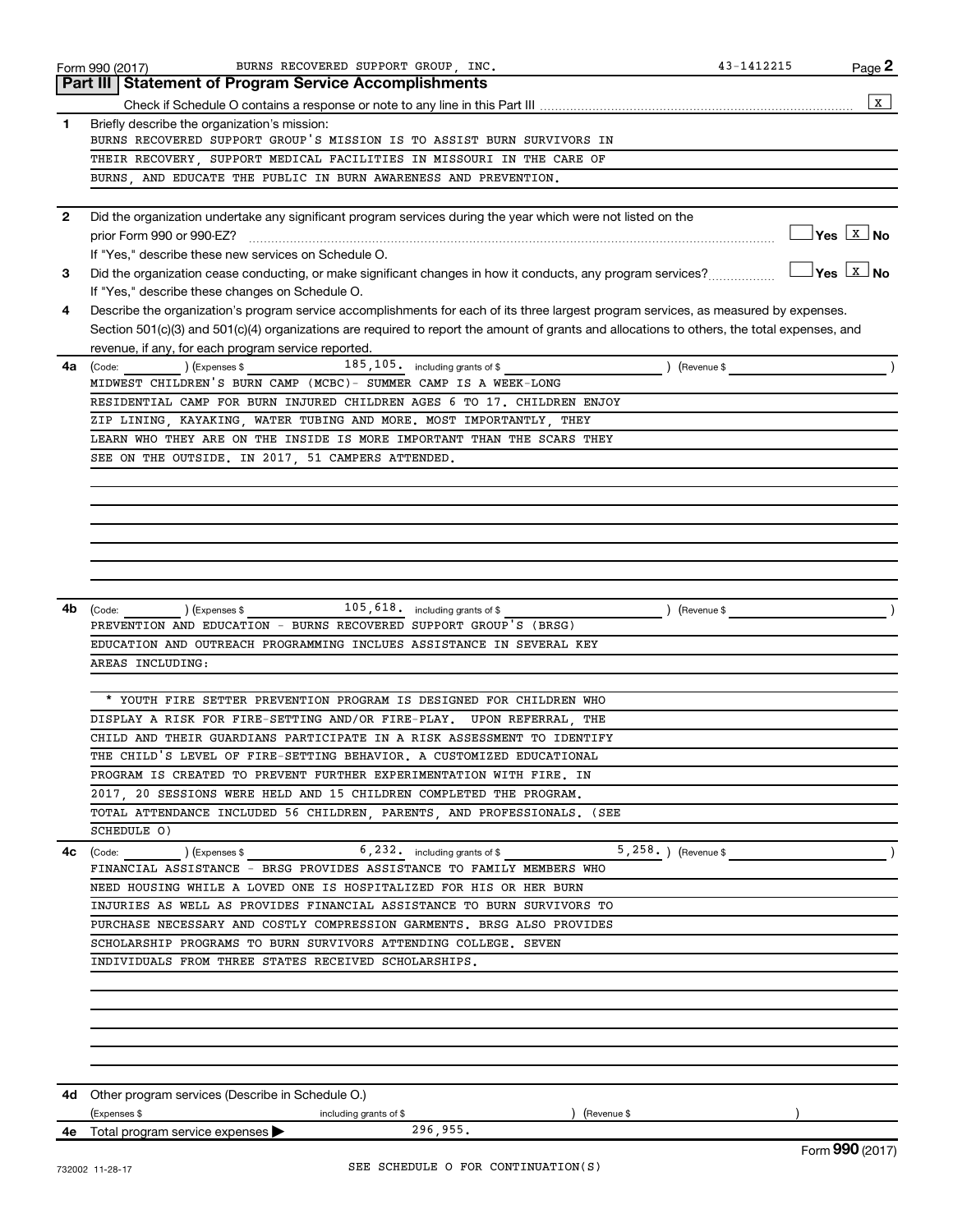|          | 43-1412215<br>BURNS RECOVERED SUPPORT GROUP INC.<br>Form 990 (2017)                                                                                                                                                                                                                                                                                                  |                |     | Page 3 |
|----------|----------------------------------------------------------------------------------------------------------------------------------------------------------------------------------------------------------------------------------------------------------------------------------------------------------------------------------------------------------------------|----------------|-----|--------|
|          | <b>Part IV   Checklist of Required Schedules</b>                                                                                                                                                                                                                                                                                                                     |                |     |        |
|          |                                                                                                                                                                                                                                                                                                                                                                      |                | Yes | No     |
| 1        | Is the organization described in section $501(c)(3)$ or $4947(a)(1)$ (other than a private foundation)?                                                                                                                                                                                                                                                              |                |     |        |
|          |                                                                                                                                                                                                                                                                                                                                                                      | $\mathbf{1}$   | х   |        |
| 2        |                                                                                                                                                                                                                                                                                                                                                                      | $\overline{2}$ | X   |        |
| З        | Did the organization engage in direct or indirect political campaign activities on behalf of or in opposition to candidates for                                                                                                                                                                                                                                      |                |     |        |
|          |                                                                                                                                                                                                                                                                                                                                                                      | 3              |     | x      |
| 4        | Section 501(c)(3) organizations. Did the organization engage in lobbying activities, or have a section 501(h) election in effect                                                                                                                                                                                                                                     |                |     |        |
|          |                                                                                                                                                                                                                                                                                                                                                                      | 4              |     | x      |
| 5        | Is the organization a section 501(c)(4), 501(c)(5), or 501(c)(6) organization that receives membership dues, assessments, or                                                                                                                                                                                                                                         |                |     |        |
|          |                                                                                                                                                                                                                                                                                                                                                                      | 5              |     | x      |
| 6        | Did the organization maintain any donor advised funds or any similar funds or accounts for which donors have the right to                                                                                                                                                                                                                                            |                |     | x      |
|          | provide advice on the distribution or investment of amounts in such funds or accounts? If "Yes," complete Schedule D, Part I                                                                                                                                                                                                                                         | 6              |     |        |
| 7        | Did the organization receive or hold a conservation easement, including easements to preserve open space,                                                                                                                                                                                                                                                            | $\overline{7}$ |     | x      |
| 8        | Did the organization maintain collections of works of art, historical treasures, or other similar assets? If "Yes," complete                                                                                                                                                                                                                                         |                |     |        |
|          |                                                                                                                                                                                                                                                                                                                                                                      | 8              |     | x      |
| 9        | Schedule D, Part III <b>Marting Community</b> Construction of the Construction of the Construction of the Construction of the Construction of the Construction of the Construction of the Construction of the Construction of the C<br>Did the organization report an amount in Part X, line 21, for escrow or custodial account liability, serve as a custodian for |                |     |        |
|          | amounts not listed in Part X; or provide credit counseling, debt management, credit repair, or debt negotiation services?                                                                                                                                                                                                                                            |                |     |        |
|          | If "Yes." complete Schedule D, Part IV                                                                                                                                                                                                                                                                                                                               | 9              |     | х      |
| 10       | Did the organization, directly or through a related organization, hold assets in temporarily restricted endowments, permanent                                                                                                                                                                                                                                        |                |     |        |
|          |                                                                                                                                                                                                                                                                                                                                                                      | 10             |     | х      |
| 11       | If the organization's answer to any of the following questions is "Yes," then complete Schedule D, Parts VI, VII, VIII, IX, or X                                                                                                                                                                                                                                     |                |     |        |
|          | as applicable.                                                                                                                                                                                                                                                                                                                                                       |                |     |        |
|          | a Did the organization report an amount for land, buildings, and equipment in Part X, line 10? If "Yes," complete Schedule D,                                                                                                                                                                                                                                        |                |     |        |
|          |                                                                                                                                                                                                                                                                                                                                                                      | 11a            | х   |        |
|          | <b>b</b> Did the organization report an amount for investments - other securities in Part X, line 12 that is 5% or more of its total                                                                                                                                                                                                                                 |                |     |        |
|          |                                                                                                                                                                                                                                                                                                                                                                      | 11b            |     | x      |
|          | c Did the organization report an amount for investments - program related in Part X, line 13 that is 5% or more of its total                                                                                                                                                                                                                                         |                |     |        |
|          |                                                                                                                                                                                                                                                                                                                                                                      | 11c            |     | х      |
|          | d Did the organization report an amount for other assets in Part X, line 15 that is 5% or more of its total assets reported in                                                                                                                                                                                                                                       |                |     |        |
|          |                                                                                                                                                                                                                                                                                                                                                                      | 11d            |     | х      |
|          |                                                                                                                                                                                                                                                                                                                                                                      | 11e            |     | x      |
|          | f Did the organization's separate or consolidated financial statements for the tax year include a footnote that addresses                                                                                                                                                                                                                                            |                |     |        |
|          | the organization's liability for uncertain tax positions under FIN 48 (ASC 740)? If "Yes," complete Schedule D, Part X                                                                                                                                                                                                                                               | 11f            | x   |        |
|          | 12a Did the organization obtain separate, independent audited financial statements for the tax year? If "Yes," complete                                                                                                                                                                                                                                              |                |     |        |
|          | Schedule D, Parts XI and XII                                                                                                                                                                                                                                                                                                                                         | 12a            | X   |        |
|          | <b>b</b> Was the organization included in consolidated, independent audited financial statements for the tax year?                                                                                                                                                                                                                                                   |                |     |        |
|          | If "Yes," and if the organization answered "No" to line 12a, then completing Schedule D, Parts XI and XII is optional                                                                                                                                                                                                                                                | 12b<br>13      |     | х<br>х |
| 13       |                                                                                                                                                                                                                                                                                                                                                                      | 14a            |     | х      |
| 14a<br>b | Did the organization have aggregate revenues or expenses of more than \$10,000 from grantmaking, fundraising, business,                                                                                                                                                                                                                                              |                |     |        |
|          | investment, and program service activities outside the United States, or aggregate foreign investments valued at \$100,000                                                                                                                                                                                                                                           |                |     |        |
|          |                                                                                                                                                                                                                                                                                                                                                                      | 14b            |     | х      |
| 15       | Did the organization report on Part IX, column (A), line 3, more than \$5,000 of grants or other assistance to or for any                                                                                                                                                                                                                                            |                |     |        |
|          |                                                                                                                                                                                                                                                                                                                                                                      | 15             |     | х      |
| 16       | Did the organization report on Part IX, column (A), line 3, more than \$5,000 of aggregate grants or other assistance to                                                                                                                                                                                                                                             |                |     |        |
|          |                                                                                                                                                                                                                                                                                                                                                                      | 16             |     | х      |
| 17       | Did the organization report a total of more than \$15,000 of expenses for professional fundraising services on Part IX,                                                                                                                                                                                                                                              |                |     |        |
|          |                                                                                                                                                                                                                                                                                                                                                                      | 17             |     | x      |
| 18       | Did the organization report more than \$15,000 total of fundraising event gross income and contributions on Part VIII, lines                                                                                                                                                                                                                                         |                |     |        |
|          |                                                                                                                                                                                                                                                                                                                                                                      | 18             | х   |        |
| 19       | Did the organization report more than \$15,000 of gross income from gaming activities on Part VIII, line 9a? If "Yes,"                                                                                                                                                                                                                                               |                |     |        |
|          |                                                                                                                                                                                                                                                                                                                                                                      | 19             |     | x      |

Form (2017) **990**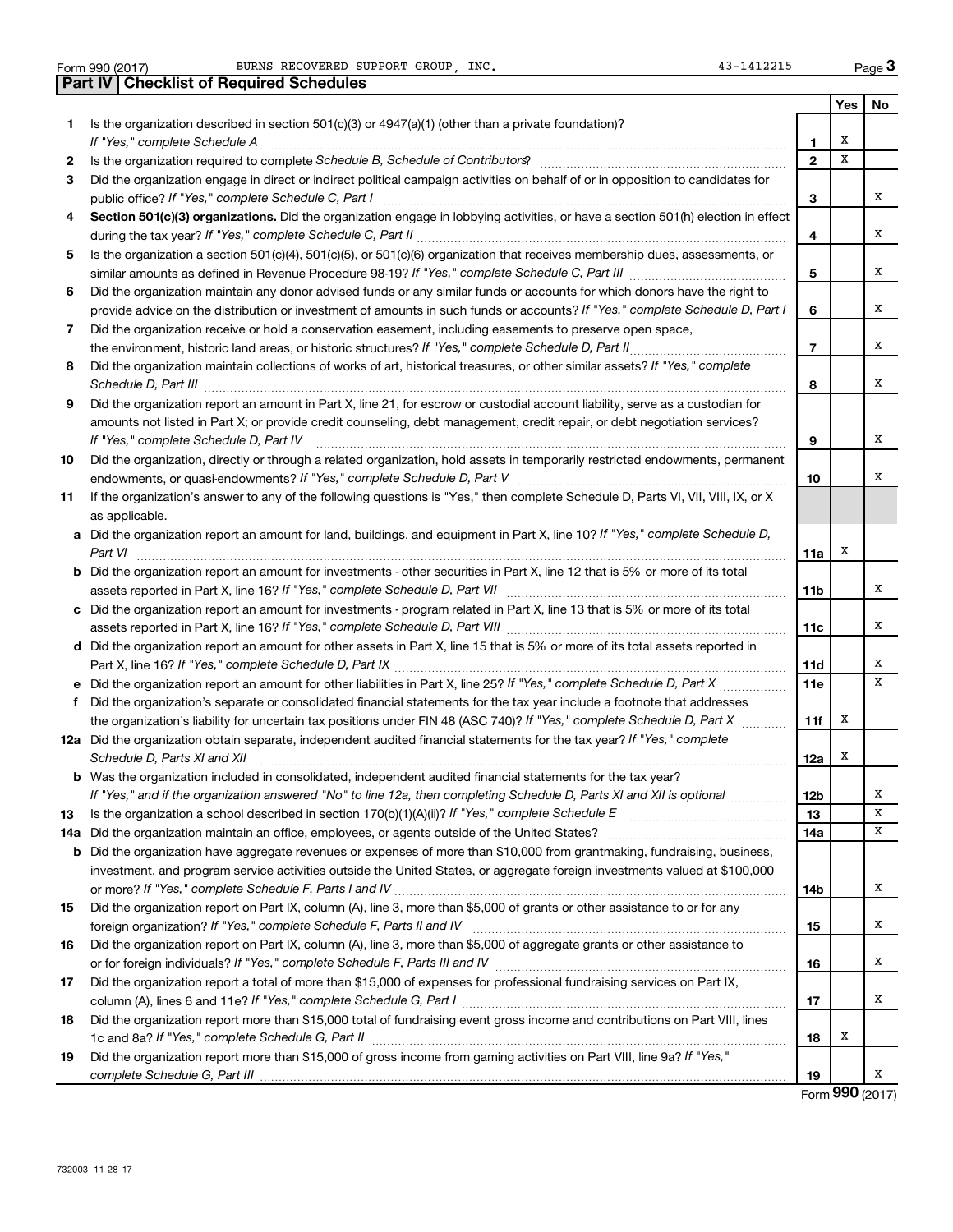|  | Form 990 (2017) |
|--|-----------------|
|  |                 |

|     | <b>Part IV   Checklist of Required Schedules (continued)</b>                                                                      |                 |     |    |
|-----|-----------------------------------------------------------------------------------------------------------------------------------|-----------------|-----|----|
|     |                                                                                                                                   |                 | Yes | No |
|     | 20a Did the organization operate one or more hospital facilities? If "Yes," complete Schedule H                                   | 20a             |     | x  |
|     |                                                                                                                                   | 20 <sub>b</sub> |     |    |
| 21  | Did the organization report more than \$5,000 of grants or other assistance to any domestic organization or                       |                 |     |    |
|     |                                                                                                                                   | 21              |     | x  |
| 22  | Did the organization report more than \$5,000 of grants or other assistance to or for domestic individuals on                     |                 |     |    |
|     |                                                                                                                                   | 22              | X   |    |
| 23  | Did the organization answer "Yes" to Part VII, Section A, line 3, 4, or 5 about compensation of the organization's current        |                 |     |    |
|     | and former officers, directors, trustees, key employees, and highest compensated employees? If "Yes," complete                    |                 |     |    |
|     | Schedule J <b>Execute Schedule J Execute Schedule J</b>                                                                           | 23              |     | х  |
|     | 24a Did the organization have a tax-exempt bond issue with an outstanding principal amount of more than \$100,000 as of the       |                 |     |    |
|     | last day of the year, that was issued after December 31, 2002? If "Yes," answer lines 24b through 24d and complete                |                 |     |    |
|     | Schedule K. If "No", go to line 25a                                                                                               | 24a             |     | x  |
| b   |                                                                                                                                   | 24 <sub>b</sub> |     |    |
|     | Did the organization maintain an escrow account other than a refunding escrow at any time during the year to defease              |                 |     |    |
|     |                                                                                                                                   | 24c             |     |    |
|     | d Did the organization act as an "on behalf of" issuer for bonds outstanding at any time during the year?                         | 24d             |     |    |
|     | 25a Section 501(c)(3), 501(c)(4), and 501(c)(29) organizations. Did the organization engage in an excess benefit                  |                 |     |    |
|     |                                                                                                                                   | 25a             |     | x  |
| b   | Is the organization aware that it engaged in an excess benefit transaction with a disqualified person in a prior year, and        |                 |     |    |
|     | that the transaction has not been reported on any of the organization's prior Forms 990 or 990-EZ? If "Yes," complete             |                 |     |    |
|     | Schedule L, Part I                                                                                                                | 25b             |     | x  |
| 26  | Did the organization report any amount on Part X, line 5, 6, or 22 for receivables from or payables to any current or             |                 |     |    |
|     | former officers, directors, trustees, key employees, highest compensated employees, or disqualified persons? If "Yes,"            |                 |     |    |
|     | complete Schedule L, Part II                                                                                                      | 26              |     | x  |
| 27  | Did the organization provide a grant or other assistance to an officer, director, trustee, key employee, substantial              |                 |     |    |
|     | contributor or employee thereof, a grant selection committee member, or to a 35% controlled entity or family member               |                 |     |    |
|     |                                                                                                                                   | 27              |     | х  |
| 28  | Was the organization a party to a business transaction with one of the following parties (see Schedule L, Part IV                 |                 |     |    |
|     | instructions for applicable filing thresholds, conditions, and exceptions):                                                       |                 |     |    |
| а   | A current or former officer, director, trustee, or key employee? If "Yes," complete Schedule L, Part IV                           | 28a             |     | Х  |
| b   | A family member of a current or former officer, director, trustee, or key employee? If "Yes," complete Schedule L, Part IV        | 28b             |     | x  |
|     | c An entity of which a current or former officer, director, trustee, or key employee (or a family member thereof) was an officer, |                 |     |    |
|     |                                                                                                                                   | 28c             |     | х  |
| 29  |                                                                                                                                   | 29              |     | x  |
| 30  | Did the organization receive contributions of art, historical treasures, or other similar assets, or qualified conservation       |                 |     |    |
|     |                                                                                                                                   | 30              |     | х  |
| 31  | Did the organization liquidate, terminate, or dissolve and cease operations?                                                      |                 |     |    |
|     |                                                                                                                                   | 31              |     | x  |
| 32  | Did the organization sell, exchange, dispose of, or transfer more than 25% of its net assets?/f "Yes," complete                   |                 |     |    |
|     | Schedule N, Part II                                                                                                               | 32              |     | x  |
| 33  | Did the organization own 100% of an entity disregarded as separate from the organization under Regulations                        |                 |     |    |
|     |                                                                                                                                   | 33              |     | x  |
| 34  | Was the organization related to any tax-exempt or taxable entity? If "Yes," complete Schedule R, Part II, III, or IV, and         |                 |     |    |
|     | Part V, line 1                                                                                                                    | 34              |     | x  |
| 35а |                                                                                                                                   | 35a             |     | x  |
|     | b If "Yes" to line 35a, did the organization receive any payment from or engage in any transaction with a controlled entity       |                 |     |    |
|     |                                                                                                                                   | 35b             |     |    |
| 36  | Section 501(c)(3) organizations. Did the organization make any transfers to an exempt non-charitable related organization?        |                 |     |    |
|     |                                                                                                                                   | 36              |     | x  |
| 37  | Did the organization conduct more than 5% of its activities through an entity that is not a related organization                  |                 |     |    |
|     |                                                                                                                                   | 37              |     | x  |
| 38  | Did the organization complete Schedule O and provide explanations in Schedule O for Part VI, lines 11b and 19?                    |                 |     |    |
|     |                                                                                                                                   | 38              | X   |    |

Form (2017) **990**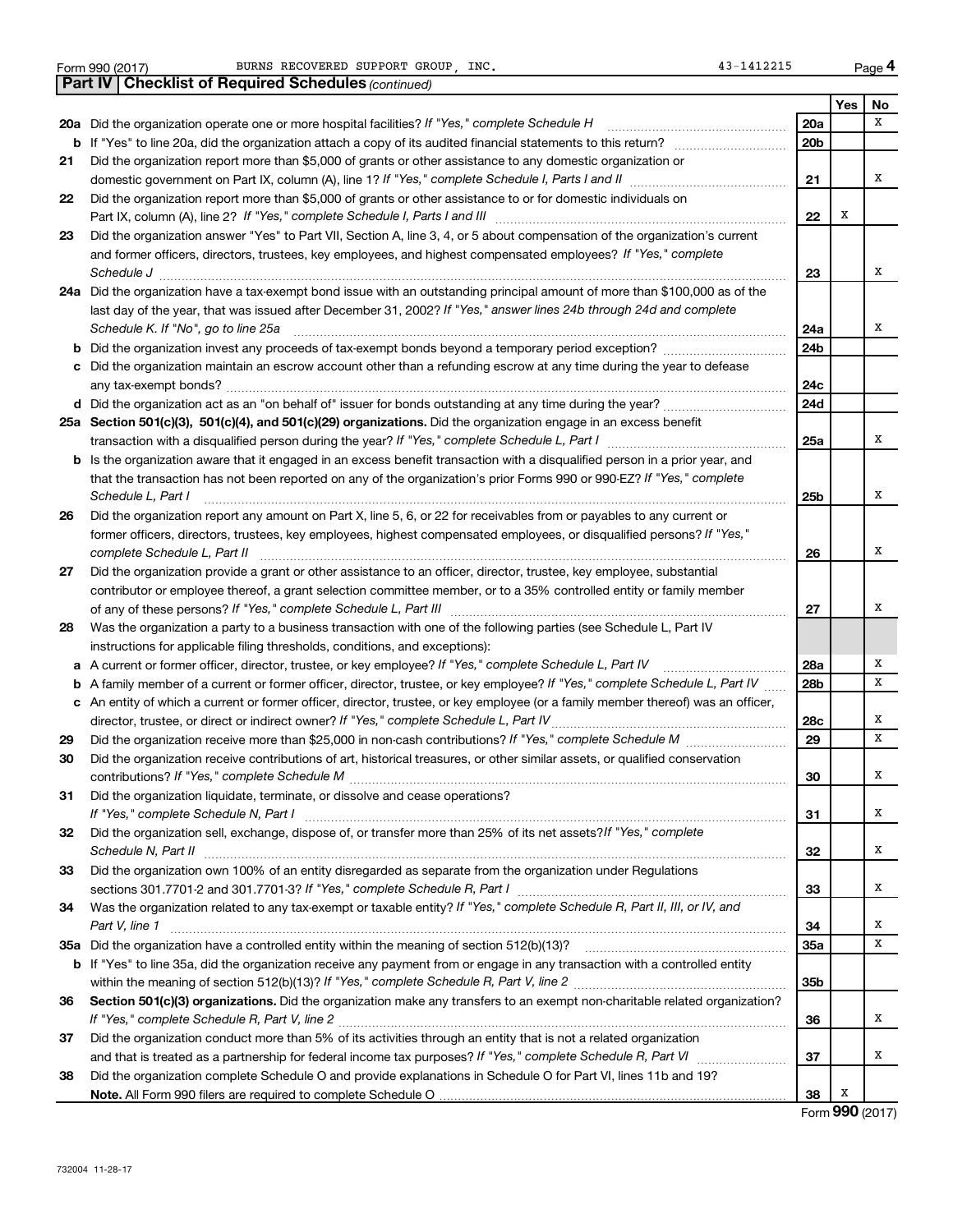|               | BURNS RECOVERED SUPPORT GROUP . INC.<br>43-1412215<br>Form 990 (2017)                                                                                                                                                            |                |     | Page 5 |
|---------------|----------------------------------------------------------------------------------------------------------------------------------------------------------------------------------------------------------------------------------|----------------|-----|--------|
| <b>Part V</b> | <b>Statements Regarding Other IRS Filings and Tax Compliance</b>                                                                                                                                                                 |                |     |        |
|               | Check if Schedule O contains a response or note to any line in this Part V                                                                                                                                                       |                |     |        |
|               |                                                                                                                                                                                                                                  |                | Yes | No     |
|               | 1a                                                                                                                                                                                                                               |                |     |        |
| b             | 1 <sub>b</sub><br>Enter the number of Forms W-2G included in line 1a. Enter -0- if not applicable                                                                                                                                |                |     |        |
| с             | Did the organization comply with backup withholding rules for reportable payments to vendors and reportable gaming                                                                                                               |                |     |        |
|               |                                                                                                                                                                                                                                  | 1c             | x   |        |
|               | 2a Enter the number of employees reported on Form W-3, Transmittal of Wage and Tax Statements,                                                                                                                                   |                |     |        |
|               | filed for the calendar year ending with or within the year covered by this return<br>2a                                                                                                                                          |                |     |        |
|               |                                                                                                                                                                                                                                  | 2 <sub>b</sub> | Х   |        |
|               |                                                                                                                                                                                                                                  |                |     |        |
|               | 3a Did the organization have unrelated business gross income of \$1,000 or more during the year?                                                                                                                                 | За             |     | Χ      |
|               |                                                                                                                                                                                                                                  | 3b             |     |        |
|               | 4a At any time during the calendar year, did the organization have an interest in, or a signature or other authority over, a                                                                                                     |                |     |        |
|               | financial account in a foreign country (such as a bank account, securities account, or other financial account)?                                                                                                                 | 4a             |     | х      |
|               | <b>b</b> If "Yes," enter the name of the foreign country: $\blacktriangleright$                                                                                                                                                  |                |     |        |
|               | See instructions for filing requirements for FinCEN Form 114, Report of Foreign Bank and Financial Accounts (FBAR).                                                                                                              |                |     |        |
|               |                                                                                                                                                                                                                                  | 5a             |     | Χ      |
| b             |                                                                                                                                                                                                                                  | 5b             |     | x      |
|               |                                                                                                                                                                                                                                  | 5c             |     |        |
|               | 6a Does the organization have annual gross receipts that are normally greater than \$100,000, and did the organization solicit                                                                                                   |                |     |        |
|               |                                                                                                                                                                                                                                  | 6a             |     | x      |
|               | <b>b</b> If "Yes," did the organization include with every solicitation an express statement that such contributions or gifts                                                                                                    |                |     |        |
|               |                                                                                                                                                                                                                                  | 6b             |     |        |
| 7             | Organizations that may receive deductible contributions under section 170(c).<br>Did the organization receive a payment in excess of \$75 made partly as a contribution and partly for goods and services provided to the payor? |                |     | Χ      |
| а             |                                                                                                                                                                                                                                  | 7a<br>7b       |     |        |
| b             | c Did the organization sell, exchange, or otherwise dispose of tangible personal property for which it was required                                                                                                              |                |     |        |
|               |                                                                                                                                                                                                                                  | 7c             |     | х      |
|               |                                                                                                                                                                                                                                  |                |     |        |
| е             | Did the organization receive any funds, directly or indirectly, to pay premiums on a personal benefit contract?                                                                                                                  | 7e             |     | Χ      |
| f.            |                                                                                                                                                                                                                                  | 7f             |     | х      |
|               | If the organization received a contribution of qualified intellectual property, did the organization file Form 8899 as required?                                                                                                 | 7g             |     |        |
|               | h If the organization received a contribution of cars, boats, airplanes, or other vehicles, did the organization file a Form 1098-C?                                                                                             | 7h             |     |        |
| 8             | Sponsoring organizations maintaining donor advised funds. Did a donor advised fund maintained by the                                                                                                                             |                |     |        |
|               |                                                                                                                                                                                                                                  | 8              |     |        |
|               | Sponsoring organizations maintaining donor advised funds.                                                                                                                                                                        |                |     |        |
| а             | Did the sponsoring organization make any taxable distributions under section 4966?                                                                                                                                               | 9а             |     |        |
| b             |                                                                                                                                                                                                                                  | 9b             |     |        |
| 10            | Section 501(c)(7) organizations. Enter:                                                                                                                                                                                          |                |     |        |
| а             | 10a                                                                                                                                                                                                                              |                |     |        |
| b             | 10 <sub>b</sub><br>Gross receipts, included on Form 990, Part VIII, line 12, for public use of club facilities                                                                                                                   |                |     |        |
| 11            | Section 501(c)(12) organizations. Enter:                                                                                                                                                                                         |                |     |        |
| а             | 11a                                                                                                                                                                                                                              |                |     |        |
| b             | Gross income from other sources (Do not net amounts due or paid to other sources against                                                                                                                                         |                |     |        |
|               | amounts due or received from them.)<br>11b                                                                                                                                                                                       |                |     |        |
|               | 12a Section 4947(a)(1) non-exempt charitable trusts. Is the organization filing Form 990 in lieu of Form 1041?                                                                                                                   | 12a            |     |        |
|               | <b>b</b> If "Yes," enter the amount of tax-exempt interest received or accrued during the year<br>  12b                                                                                                                          |                |     |        |
| 13            | Section 501(c)(29) qualified nonprofit health insurance issuers.                                                                                                                                                                 |                |     |        |
|               | a Is the organization licensed to issue qualified health plans in more than one state?                                                                                                                                           | 13a            |     |        |
|               | Note. See the instructions for additional information the organization must report on Schedule O.                                                                                                                                |                |     |        |
|               | <b>b</b> Enter the amount of reserves the organization is required to maintain by the states in which the                                                                                                                        |                |     |        |
|               | 13b                                                                                                                                                                                                                              |                |     |        |
|               | 13 <sub>c</sub>                                                                                                                                                                                                                  |                |     |        |
|               | 14a Did the organization receive any payments for indoor tanning services during the tax year?                                                                                                                                   | 14a            |     | x      |
|               |                                                                                                                                                                                                                                  | 14b            |     |        |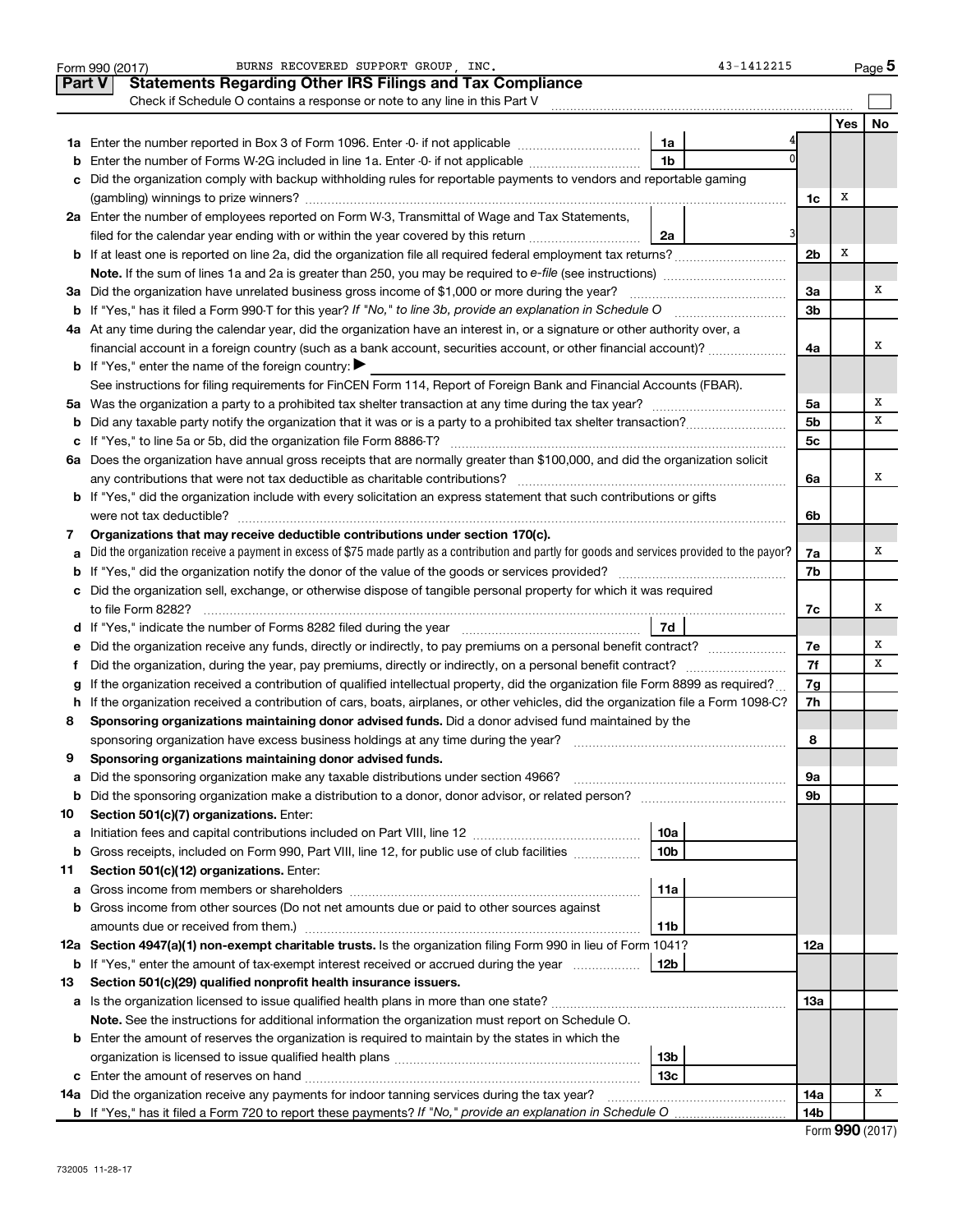|    | BURNS RECOVERED SUPPORT GROUP INC.<br>Form 990 (2017)                                                                                                                                                                          | 43-1412215      |             | Page 6       |
|----|--------------------------------------------------------------------------------------------------------------------------------------------------------------------------------------------------------------------------------|-----------------|-------------|--------------|
|    | <b>Part VI</b><br>Governance, Management, and Disclosure For each "Yes" response to lines 2 through 7b below, and for a "No" response                                                                                          |                 |             |              |
|    | to line 8a, 8b, or 10b below, describe the circumstances, processes, or changes in Schedule O. See instructions.                                                                                                               |                 |             |              |
|    |                                                                                                                                                                                                                                |                 |             | $\mathbf{x}$ |
|    | <b>Section A. Governing Body and Management</b>                                                                                                                                                                                |                 |             |              |
|    |                                                                                                                                                                                                                                |                 | Yes         | No           |
|    | 1a Enter the number of voting members of the governing body at the end of the tax year<br>1a                                                                                                                                   | 12              |             |              |
|    | If there are material differences in voting rights among members of the governing body, or if the governing                                                                                                                    |                 |             |              |
|    | body delegated broad authority to an executive committee or similar committee, explain in Schedule O.                                                                                                                          |                 |             |              |
| b  | Enter the number of voting members included in line 1a, above, who are independent<br>1b                                                                                                                                       | 12              |             |              |
|    | Did any officer, director, trustee, or key employee have a family relationship or a business relationship with any other                                                                                                       |                 |             |              |
| 2  | officer, director, trustee, or key employee?                                                                                                                                                                                   | 2               |             | Х            |
|    |                                                                                                                                                                                                                                |                 |             |              |
| 3  | Did the organization delegate control over management duties customarily performed by or under the direct supervision                                                                                                          |                 |             | х            |
|    |                                                                                                                                                                                                                                | З<br>4          | X           |              |
| 4  | Did the organization make any significant changes to its governing documents since the prior Form 990 was filed?                                                                                                               |                 |             |              |
| 5  |                                                                                                                                                                                                                                | 5               |             | х            |
| 6  | Did the organization have members or stockholders?                                                                                                                                                                             | 6               |             | x            |
| 7a | Did the organization have members, stockholders, or other persons who had the power to elect or appoint one or                                                                                                                 |                 |             |              |
|    | more members of the governing body?                                                                                                                                                                                            | 7a              |             | х            |
|    | <b>b</b> Are any governance decisions of the organization reserved to (or subject to approval by) members, stockholders, or                                                                                                    |                 |             |              |
|    | persons other than the governing body?                                                                                                                                                                                         | 7b              |             | х            |
| 8  | Did the organization contemporaneously document the meetings held or written actions undertaken during the year by the following:                                                                                              |                 |             |              |
| a  |                                                                                                                                                                                                                                | 8a              | х           |              |
| b  |                                                                                                                                                                                                                                | 8b              | X           |              |
| 9  | Is there any officer, director, trustee, or key employee listed in Part VII, Section A, who cannot be reached at the                                                                                                           |                 |             |              |
|    |                                                                                                                                                                                                                                | 9               |             | х            |
|    | <b>Section B. Policies</b> (This Section B requests information about policies not required by the Internal Revenue Code.)                                                                                                     |                 |             |              |
|    |                                                                                                                                                                                                                                |                 | Yes         | No           |
|    |                                                                                                                                                                                                                                | 10a             |             | x            |
|    | <b>b</b> If "Yes," did the organization have written policies and procedures governing the activities of such chapters, affiliates,                                                                                            |                 |             |              |
|    |                                                                                                                                                                                                                                | 10 <sub>b</sub> |             |              |
|    | 11a Has the organization provided a complete copy of this Form 990 to all members of its governing body before filing the form?                                                                                                | 11a             |             | x            |
|    | <b>b</b> Describe in Schedule O the process, if any, used by the organization to review this Form 990.                                                                                                                         |                 |             |              |
|    | 12a Did the organization have a written conflict of interest policy? If "No," go to line 13                                                                                                                                    | 12a             | X           |              |
| b  | Were officers, directors, or trustees, and key employees required to disclose annually interests that could give rise to conflicts?                                                                                            | 12 <sub>b</sub> |             | x            |
| c  | Did the organization regularly and consistently monitor and enforce compliance with the policy? If "Yes," describe                                                                                                             |                 |             |              |
|    |                                                                                                                                                                                                                                | 12c             | x           |              |
| 13 | Did the organization have a written whistleblower policy?                                                                                                                                                                      | 13              | $\mathbf x$ |              |
| 14 | Did the organization have a written document retention and destruction policy? [11] manufaction in the organization have a written document retention and destruction policy?                                                  | 14              |             | X            |
| 15 | Did the process for determining compensation of the following persons include a review and approval by independent                                                                                                             |                 |             |              |
|    | persons, comparability data, and contemporaneous substantiation of the deliberation and decision?                                                                                                                              |                 |             |              |
| а  | The organization's CEO, Executive Director, or top management official manufactured content of the organization's CEO, Executive Director, or top management official manufactured content of the state of the state of the st | 15a             | X           |              |
| b  | Other officers or key employees of the organization                                                                                                                                                                            | <b>15b</b>      |             | X            |
|    | If "Yes" to line 15a or 15b, describe the process in Schedule O (see instructions).                                                                                                                                            |                 |             |              |
|    | 16a Did the organization invest in, contribute assets to, or participate in a joint venture or similar arrangement with a                                                                                                      |                 |             |              |
|    | taxable entity during the year?                                                                                                                                                                                                | 16a             |             | х            |
|    | <b>b</b> If "Yes," did the organization follow a written policy or procedure requiring the organization to evaluate its participation                                                                                          |                 |             |              |
|    | in joint venture arrangements under applicable federal tax law, and take steps to safeguard the organization's                                                                                                                 |                 |             |              |
|    | exempt status with respect to such arrangements?                                                                                                                                                                               | 16b             |             |              |
|    | <b>Section C. Disclosure</b>                                                                                                                                                                                                   |                 |             |              |
| 17 | <b>NONE</b><br>List the states with which a copy of this Form 990 is required to be filed >                                                                                                                                    |                 |             |              |
| 18 | Section 6104 requires an organization to make its Forms 1023 (or 1024 if applicable), 990, and 990-T (Section 501(c)(3)s only) available                                                                                       |                 |             |              |
|    | for public inspection. Indicate how you made these available. Check all that apply.                                                                                                                                            |                 |             |              |
|    | X   Own website<br>Another's website<br>Upon request<br>Other (explain in Schedule O)                                                                                                                                          |                 |             |              |
| 19 | Describe in Schedule O whether (and if so, how) the organization made its governing documents, conflict of interest policy, and financial                                                                                      |                 |             |              |
|    | statements available to the public during the tax year.                                                                                                                                                                        |                 |             |              |
| 20 | State the name, address, and telephone number of the person who possesses the organization's books and records:                                                                                                                |                 |             |              |
|    | THE ORGANIZATION - 314.997.2757                                                                                                                                                                                                |                 |             |              |
|    | 6220 S. LINDBERGH BLVD, NO. 203, ST LOUIS, MO<br>63123                                                                                                                                                                         |                 |             |              |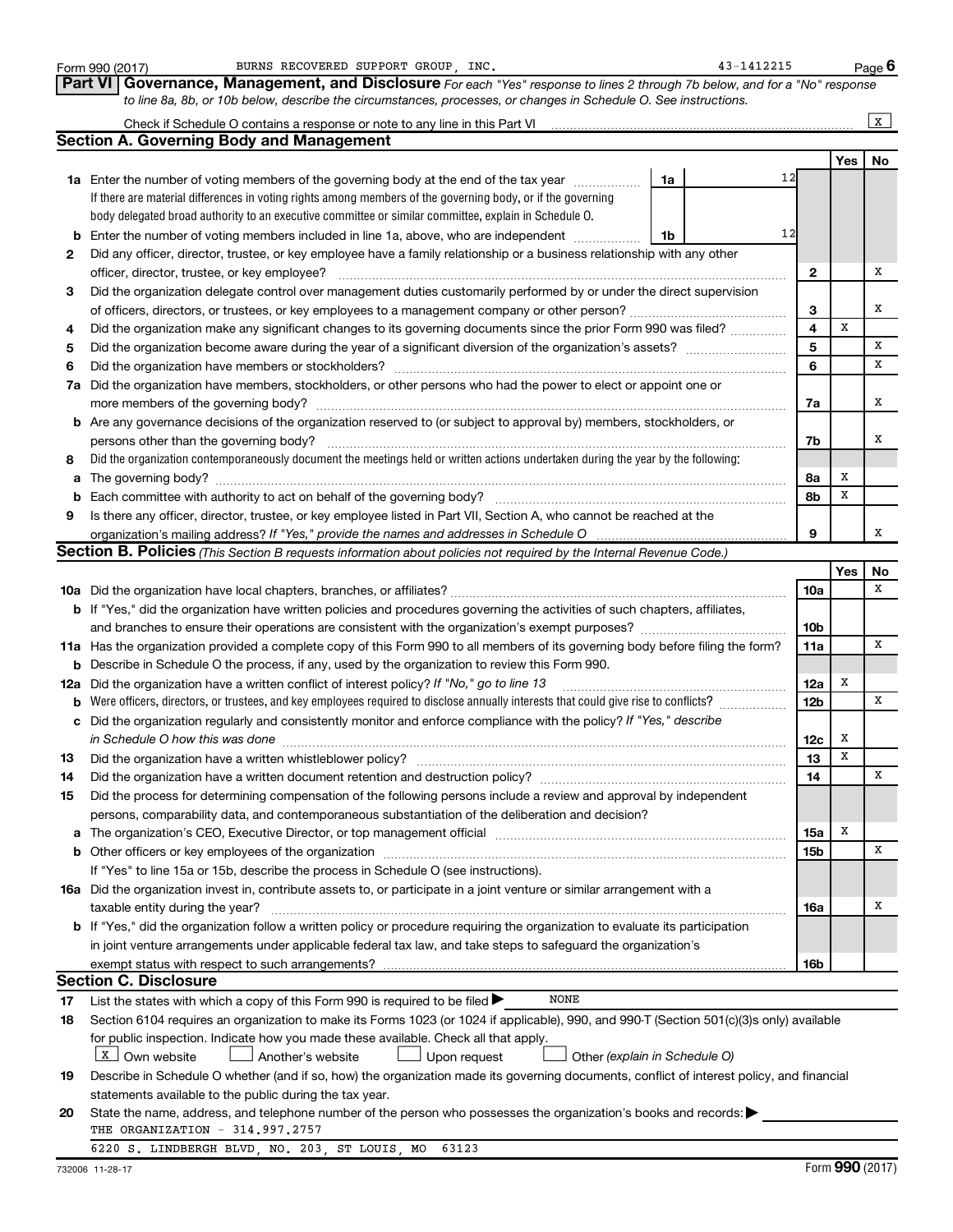| Form 990 (2017) | BURNS RECOVERED SUPPORT GROUP INC.                                                         | 43-1412215 | Page |
|-----------------|--------------------------------------------------------------------------------------------|------------|------|
|                 | Part VII Compensation of Officers, Directors, Trustees, Key Employees, Highest Compensated |            |      |
|                 | <b>Employees, and Independent Contractors</b>                                              |            |      |
|                 | Check if Schedule O contains a response or note to any line in this Part VII               |            |      |
|                 | Section A. Officers, Directors, Trustees, Key Employees, and Highest Compensated Employees |            |      |

**1a**  Complete this table for all persons required to be listed. Report compensation for the calendar year ending with or within the organization's tax year.

**•** List all of the organization's current officers, directors, trustees (whether individuals or organizations), regardless of amount of compensation. Enter -0- in columns (D), (E), and (F) if no compensation was paid.

**•** List all of the organization's **current** key employees, if any. See instructions for definition of "key employee."

**•** List the organization's five current highest compensated employees (other than an officer, director, trustee, or key employee) who received reportable compensation (Box 5 of Form W-2 and/or Box 7 of Form 1099-MISC) of more than \$100,000 from the organization and any related organizations.

**•** List all of the organization's former officers, key employees, and highest compensated employees who received more than \$100,000 of reportable compensation from the organization and any related organizations.

**•** List all of the organization's former directors or trustees that received, in the capacity as a former director or trustee of the organization, more than \$10,000 of reportable compensation from the organization and any related organizations.

List persons in the following order: individual trustees or directors; institutional trustees; officers; key employees; highest compensated employees; and former such persons.

Check this box if neither the organization nor any related organization compensated any current officer, director, or trustee. †

| (A)                                  | (B)                    | (C)                            |                                 |             |              |                                 |        | (D)             | (E)             | (F)                          |
|--------------------------------------|------------------------|--------------------------------|---------------------------------|-------------|--------------|---------------------------------|--------|-----------------|-----------------|------------------------------|
| Name and Title                       | Average                |                                | (do not check more than one     |             | Position     |                                 |        | Reportable      | Reportable      | Estimated                    |
|                                      | hours per              |                                | box, unless person is both an   |             |              |                                 |        | compensation    | compensation    | amount of                    |
|                                      | week                   |                                | officer and a director/trustee) |             |              |                                 |        | from            | from related    | other                        |
|                                      | (list any              |                                |                                 |             |              |                                 |        | the             | organizations   | compensation                 |
|                                      | hours for              |                                |                                 |             |              |                                 |        | organization    | (W-2/1099-MISC) | from the                     |
|                                      | related                |                                |                                 |             |              |                                 |        | (W-2/1099-MISC) |                 | organization                 |
|                                      | organizations<br>below |                                |                                 |             |              |                                 |        |                 |                 | and related<br>organizations |
|                                      | line)                  | Individual trustee or director | Institutional trustee           | Officer     | Key employee | Highest compensated<br>employee | Former |                 |                 |                              |
| BRYAN SANGER<br>(1)                  | 0.20                   |                                |                                 |             |              |                                 |        |                 |                 |                              |
| PRESIDENT                            |                        | X                              |                                 | $\mathbf x$ |              |                                 |        | $\mathbf{0}$ .  | 0               | $\mathbf 0$ .                |
| SHERI SHERMAN<br>(2)                 | 0.20                   |                                |                                 |             |              |                                 |        |                 |                 |                              |
| VICE PRESIDENT                       |                        | X                              |                                 | X           |              |                                 |        | 0.              | 0               | 0.                           |
| (3)<br>REBECCA WILLIAMS              | 0.20                   |                                |                                 |             |              |                                 |        |                 |                 |                              |
| <b>SECRETARY</b>                     |                        | $\mathbf x$                    |                                 | $\mathbf x$ |              |                                 |        | $\mathbf{0}$ .  | 0               | 0.                           |
| ELI ABELES (RESIGNED 6/2017)<br>(4)  | 0.20                   |                                |                                 |             |              |                                 |        |                 |                 |                              |
| <b>TREASURER</b>                     |                        | X                              |                                 | X           |              |                                 |        | 0.              | 0               | 0.                           |
| KANISHA ANTHONY<br>(5)               | 0.20                   |                                |                                 |             |              |                                 |        |                 |                 |                              |
| <b>DIRECTOR</b>                      |                        | X                              |                                 |             |              |                                 |        | $\mathbf{0}$ .  | 0               | 0.                           |
| <b>FAITH BERGER</b><br>(6)           | 0.20                   |                                |                                 |             |              |                                 |        |                 |                 |                              |
| <b>DIRECTOR</b>                      |                        | X                              |                                 |             |              |                                 |        | $\mathbf{0}$ .  | 0               | 0.                           |
| (7)<br>GREGG FARVE                   | 0, 20                  |                                |                                 |             |              |                                 |        |                 |                 |                              |
| <b>DIRECTOR</b>                      |                        | X                              |                                 |             |              |                                 |        | $\mathbf{0}$ .  | 0               | 0.                           |
| GARY HANSEN (RESIGNED 4/2017)<br>(8) | 0.20                   |                                |                                 |             |              |                                 |        |                 |                 |                              |
| <b>DIRECTOR</b>                      |                        | X                              |                                 |             |              |                                 |        | $\mathbf{0}$ .  | 0               | 0.                           |
| <b>JEFF LITT</b><br>(9)              | 0.20                   |                                |                                 |             |              |                                 |        |                 |                 |                              |
| <b>DIRECTOR</b>                      |                        | X                              |                                 |             |              |                                 |        | $\mathbf{0}$ .  | 0               | 0.                           |
| (10) JEFF SADTLER                    | 0.20                   |                                |                                 |             |              |                                 |        |                 |                 |                              |
| <b>DIRECTOR</b>                      |                        | х                              |                                 |             |              |                                 |        | 0.              | 0               | 0.                           |
| (11) BRAD SHELTON                    | 0.20                   |                                |                                 |             |              |                                 |        |                 |                 |                              |
| <b>DIRECTOR</b>                      |                        | $\mathbf x$                    |                                 |             |              |                                 |        | $\mathbf{0}$ .  | 0               | $\mathbf{0}$ .               |
| (12) RENEE SILVER                    | 0.20                   |                                |                                 |             |              |                                 |        |                 |                 |                              |
| <b>DIRECTOR</b>                      |                        | X                              |                                 |             |              |                                 |        | $\mathbf{0}$ .  | 0               | 0.                           |
| (13) DR. MICHAEL SMOCK               | 0.20                   |                                |                                 |             |              |                                 |        |                 |                 |                              |
| <b>DIRECTOR</b>                      |                        | X                              |                                 |             |              |                                 |        | $\mathbf{0}$ .  | 0               | 0.                           |
| (14) BETHANY WESTLAKE                | 0.20                   |                                |                                 |             |              |                                 |        |                 |                 |                              |
| <b>DIRECTOR</b>                      |                        | X                              |                                 |             |              |                                 |        | 0.              | 0               | $\mathbf 0$ .                |
| (15) LYNN HUELSMANN                  | 40.00                  |                                |                                 |             |              |                                 |        |                 |                 |                              |
| EXECUTIVE DIRECTOR                   |                        |                                |                                 | X           |              |                                 |        | 86,272.         | $\mathbf{0}$    | 0.                           |
|                                      |                        |                                |                                 |             |              |                                 |        |                 |                 |                              |
|                                      |                        |                                |                                 |             |              |                                 |        |                 |                 |                              |
|                                      |                        |                                |                                 |             |              |                                 |        |                 |                 |                              |
|                                      |                        |                                |                                 |             |              |                                 |        |                 |                 |                              |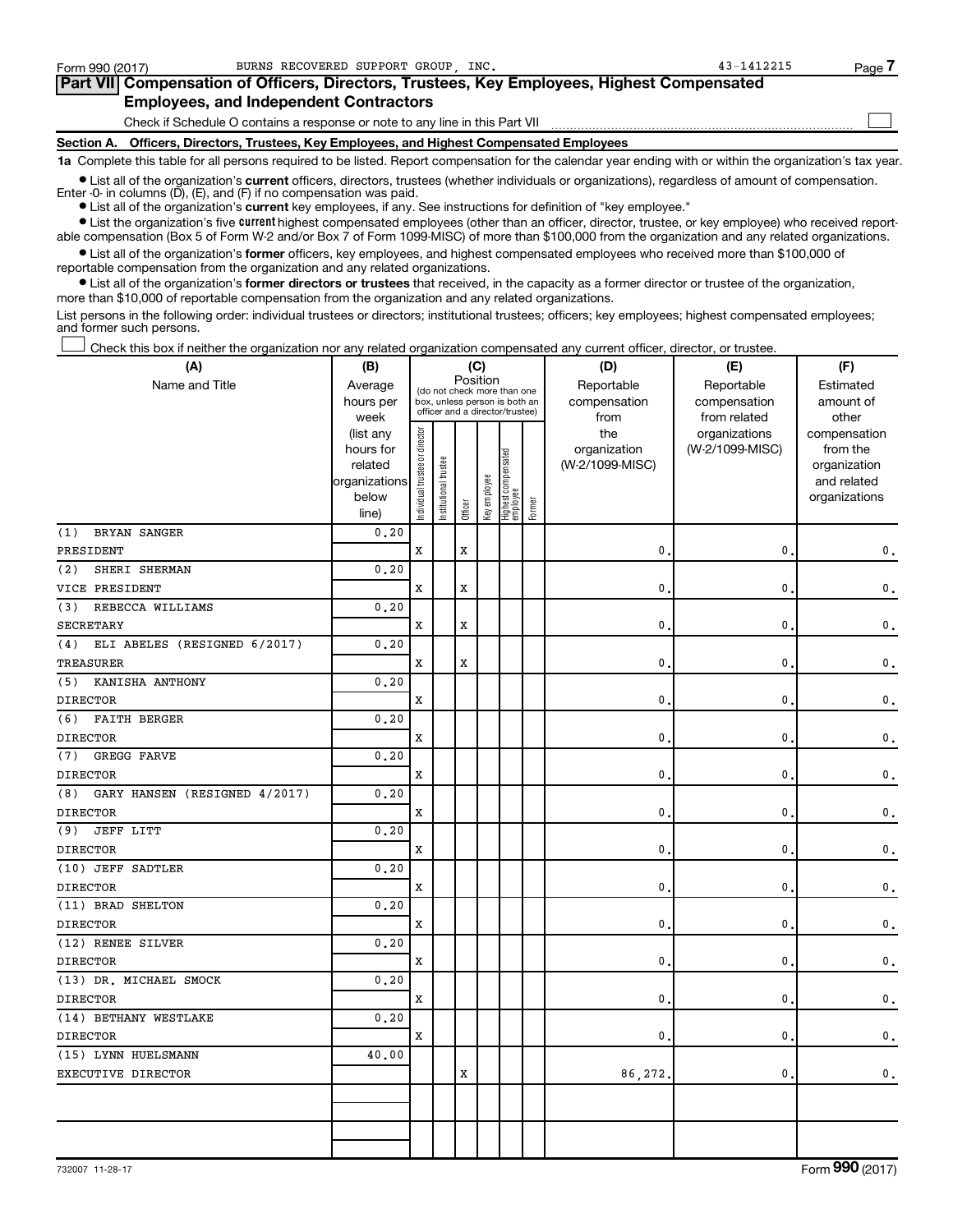|   | BURNS RECOVERED SUPPORT GROUP, INC.<br>Form 990 (2017)                                                                                                                                                                                     |                                                                      |                                |                       |                 |              |                                                                                                 |        |                                           | 43-1412215                                        |                                |     |                                                                          | Page 8   |
|---|--------------------------------------------------------------------------------------------------------------------------------------------------------------------------------------------------------------------------------------------|----------------------------------------------------------------------|--------------------------------|-----------------------|-----------------|--------------|-------------------------------------------------------------------------------------------------|--------|-------------------------------------------|---------------------------------------------------|--------------------------------|-----|--------------------------------------------------------------------------|----------|
|   | <b>Part VII</b><br>Section A. Officers, Directors, Trustees, Key Employees, and Highest Compensated Employees (continued)                                                                                                                  |                                                                      |                                |                       |                 |              |                                                                                                 |        |                                           |                                                   |                                |     |                                                                          |          |
|   | (A)<br>Name and title                                                                                                                                                                                                                      | (B)<br>Average<br>hours per<br>week                                  |                                |                       | (C)<br>Position |              | (do not check more than one<br>box, unless person is both an<br>officer and a director/trustee) |        | (D)<br>Reportable<br>compensation<br>from | (E)<br>Reportable<br>compensation<br>from related |                                |     | (F)<br>Estimated<br>amount of<br>other                                   |          |
|   |                                                                                                                                                                                                                                            | (list any<br>hours for<br>related<br>organizations<br>below<br>line) | Individual trustee or director | Institutional trustee | Officer         | Key employee | Highest compensated<br>employee                                                                 | Former | the<br>organization<br>(W-2/1099-MISC)    | organizations<br>(W-2/1099-MISC)                  |                                |     | compensation<br>from the<br>organization<br>and related<br>organizations |          |
|   |                                                                                                                                                                                                                                            |                                                                      |                                |                       |                 |              |                                                                                                 |        |                                           |                                                   |                                |     |                                                                          |          |
|   |                                                                                                                                                                                                                                            |                                                                      |                                |                       |                 |              |                                                                                                 |        |                                           |                                                   |                                |     |                                                                          |          |
|   |                                                                                                                                                                                                                                            |                                                                      |                                |                       |                 |              |                                                                                                 |        |                                           |                                                   |                                |     |                                                                          |          |
|   |                                                                                                                                                                                                                                            |                                                                      |                                |                       |                 |              |                                                                                                 |        |                                           |                                                   |                                |     |                                                                          |          |
|   |                                                                                                                                                                                                                                            |                                                                      |                                |                       |                 |              |                                                                                                 |        |                                           |                                                   |                                |     |                                                                          |          |
|   |                                                                                                                                                                                                                                            |                                                                      |                                |                       |                 |              |                                                                                                 |        |                                           |                                                   |                                |     |                                                                          |          |
|   |                                                                                                                                                                                                                                            |                                                                      |                                |                       |                 |              |                                                                                                 |        |                                           |                                                   |                                |     |                                                                          |          |
|   |                                                                                                                                                                                                                                            |                                                                      |                                |                       |                 |              |                                                                                                 |        |                                           |                                                   |                                |     |                                                                          |          |
|   |                                                                                                                                                                                                                                            |                                                                      |                                |                       |                 |              |                                                                                                 |        |                                           |                                                   |                                |     |                                                                          |          |
|   |                                                                                                                                                                                                                                            |                                                                      |                                |                       |                 |              |                                                                                                 |        |                                           |                                                   |                                |     |                                                                          |          |
|   |                                                                                                                                                                                                                                            |                                                                      |                                |                       |                 |              |                                                                                                 |        | 86,272.                                   |                                                   | 0                              |     |                                                                          | 0.       |
|   |                                                                                                                                                                                                                                            |                                                                      |                                |                       |                 |              |                                                                                                 |        | $\mathbf{0}$ .<br>86,272.                 |                                                   | $\mathbf{0}$<br>$\mathbf{0}$ . |     |                                                                          | 0.<br>0. |
| 2 | Total number of individuals (including but not limited to those listed above) who received more than \$100,000 of reportable                                                                                                               |                                                                      |                                |                       |                 |              |                                                                                                 |        |                                           |                                                   |                                |     |                                                                          |          |
|   | compensation from the organization                                                                                                                                                                                                         |                                                                      |                                |                       |                 |              |                                                                                                 |        |                                           |                                                   |                                |     | Yes                                                                      | 0<br>No  |
| 3 | Did the organization list any former officer, director, or trustee, key employee, or highest compensated employee on                                                                                                                       |                                                                      |                                |                       |                 |              |                                                                                                 |        |                                           |                                                   |                                |     |                                                                          |          |
|   | line 1a? If "Yes," complete Schedule J for such individual manufactured content to the settlement of the settl<br>For any individual listed on line 1a, is the sum of reportable compensation and other compensation from the organization |                                                                      |                                |                       |                 |              |                                                                                                 |        |                                           |                                                   |                                | 3   |                                                                          | х        |
| 5 | and related organizations greater than \$150,000? If "Yes," complete Schedule J for such individual<br>Did any person listed on line 1a receive or accrue compensation from any unrelated organization or individual for services          |                                                                      |                                |                       |                 |              |                                                                                                 |        |                                           |                                                   |                                | 4   |                                                                          | х        |
|   | rendered to the organization? If "Yes," complete Schedule J for such person<br><b>Section B. Independent Contractors</b>                                                                                                                   |                                                                      |                                |                       |                 |              |                                                                                                 |        |                                           |                                                   |                                | 5   |                                                                          | х        |
| 1 | Complete this table for your five highest compensated independent contractors that received more than \$100,000 of compensation from                                                                                                       |                                                                      |                                |                       |                 |              |                                                                                                 |        |                                           |                                                   |                                |     |                                                                          |          |
|   | the organization. Report compensation for the calendar year ending with or within the organization's tax year.                                                                                                                             |                                                                      |                                |                       |                 |              |                                                                                                 |        |                                           |                                                   |                                |     |                                                                          |          |
|   | (A)<br>Name and business address                                                                                                                                                                                                           |                                                                      | NONE                           |                       |                 |              |                                                                                                 |        | (B)<br>Description of services            |                                                   |                                | (C) | Compensation                                                             |          |
|   |                                                                                                                                                                                                                                            |                                                                      |                                |                       |                 |              |                                                                                                 |        |                                           |                                                   |                                |     |                                                                          |          |
|   |                                                                                                                                                                                                                                            |                                                                      |                                |                       |                 |              |                                                                                                 |        |                                           |                                                   |                                |     |                                                                          |          |
|   |                                                                                                                                                                                                                                            |                                                                      |                                |                       |                 |              |                                                                                                 |        |                                           |                                                   |                                |     |                                                                          |          |
|   |                                                                                                                                                                                                                                            |                                                                      |                                |                       |                 |              |                                                                                                 |        |                                           |                                                   |                                |     |                                                                          |          |
|   |                                                                                                                                                                                                                                            |                                                                      |                                |                       |                 |              |                                                                                                 |        |                                           |                                                   |                                |     |                                                                          |          |
| 2 | Total number of independent contractors (including but not limited to those listed above) who received more than<br>\$100,000 of compensation from the organization                                                                        |                                                                      |                                |                       |                 |              | 0                                                                                               |        |                                           |                                                   |                                |     |                                                                          |          |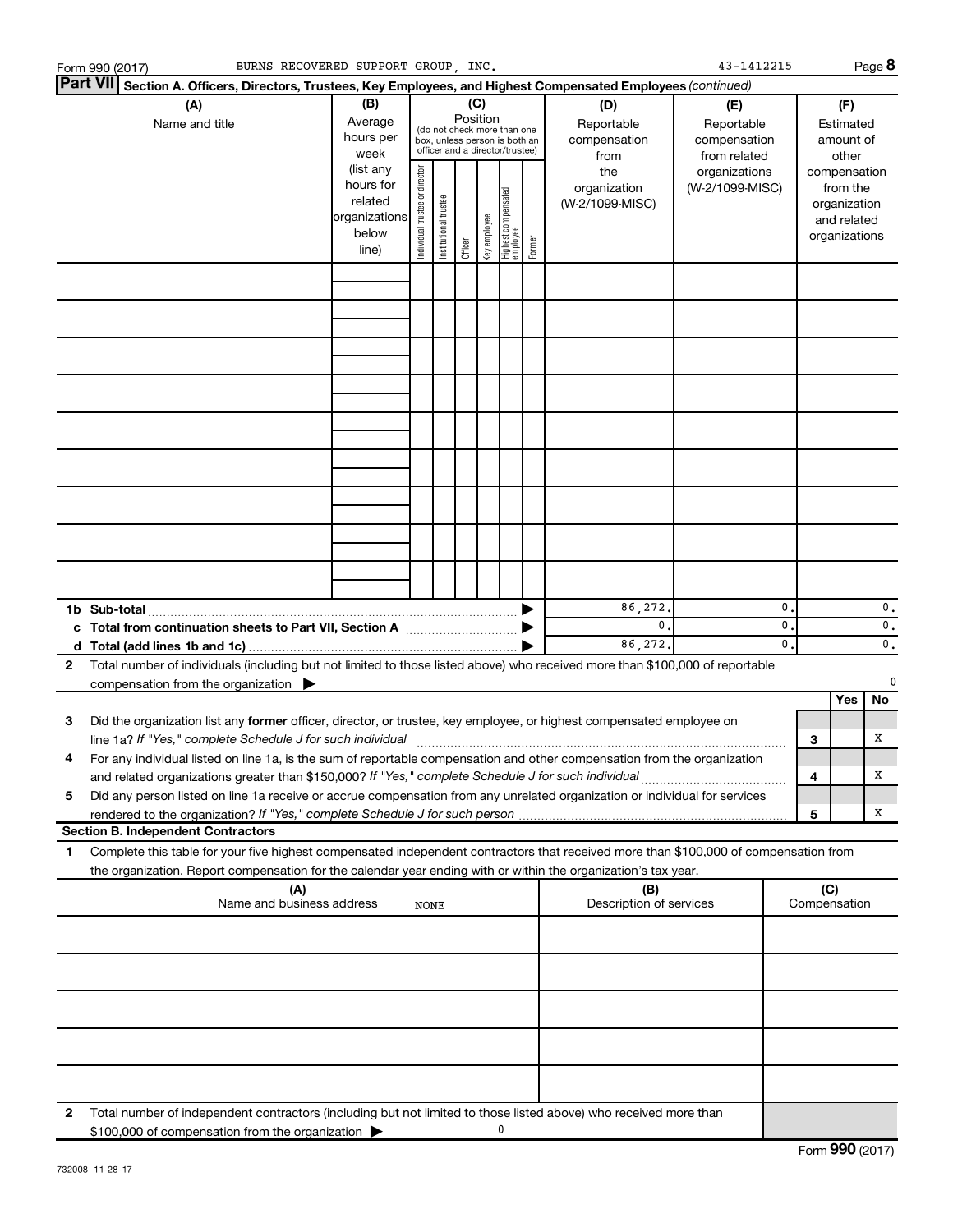|                                                           | Form 990 (2017)  |                                                                                           |                | BURNS RECOVERED SUPPORT GROUP . INC. |                      |                                                 | 43-1412215                                         | Page 9                                                             |
|-----------------------------------------------------------|------------------|-------------------------------------------------------------------------------------------|----------------|--------------------------------------|----------------------|-------------------------------------------------|----------------------------------------------------|--------------------------------------------------------------------|
|                                                           | <b>Part VIII</b> | <b>Statement of Revenue</b>                                                               |                |                                      |                      |                                                 |                                                    |                                                                    |
|                                                           |                  |                                                                                           |                |                                      |                      |                                                 |                                                    |                                                                    |
|                                                           |                  |                                                                                           |                |                                      | (A)<br>Total revenue | (B)<br>Related or<br>exempt function<br>revenue | $\overline{C}$<br>Unrelated<br>business<br>revenue | (D)<br>Revenue excluded<br>from tax under<br>sections<br>512 - 514 |
|                                                           |                  | 1 a Federated campaigns                                                                   | 1a             |                                      |                      |                                                 |                                                    |                                                                    |
| Contributions, Gifts, Grants<br>and Other Similar Amounts |                  |                                                                                           | 1b             |                                      |                      |                                                 |                                                    |                                                                    |
|                                                           |                  | c Fundraising events                                                                      | 1 <sub>c</sub> | 44,355.                              |                      |                                                 |                                                    |                                                                    |
|                                                           |                  | d Related organizations                                                                   | 1 <sub>d</sub> |                                      |                      |                                                 |                                                    |                                                                    |
|                                                           |                  | e Government grants (contributions)                                                       | 1e             | 2,014.                               |                      |                                                 |                                                    |                                                                    |
|                                                           |                  | f All other contributions, gifts, grants, and                                             |                |                                      |                      |                                                 |                                                    |                                                                    |
|                                                           |                  | similar amounts not included above                                                        | 1f             | 303,278.                             |                      |                                                 |                                                    |                                                                    |
|                                                           |                  | g Noncash contributions included in lines 1a-1f: \$                                       |                | 2,505.                               |                      |                                                 |                                                    |                                                                    |
|                                                           |                  |                                                                                           |                |                                      | 349,647.             |                                                 |                                                    |                                                                    |
|                                                           |                  |                                                                                           |                | <b>Business Code</b>                 |                      |                                                 |                                                    |                                                                    |
|                                                           | 2 a              |                                                                                           |                |                                      |                      |                                                 |                                                    |                                                                    |
| Program Service<br>Revenue                                | b                |                                                                                           |                |                                      |                      |                                                 |                                                    |                                                                    |
|                                                           | c                | the control of the control of the control of the control of the control of the control of |                |                                      |                      |                                                 |                                                    |                                                                    |
|                                                           | d                | the contract of the contract of the contract of the contract of the contract of           |                |                                      |                      |                                                 |                                                    |                                                                    |
|                                                           | е                | the control of the control of the control of the control of the control of                |                |                                      |                      |                                                 |                                                    |                                                                    |
|                                                           | f.               | All other program service revenue                                                         |                |                                      |                      |                                                 |                                                    |                                                                    |
|                                                           |                  |                                                                                           |                |                                      |                      |                                                 |                                                    |                                                                    |
|                                                           | З                | Investment income (including dividends, interest, and                                     |                |                                      |                      |                                                 |                                                    |                                                                    |
|                                                           |                  |                                                                                           |                | ▶                                    | 19,548.              |                                                 |                                                    | 19,548.                                                            |
|                                                           |                  | Income from investment of tax-exempt bond proceeds                                        |                |                                      |                      |                                                 |                                                    |                                                                    |
|                                                           | 4                |                                                                                           |                |                                      |                      |                                                 |                                                    |                                                                    |
|                                                           | 5                |                                                                                           |                |                                      |                      |                                                 |                                                    |                                                                    |
|                                                           |                  |                                                                                           | (i) Real       | (ii) Personal                        |                      |                                                 |                                                    |                                                                    |
|                                                           |                  |                                                                                           |                |                                      |                      |                                                 |                                                    |                                                                    |
|                                                           |                  | <b>b</b> Less: rental expenses                                                            |                |                                      |                      |                                                 |                                                    |                                                                    |
|                                                           |                  | <b>c</b> Rental income or (loss) $\ldots$                                                 |                |                                      |                      |                                                 |                                                    |                                                                    |
|                                                           |                  |                                                                                           |                | ▶                                    |                      |                                                 |                                                    |                                                                    |
|                                                           |                  | <b>7 a</b> Gross amount from sales of                                                     | (i) Securities | (ii) Other                           |                      |                                                 |                                                    |                                                                    |
|                                                           |                  | assets other than inventory                                                               | 69,404.        | 4,000.                               |                      |                                                 |                                                    |                                                                    |
|                                                           |                  | <b>b</b> Less: cost or other basis                                                        |                |                                      |                      |                                                 |                                                    |                                                                    |
|                                                           |                  | and sales expenses                                                                        | 65,722.        | 3,190.                               |                      |                                                 |                                                    |                                                                    |
|                                                           |                  |                                                                                           | 3,682.         | 810                                  |                      |                                                 |                                                    |                                                                    |
|                                                           |                  |                                                                                           |                |                                      | 4,492.               |                                                 |                                                    | 4,492.                                                             |
|                                                           |                  | 8 a Gross income from fundraising events (not                                             |                |                                      |                      |                                                 |                                                    |                                                                    |
|                                                           |                  | including \$<br>$44,355.$ of                                                              |                |                                      |                      |                                                 |                                                    |                                                                    |
|                                                           |                  | contributions reported on line 1c). See                                                   |                |                                      |                      |                                                 |                                                    |                                                                    |
|                                                           |                  |                                                                                           |                | 11,352.                              |                      |                                                 |                                                    |                                                                    |
| <b>Other Revenue</b>                                      |                  |                                                                                           | b              | 11,495.                              |                      |                                                 |                                                    |                                                                    |
|                                                           |                  | c Net income or (loss) from fundraising events                                            |                | ▶                                    | $-143.$              |                                                 |                                                    | $-143.$                                                            |
|                                                           |                  | 9 a Gross income from gaming activities. See                                              |                |                                      |                      |                                                 |                                                    |                                                                    |
|                                                           |                  |                                                                                           |                |                                      |                      |                                                 |                                                    |                                                                    |
|                                                           |                  |                                                                                           |                |                                      |                      |                                                 |                                                    |                                                                    |
|                                                           |                  | c Net income or (loss) from gaming activities                                             |                | ▶                                    |                      |                                                 |                                                    |                                                                    |
|                                                           |                  | <b>10 a</b> Gross sales of inventory, less returns                                        |                |                                      |                      |                                                 |                                                    |                                                                    |
|                                                           |                  |                                                                                           |                |                                      |                      |                                                 |                                                    |                                                                    |
|                                                           |                  | <b>b</b> Less: cost of goods sold $\ldots$ <b>b</b>                                       |                |                                      |                      |                                                 |                                                    |                                                                    |
|                                                           |                  | c Net income or (loss) from sales of inventory                                            |                |                                      |                      |                                                 |                                                    |                                                                    |
|                                                           |                  | Miscellaneous Revenue                                                                     |                | <b>Business Code</b>                 |                      |                                                 |                                                    |                                                                    |
|                                                           |                  | 11 a MISCELLANEOUS INCOME                                                                 |                | 900099                               | 3,121.               |                                                 |                                                    | 3,121.                                                             |
|                                                           | b                |                                                                                           |                |                                      |                      |                                                 |                                                    |                                                                    |
|                                                           | с                |                                                                                           |                |                                      |                      |                                                 |                                                    |                                                                    |
|                                                           | d                |                                                                                           |                |                                      |                      |                                                 |                                                    |                                                                    |
|                                                           |                  |                                                                                           |                |                                      | 3,121.               |                                                 |                                                    |                                                                    |
|                                                           | 12               |                                                                                           |                |                                      | 376,665.             | 0.                                              | $\mathbf{0}$ .                                     | 27,018.                                                            |
|                                                           |                  |                                                                                           |                |                                      |                      |                                                 |                                                    |                                                                    |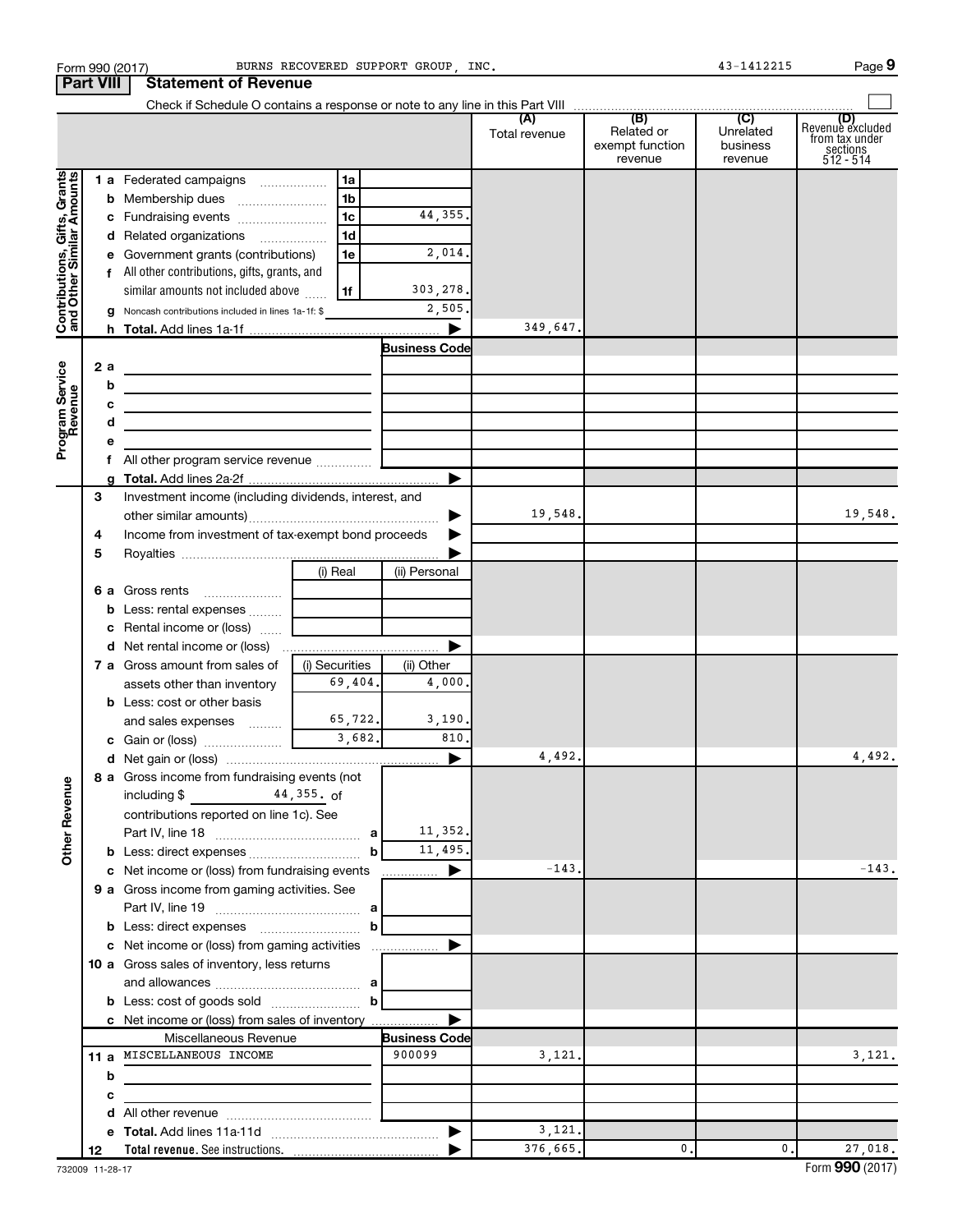**Part IX | Statement of Functional Expenses** 

**10**

|              | Section 501(c)(3) and 501(c)(4) organizations must complete all columns. All other organizations must complete column (A).                                                                                  |                       |                                    |                                           |                                |
|--------------|-------------------------------------------------------------------------------------------------------------------------------------------------------------------------------------------------------------|-----------------------|------------------------------------|-------------------------------------------|--------------------------------|
|              |                                                                                                                                                                                                             |                       |                                    |                                           |                                |
|              | Do not include amounts reported on lines 6b,<br>7b, 8b, 9b, and 10b of Part VIII.                                                                                                                           | (A)<br>Total expenses | (B)<br>Program service<br>expenses | (C)<br>Management and<br>general expenses | (D)<br>Fundraising<br>expenses |
| 1            | Grants and other assistance to domestic organizations                                                                                                                                                       |                       |                                    |                                           |                                |
|              | and domestic governments. See Part IV, line 21                                                                                                                                                              |                       |                                    |                                           |                                |
| $\mathbf{2}$ | Grants and other assistance to domestic                                                                                                                                                                     |                       |                                    |                                           |                                |
|              | individuals. See Part IV, line 22                                                                                                                                                                           | 5,258.                | 5,258.                             |                                           |                                |
| 3            | Grants and other assistance to foreign                                                                                                                                                                      |                       |                                    |                                           |                                |
|              | organizations, foreign governments, and foreign                                                                                                                                                             |                       |                                    |                                           |                                |
|              | individuals. See Part IV, lines 15 and 16                                                                                                                                                                   |                       |                                    |                                           |                                |
| 4            | Benefits paid to or for members                                                                                                                                                                             |                       |                                    |                                           |                                |
| 5            | Compensation of current officers, directors,                                                                                                                                                                |                       |                                    |                                           |                                |
|              | trustees, and key employees                                                                                                                                                                                 | 86,272.               | 71,606.                            | 8,627.                                    | 6,039.                         |
| 6            | Compensation not included above, to disqualified                                                                                                                                                            |                       |                                    |                                           |                                |
|              | persons (as defined under section 4958(f)(1)) and                                                                                                                                                           |                       |                                    |                                           |                                |
|              | persons described in section 4958(c)(3)(B)                                                                                                                                                                  |                       |                                    |                                           |                                |
| 7            |                                                                                                                                                                                                             | 82,511.               | 67,706.                            | 8,208.                                    | 6,597.                         |
| 8            | Pension plan accruals and contributions (include                                                                                                                                                            |                       |                                    |                                           |                                |
|              | section 401(k) and 403(b) employer contributions)                                                                                                                                                           |                       |                                    |                                           |                                |
| 9            |                                                                                                                                                                                                             | 13,055.               | 10,776.                            | 1,302.                                    | 977.                           |
| 10           |                                                                                                                                                                                                             | 13,235.               | 10,924.                            | 1,320.                                    | 991.                           |
| 11           | Fees for services (non-employees):                                                                                                                                                                          |                       |                                    |                                           |                                |
|              |                                                                                                                                                                                                             |                       |                                    |                                           |                                |
|              |                                                                                                                                                                                                             | 4,204.                | 2,987.                             | 1,217.                                    |                                |
|              |                                                                                                                                                                                                             | 12,400.               |                                    | 12,400.                                   |                                |
|              | <b>d</b> Lobbying                                                                                                                                                                                           |                       |                                    |                                           |                                |
|              | Professional fundraising services. See Part IV, line 17                                                                                                                                                     |                       |                                    |                                           |                                |
| f.           | Investment management fees                                                                                                                                                                                  | 5,842.                |                                    | 5,842.                                    |                                |
| g            | Other. (If line 11g amount exceeds 10% of line 25,                                                                                                                                                          |                       |                                    |                                           |                                |
|              | column (A) amount, list line 11g expenses on Sch O.)                                                                                                                                                        | 1,000.                | 1,000.                             |                                           |                                |
| 12           |                                                                                                                                                                                                             | 7,661.                | 1,085.                             |                                           | 6,576.                         |
| 13           |                                                                                                                                                                                                             | 31,925.               | 17,247.                            | 3,087.                                    | 11,591.                        |
| 14           |                                                                                                                                                                                                             | 2,381.                | 1,965.                             | 238.                                      | 178.                           |
| 15           |                                                                                                                                                                                                             |                       |                                    |                                           |                                |
| 16           |                                                                                                                                                                                                             | 27,424.               | 23,019.                            | 2,516.                                    | 1,889.                         |
| 17           |                                                                                                                                                                                                             | 4,941.                | 4,936.                             | 2.                                        | 3.                             |
| 18           | Payments of travel or entertainment expenses                                                                                                                                                                |                       |                                    |                                           |                                |
|              | for any federal, state, or local public officials                                                                                                                                                           |                       |                                    |                                           |                                |
| 19           | Conferences, conventions, and meetings                                                                                                                                                                      | 1,616.                | 1,466.                             |                                           | 150.                           |
| 20           | Interest                                                                                                                                                                                                    |                       |                                    |                                           |                                |
| 21           |                                                                                                                                                                                                             |                       |                                    |                                           |                                |
| 22           | Depreciation, depletion, and amortization                                                                                                                                                                   | 2,062.                | 2,062.                             |                                           |                                |
| 23           | Insurance                                                                                                                                                                                                   | 5,078.                |                                    | 5,078.                                    |                                |
| 24           | Other expenses. Itemize expenses not covered<br>above. (List miscellaneous expenses in line 24e. If line<br>24e amount exceeds 10% of line 25, column (A)<br>amount, list line 24e expenses on Schedule O.) |                       |                                    |                                           |                                |
| a            | CAMP EXPENSES                                                                                                                                                                                               | 65,793.               | 65,013.                            | 780.                                      | 0.                             |
|              | EDUCATION AND OUTREACH                                                                                                                                                                                      | 8,850,                | 8,850.                             |                                           |                                |
| C            | DEVELOPMENT AND VOLUNTE                                                                                                                                                                                     | 3,241                 | 1,055.                             | 0.                                        | 2,186.                         |
| d            |                                                                                                                                                                                                             |                       |                                    |                                           |                                |
|              | e All other expenses                                                                                                                                                                                        |                       |                                    |                                           |                                |
| 25           | Total functional expenses. Add lines 1 through 24e                                                                                                                                                          | 384,749.              | 296,955.                           | 50,617.                                   | 37, 177.                       |
| 26           | Joint costs. Complete this line only if the organization                                                                                                                                                    |                       |                                    |                                           |                                |
|              | reported in column (B) joint costs from a combined                                                                                                                                                          |                       |                                    |                                           |                                |
|              | educational campaign and fundraising solicitation.                                                                                                                                                          |                       |                                    |                                           |                                |

Check here

Check here  $\begin{array}{c} \begin{array}{|c} \hline \end{array} \end{array}$  if following SOP 98-2 (ASC 958-720)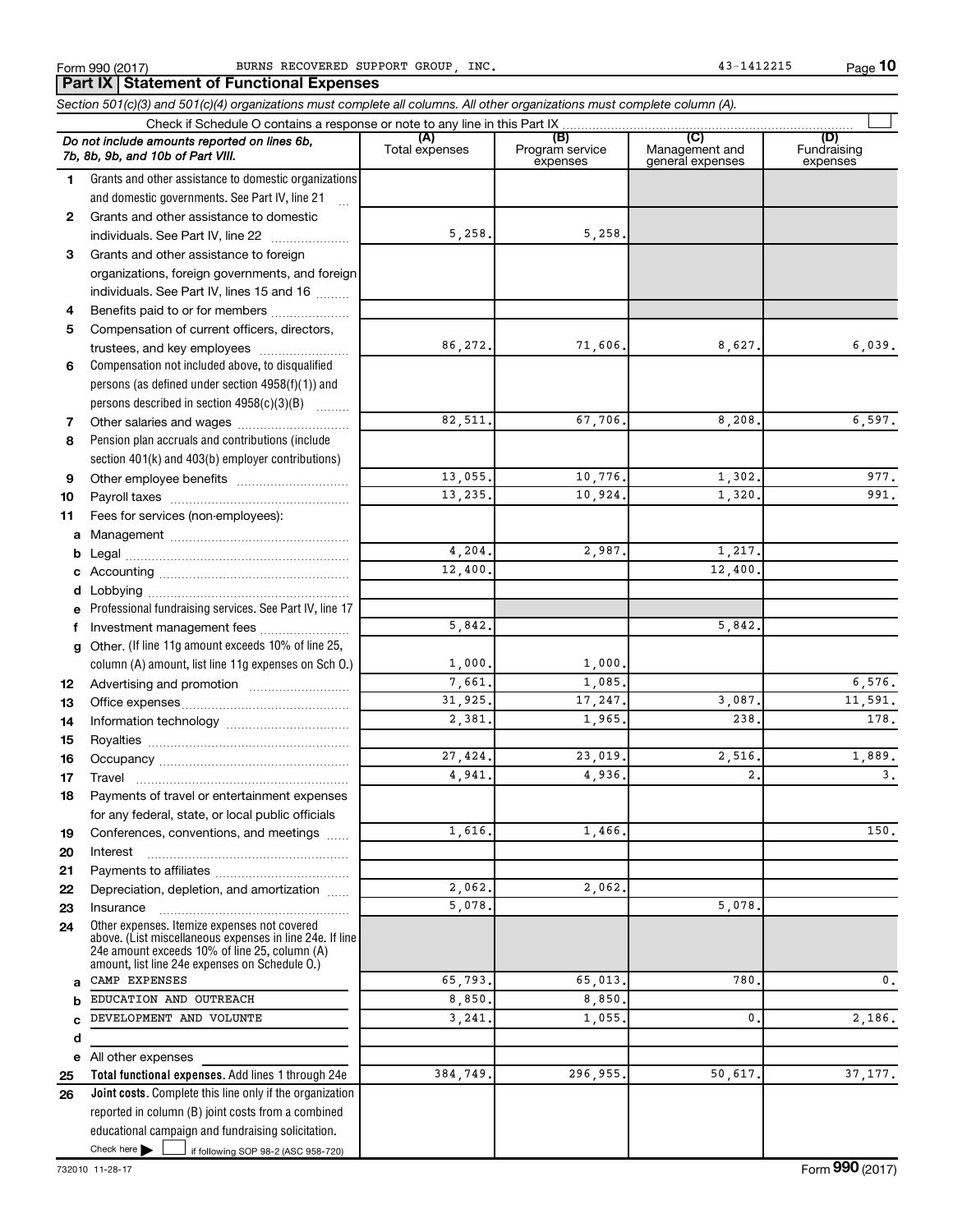| Form 990 (2017) |                               | BURNS RECOVERED SUPPORT GROUP INC |  |  |
|-----------------|-------------------------------|-----------------------------------|--|--|
|                 | <b>Part X   Balance Sheet</b> |                                   |  |  |

| <b>Balance Sheet</b>                   |                   |   |                   |  |  |  |  |  |  |  |
|----------------------------------------|-------------------|---|-------------------|--|--|--|--|--|--|--|
|                                        |                   |   |                   |  |  |  |  |  |  |  |
|                                        | Beginning of year |   | (B<br>End of year |  |  |  |  |  |  |  |
| Cash - non-interest-bearing            |                   |   |                   |  |  |  |  |  |  |  |
| Savings and temporary cash investments | 362.017.          | ົ | 32"               |  |  |  |  |  |  |  |
| Pledges and grants receivable, net     |                   | з |                   |  |  |  |  |  |  |  |
|                                        |                   |   |                   |  |  |  |  |  |  |  |

|                             | 2  |                                                                                                                                                                                                                                |                 |          | 362,017.  | $\mathbf{2}$             | 327,889.        |
|-----------------------------|----|--------------------------------------------------------------------------------------------------------------------------------------------------------------------------------------------------------------------------------|-----------------|----------|-----------|--------------------------|-----------------|
|                             | З  |                                                                                                                                                                                                                                |                 |          |           | 3                        | 14,251.         |
|                             |    |                                                                                                                                                                                                                                |                 |          |           | 4                        |                 |
|                             | 4  |                                                                                                                                                                                                                                |                 |          |           |                          |                 |
|                             | 5  | Loans and other receivables from current and former officers, directors,                                                                                                                                                       |                 |          |           |                          |                 |
|                             |    | trustees, key employees, and highest compensated employees. Complete                                                                                                                                                           |                 |          |           |                          |                 |
|                             |    | Part II of Schedule L                                                                                                                                                                                                          |                 |          |           | 5                        |                 |
|                             | 6  | Loans and other receivables from other disqualified persons (as defined under                                                                                                                                                  |                 |          |           |                          |                 |
|                             |    | section $4958(f)(1)$ , persons described in section $4958(c)(3)(B)$ , and contributing                                                                                                                                         |                 |          |           |                          |                 |
|                             |    | employers and sponsoring organizations of section 501(c)(9) voluntary                                                                                                                                                          |                 |          |           |                          |                 |
|                             |    | employees' beneficiary organizations (see instr). Complete Part II of Sch L                                                                                                                                                    |                 | 6        |           |                          |                 |
| Assets                      | 7  |                                                                                                                                                                                                                                |                 |          |           | $\overline{\phantom{a}}$ |                 |
|                             | 8  |                                                                                                                                                                                                                                |                 |          |           | 8                        |                 |
|                             | 9  | Prepaid expenses and deferred charges [11] matter continuum matter and referred charges [11] matter continuum matter continuum matter and continuum matter continuum matter continuum matter continuum matter continuum matter |                 |          |           | 9                        |                 |
|                             |    | <b>10a</b> Land, buildings, and equipment: cost or other                                                                                                                                                                       |                 |          |           |                          |                 |
|                             |    | basis. Complete Part VI of Schedule D                                                                                                                                                                                          | 10a             | 12,677.  |           |                          |                 |
|                             |    |                                                                                                                                                                                                                                | 10 <sub>b</sub> | 12,051.  | 5,878.    | 10c                      | 626.            |
|                             | 11 |                                                                                                                                                                                                                                |                 |          | 630,339.  | 11                       | 739,340.        |
|                             | 12 |                                                                                                                                                                                                                                |                 |          |           | 12                       |                 |
|                             | 13 |                                                                                                                                                                                                                                |                 |          |           | 13                       |                 |
|                             | 14 |                                                                                                                                                                                                                                |                 |          |           | 14                       |                 |
|                             | 15 |                                                                                                                                                                                                                                |                 |          | 15        |                          |                 |
|                             | 16 |                                                                                                                                                                                                                                |                 | 998,234. | 16        | 1,082,106.               |                 |
|                             | 17 |                                                                                                                                                                                                                                |                 |          | 117.      | 17                       | 20,396.         |
|                             | 18 |                                                                                                                                                                                                                                |                 |          |           | 18                       |                 |
|                             | 19 |                                                                                                                                                                                                                                |                 |          |           | 19                       |                 |
|                             | 20 |                                                                                                                                                                                                                                |                 |          | 20        |                          |                 |
|                             | 21 | Escrow or custodial account liability. Complete Part IV of Schedule D                                                                                                                                                          |                 | 21       |           |                          |                 |
|                             | 22 | Loans and other payables to current and former officers, directors, trustees,                                                                                                                                                  |                 |          |           |                          |                 |
| Liabilities                 |    | key employees, highest compensated employees, and disqualified persons.                                                                                                                                                        |                 |          |           |                          |                 |
|                             |    |                                                                                                                                                                                                                                |                 |          |           | 22                       |                 |
|                             | 23 | Secured mortgages and notes payable to unrelated third parties                                                                                                                                                                 |                 |          |           | 23                       |                 |
|                             | 24 | Unsecured notes and loans payable to unrelated third parties                                                                                                                                                                   |                 |          |           | 24                       |                 |
|                             | 25 | Other liabilities (including federal income tax, payables to related third                                                                                                                                                     |                 |          |           |                          |                 |
|                             |    | parties, and other liabilities not included on lines 17-24). Complete Part X of                                                                                                                                                |                 |          |           |                          |                 |
|                             |    | Schedule D                                                                                                                                                                                                                     |                 |          |           | 25                       |                 |
|                             | 26 | <b>Total liabilities.</b> Add lines 17 through 25                                                                                                                                                                              |                 |          | 117.      | 26                       | 20,396.         |
|                             |    | Organizations that follow SFAS 117 (ASC 958), check here $\blacktriangleright \begin{array}{c} \perp \mathbf{X} \end{array}$ and                                                                                               |                 |          |           |                          |                 |
|                             |    | complete lines 27 through 29, and lines 33 and 34.                                                                                                                                                                             |                 |          |           |                          |                 |
|                             | 27 |                                                                                                                                                                                                                                |                 |          | 998,117.  | 27                       | 907,391.        |
|                             | 28 |                                                                                                                                                                                                                                |                 |          |           | 28                       | 154, 319.       |
|                             | 29 | Permanently restricted net assets                                                                                                                                                                                              |                 |          |           | 29                       |                 |
|                             |    | Organizations that do not follow SFAS 117 (ASC 958), check here ▶                                                                                                                                                              |                 |          |           |                          |                 |
|                             |    | and complete lines 30 through 34.                                                                                                                                                                                              |                 |          |           |                          |                 |
| Net Assets or Fund Balances | 30 |                                                                                                                                                                                                                                |                 |          | 30        |                          |                 |
|                             | 31 | Paid-in or capital surplus, or land, building, or equipment fund                                                                                                                                                               |                 |          | 31        |                          |                 |
|                             | 32 | Retained earnings, endowment, accumulated income, or other funds                                                                                                                                                               |                 |          |           | 32                       |                 |
|                             | 33 |                                                                                                                                                                                                                                |                 |          | 998, 117. | 33                       | 1,061,710.      |
|                             | 34 |                                                                                                                                                                                                                                |                 |          | 998,234.  | 34                       | 1,082,106.      |
|                             |    |                                                                                                                                                                                                                                |                 |          |           |                          | Form 990 (2017) |

**11**

BURNS RECOVERED SUPPORT GROUP, INC. 43-1412215

 $\perp$ 

Form 990 (2017)

**1 2**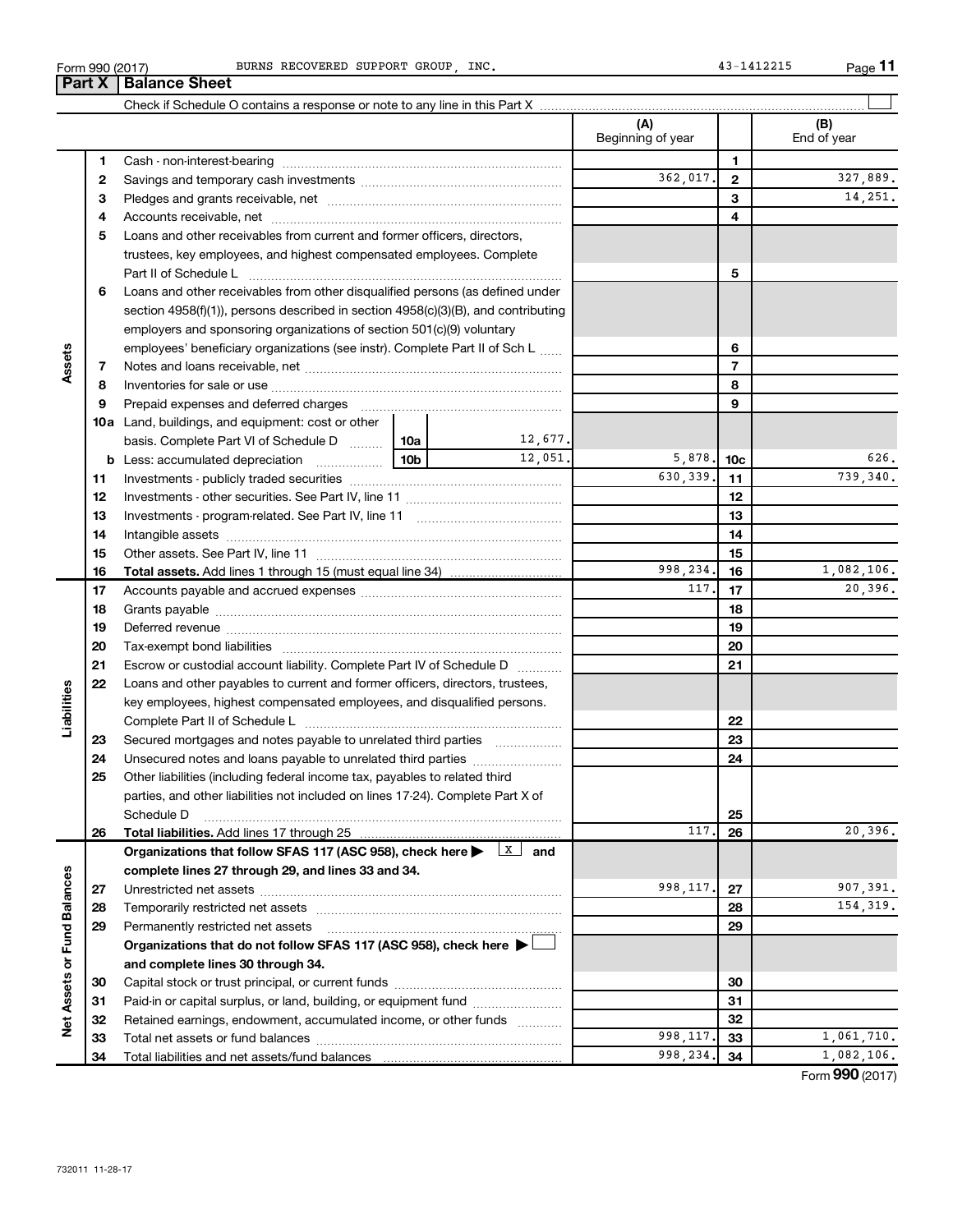|    | BURNS RECOVERED SUPPORT GROUP, INC.<br>Form 990 (2017)                                                                                                                                                                         | 43-1412215              |                |            | Page 12      |
|----|--------------------------------------------------------------------------------------------------------------------------------------------------------------------------------------------------------------------------------|-------------------------|----------------|------------|--------------|
|    | Part XI<br><b>Reconciliation of Net Assets</b>                                                                                                                                                                                 |                         |                |            |              |
|    | Check if Schedule O contains a response or note to any line in this Part XI                                                                                                                                                    |                         |                |            |              |
|    |                                                                                                                                                                                                                                |                         |                |            |              |
| 1  |                                                                                                                                                                                                                                | $\mathbf{1}$            |                |            | 376.665.     |
| 2  |                                                                                                                                                                                                                                | $\overline{2}$          |                |            | 384.749.     |
| З  | Revenue less expenses. Subtract line 2 from line 1                                                                                                                                                                             | 3                       |                |            | $-8,084$ .   |
| 4  |                                                                                                                                                                                                                                | $\overline{\mathbf{4}}$ |                |            | 998, 117.    |
| 5  | Net unrealized gains (losses) on investments [111] www.marting.community.community.community.community.communi                                                                                                                 | 5                       |                |            | 67.133.      |
| 6  | Donated services and use of facilities                                                                                                                                                                                         | 6                       |                |            |              |
| 7  | Investment expenses                                                                                                                                                                                                            | $\overline{7}$          |                |            |              |
| 8  | Prior period adjustments [111] matter contract and adjustments and account and account and adjustments and account and account and account and account and account and account and account and account and account account and | 8                       |                |            | 4,544.       |
| 9  |                                                                                                                                                                                                                                | 9                       |                |            | 0.           |
| 10 | Net assets or fund balances at end of year. Combine lines 3 through 9 (must equal Part X, line 33,                                                                                                                             |                         |                |            |              |
|    | column (B))                                                                                                                                                                                                                    | 10                      |                |            | 1,061,710.   |
|    | Part XII Financial Statements and Reporting                                                                                                                                                                                    |                         |                |            |              |
|    |                                                                                                                                                                                                                                |                         |                |            | $\mathbf{x}$ |
|    |                                                                                                                                                                                                                                |                         |                | Yes        | <b>No</b>    |
| 1. | $\lfloor x \rfloor$ Accrual<br>Accounting method used to prepare the Form 990: $\Box$ Cash<br>Other                                                                                                                            |                         |                |            |              |
|    | If the organization changed its method of accounting from a prior year or checked "Other," explain in Schedule O.                                                                                                              |                         |                |            |              |
|    | 2a Were the organization's financial statements compiled or reviewed by an independent accountant?                                                                                                                             |                         | 2a             |            | x            |
|    | If "Yes," check a box below to indicate whether the financial statements for the year were compiled or reviewed on a                                                                                                           |                         |                |            |              |
|    | separate basis, consolidated basis, or both:                                                                                                                                                                                   |                         |                |            |              |
|    | Separate basis<br><b>Consolidated basis</b><br>Both consolidated and separate basis                                                                                                                                            |                         |                |            |              |
|    | <b>b</b> Were the organization's financial statements audited by an independent accountant?                                                                                                                                    |                         | 2 <sub>b</sub> | х          |              |
|    | If "Yes," check a box below to indicate whether the financial statements for the year were audited on a separate basis,                                                                                                        |                         |                |            |              |
|    | consolidated basis, or both:                                                                                                                                                                                                   |                         |                |            |              |
|    | $X$ Separate basis<br>Consolidated basis<br>Both consolidated and separate basis                                                                                                                                               |                         |                |            |              |
|    | c If "Yes" to line 2a or 2b, does the organization have a committee that assumes responsibility for oversight of the audit,                                                                                                    |                         |                |            |              |
|    |                                                                                                                                                                                                                                |                         | 2 <sub>c</sub> | х          |              |
|    | If the organization changed either its oversight process or selection process during the tax year, explain in Schedule O.                                                                                                      |                         |                |            |              |
|    | 3a As a result of a federal award, was the organization required to undergo an audit or audits as set forth in the Single Audit                                                                                                |                         |                |            |              |
|    |                                                                                                                                                                                                                                |                         | За             |            | х            |
|    | b If "Yes," did the organization undergo the required audit or audits? If the organization did not undergo the required audit                                                                                                  |                         |                |            |              |
|    | or audits, explain why in Schedule O and describe any steps taken to undergo such audits matures and the matur                                                                                                                 |                         | 3b             | <b>000</b> |              |

Form (2017) **990**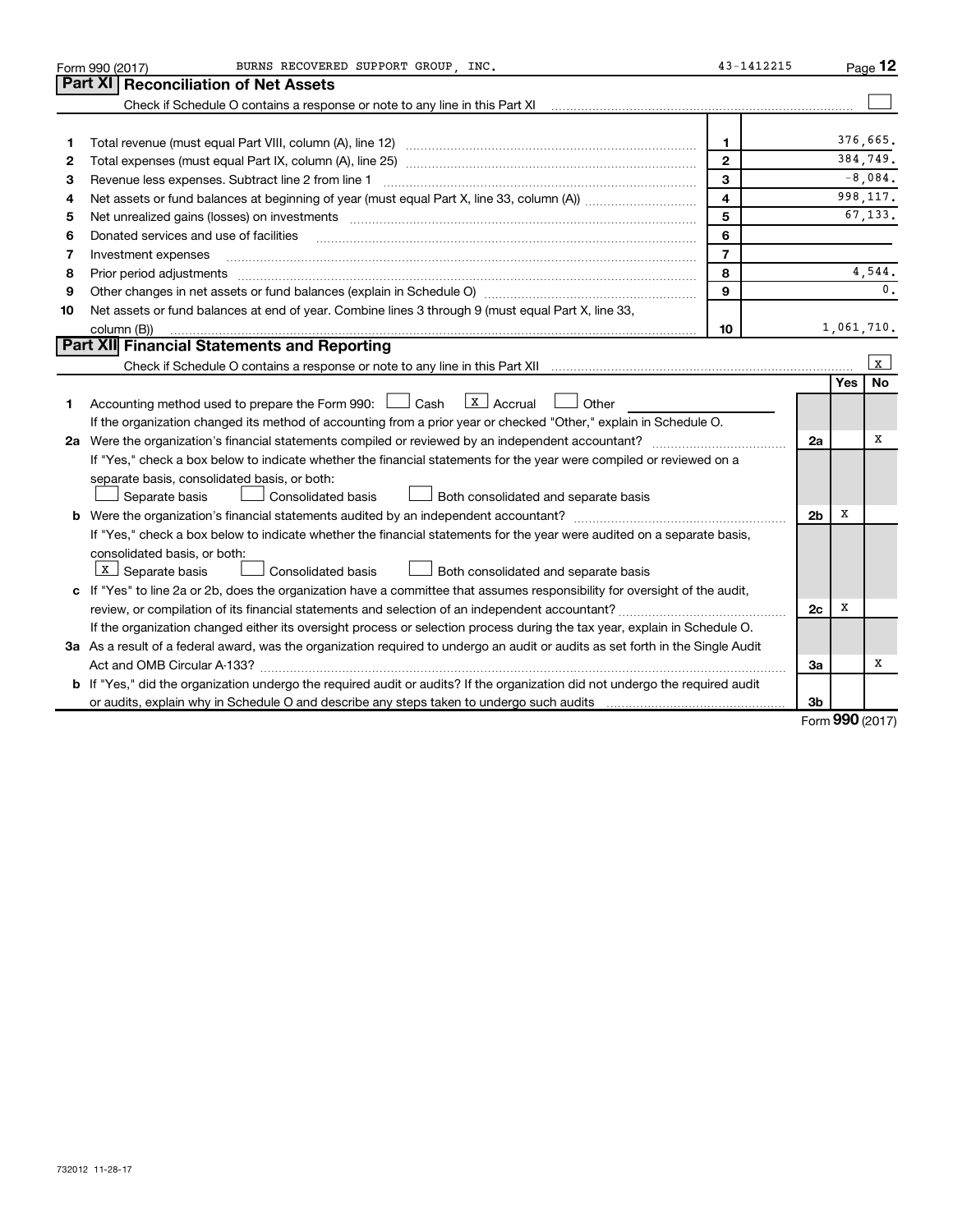# **SCHEDULE A**

Department of the Treasury<br>Internal Revenue Service

# Form 990 or 990-EZ)<br>
Complete if the organization is a section 501(c)(3) organization or a section<br> **Public Charity Status and Public Support**

OMB No. 1545-0047

**Open to Public**

**4947(a)(1) nonexempt charitable trust.**

**| Attach to Form 990 or Form 990-EZ.** 

| Internal Revenue Service | Inspection   |                                                                                                                                |  |                                                                          |                                                                                                                                               |                                                                |           |                            |  |                                       |  |  |  |  |
|--------------------------|--------------|--------------------------------------------------------------------------------------------------------------------------------|--|--------------------------------------------------------------------------|-----------------------------------------------------------------------------------------------------------------------------------------------|----------------------------------------------------------------|-----------|----------------------------|--|---------------------------------------|--|--|--|--|
|                          |              | Name of the organization                                                                                                       |  |                                                                          |                                                                                                                                               |                                                                |           |                            |  | <b>Employer identification number</b> |  |  |  |  |
|                          |              |                                                                                                                                |  |                                                                          | BURNS RECOVERED SUPPORT GROUP, INC.                                                                                                           |                                                                |           |                            |  | 43-1412215                            |  |  |  |  |
|                          | Part I       |                                                                                                                                |  |                                                                          | Reason for Public Charity Status (All organizations must complete this part.) See instructions.                                               |                                                                |           |                            |  |                                       |  |  |  |  |
|                          |              |                                                                                                                                |  |                                                                          | The organization is not a private foundation because it is: (For lines 1 through 12, check only one box.)                                     |                                                                |           |                            |  |                                       |  |  |  |  |
| 1                        |              |                                                                                                                                |  |                                                                          | A church, convention of churches, or association of churches described in section 170(b)(1)(A)(i).                                            |                                                                |           |                            |  |                                       |  |  |  |  |
| 2                        |              |                                                                                                                                |  |                                                                          | A school described in section 170(b)(1)(A)(ii). (Attach Schedule E (Form 990 or 990-EZ).)                                                     |                                                                |           |                            |  |                                       |  |  |  |  |
| 3                        |              |                                                                                                                                |  |                                                                          | A hospital or a cooperative hospital service organization described in section 170(b)(1)(A)(iii).                                             |                                                                |           |                            |  |                                       |  |  |  |  |
| 4                        |              |                                                                                                                                |  |                                                                          | A medical research organization operated in conjunction with a hospital described in section 170(b)(1)(A)(iii). Enter the hospital's name,    |                                                                |           |                            |  |                                       |  |  |  |  |
|                          |              | city, and state:                                                                                                               |  |                                                                          |                                                                                                                                               |                                                                |           |                            |  |                                       |  |  |  |  |
| 5                        |              |                                                                                                                                |  |                                                                          | An organization operated for the benefit of a college or university owned or operated by a governmental unit described in                     |                                                                |           |                            |  |                                       |  |  |  |  |
|                          |              |                                                                                                                                |  | section 170(b)(1)(A)(iv). (Complete Part II.)                            |                                                                                                                                               |                                                                |           |                            |  |                                       |  |  |  |  |
| 6                        |              |                                                                                                                                |  |                                                                          | A federal, state, or local government or governmental unit described in section 170(b)(1)(A)(v).                                              |                                                                |           |                            |  |                                       |  |  |  |  |
| 7                        |              |                                                                                                                                |  |                                                                          | An organization that normally receives a substantial part of its support from a governmental unit or from the general public described in     |                                                                |           |                            |  |                                       |  |  |  |  |
|                          |              |                                                                                                                                |  | section 170(b)(1)(A)(vi). (Complete Part II.)                            |                                                                                                                                               |                                                                |           |                            |  |                                       |  |  |  |  |
| 8                        |              | A community trust described in section 170(b)(1)(A)(vi). (Complete Part II.)                                                   |  |                                                                          |                                                                                                                                               |                                                                |           |                            |  |                                       |  |  |  |  |
| 9                        |              | An agricultural research organization described in section 170(b)(1)(A)(ix) operated in conjunction with a land-grant college  |  |                                                                          |                                                                                                                                               |                                                                |           |                            |  |                                       |  |  |  |  |
|                          |              | or university or a non-land-grant college of agriculture (see instructions). Enter the name, city, and state of the college or |  |                                                                          |                                                                                                                                               |                                                                |           |                            |  |                                       |  |  |  |  |
|                          |              | university:                                                                                                                    |  |                                                                          |                                                                                                                                               |                                                                |           |                            |  |                                       |  |  |  |  |
| 10                       | $\mathbf{x}$ |                                                                                                                                |  |                                                                          | An organization that normally receives: (1) more than 33 1/3% of its support from contributions, membership fees, and gross receipts from     |                                                                |           |                            |  |                                       |  |  |  |  |
|                          |              |                                                                                                                                |  |                                                                          | activities related to its exempt functions - subject to certain exceptions, and (2) no more than 33 1/3% of its support from gross investment |                                                                |           |                            |  |                                       |  |  |  |  |
|                          |              |                                                                                                                                |  |                                                                          | income and unrelated business taxable income (less section 511 tax) from businesses acquired by the organization after June 30, 1975.         |                                                                |           |                            |  |                                       |  |  |  |  |
|                          |              |                                                                                                                                |  | See section 509(a)(2). (Complete Part III.)                              |                                                                                                                                               |                                                                |           |                            |  |                                       |  |  |  |  |
| 11                       |              |                                                                                                                                |  |                                                                          | An organization organized and operated exclusively to test for public safety. See section 509(a)(4).                                          |                                                                |           |                            |  |                                       |  |  |  |  |
| 12                       |              |                                                                                                                                |  |                                                                          | An organization organized and operated exclusively for the benefit of, to perform the functions of, or to carry out the purposes of one or    |                                                                |           |                            |  |                                       |  |  |  |  |
|                          |              |                                                                                                                                |  |                                                                          | more publicly supported organizations described in section 509(a)(1) or section 509(a)(2). See section 509(a)(3). Check the box in            |                                                                |           |                            |  |                                       |  |  |  |  |
|                          |              |                                                                                                                                |  |                                                                          | lines 12a through 12d that describes the type of supporting organization and complete lines 12e, 12f, and 12g.                                |                                                                |           |                            |  |                                       |  |  |  |  |
| а                        |              |                                                                                                                                |  |                                                                          | Type I. A supporting organization operated, supervised, or controlled by its supported organization(s), typically by giving                   |                                                                |           |                            |  |                                       |  |  |  |  |
|                          |              |                                                                                                                                |  |                                                                          | the supported organization(s) the power to regularly appoint or elect a majority of the directors or trustees of the supporting               |                                                                |           |                            |  |                                       |  |  |  |  |
|                          |              |                                                                                                                                |  | organization. You must complete Part IV, Sections A and B.               |                                                                                                                                               |                                                                |           |                            |  |                                       |  |  |  |  |
| b                        |              |                                                                                                                                |  |                                                                          | Type II. A supporting organization supervised or controlled in connection with its supported organization(s), by having                       |                                                                |           |                            |  |                                       |  |  |  |  |
|                          |              |                                                                                                                                |  |                                                                          | control or management of the supporting organization vested in the same persons that control or manage the supported                          |                                                                |           |                            |  |                                       |  |  |  |  |
|                          |              |                                                                                                                                |  |                                                                          | organization(s). You must complete Part IV, Sections A and C.                                                                                 |                                                                |           |                            |  |                                       |  |  |  |  |
| с                        |              |                                                                                                                                |  |                                                                          | Type III functionally integrated. A supporting organization operated in connection with, and functionally integrated with,                    |                                                                |           |                            |  |                                       |  |  |  |  |
|                          |              |                                                                                                                                |  |                                                                          | its supported organization(s) (see instructions). You must complete Part IV, Sections A, D, and E.                                            |                                                                |           |                            |  |                                       |  |  |  |  |
| d                        |              |                                                                                                                                |  |                                                                          | Type III non-functionally integrated. A supporting organization operated in connection with its supported organization(s)                     |                                                                |           |                            |  |                                       |  |  |  |  |
|                          |              |                                                                                                                                |  |                                                                          | that is not functionally integrated. The organization generally must satisfy a distribution requirement and an attentiveness                  |                                                                |           |                            |  |                                       |  |  |  |  |
|                          |              |                                                                                                                                |  |                                                                          | requirement (see instructions). You must complete Part IV, Sections A and D, and Part V.                                                      |                                                                |           |                            |  |                                       |  |  |  |  |
| е                        |              |                                                                                                                                |  |                                                                          | Check this box if the organization received a written determination from the IRS that it is a Type I, Type II, Type III                       |                                                                |           |                            |  |                                       |  |  |  |  |
|                          |              |                                                                                                                                |  |                                                                          | functionally integrated, or Type III non-functionally integrated supporting organization.                                                     |                                                                |           |                            |  |                                       |  |  |  |  |
| f                        |              | Enter the number of supported organizations                                                                                    |  |                                                                          |                                                                                                                                               |                                                                |           |                            |  |                                       |  |  |  |  |
|                          |              |                                                                                                                                |  | g Provide the following information about the supported organization(s). |                                                                                                                                               |                                                                |           |                            |  |                                       |  |  |  |  |
|                          |              | (i) Name of supported                                                                                                          |  | (ii) EIN                                                                 | (iii) Type of organization<br>(described on lines 1-10                                                                                        | (iv) Is the organization listed<br>in your governing document? |           | (v) Amount of monetary     |  | (vi) Amount of other                  |  |  |  |  |
|                          |              | organization                                                                                                                   |  |                                                                          | above (see instructions))                                                                                                                     | Yes                                                            | <b>No</b> | support (see instructions) |  | support (see instructions)            |  |  |  |  |
|                          |              |                                                                                                                                |  |                                                                          |                                                                                                                                               |                                                                |           |                            |  |                                       |  |  |  |  |
|                          |              |                                                                                                                                |  |                                                                          |                                                                                                                                               |                                                                |           |                            |  |                                       |  |  |  |  |
|                          |              |                                                                                                                                |  |                                                                          |                                                                                                                                               |                                                                |           |                            |  |                                       |  |  |  |  |
|                          |              |                                                                                                                                |  |                                                                          |                                                                                                                                               |                                                                |           |                            |  |                                       |  |  |  |  |
|                          |              |                                                                                                                                |  |                                                                          |                                                                                                                                               |                                                                |           |                            |  |                                       |  |  |  |  |
|                          |              |                                                                                                                                |  |                                                                          |                                                                                                                                               |                                                                |           |                            |  |                                       |  |  |  |  |
|                          |              |                                                                                                                                |  |                                                                          |                                                                                                                                               |                                                                |           |                            |  |                                       |  |  |  |  |
|                          |              |                                                                                                                                |  |                                                                          |                                                                                                                                               |                                                                |           |                            |  |                                       |  |  |  |  |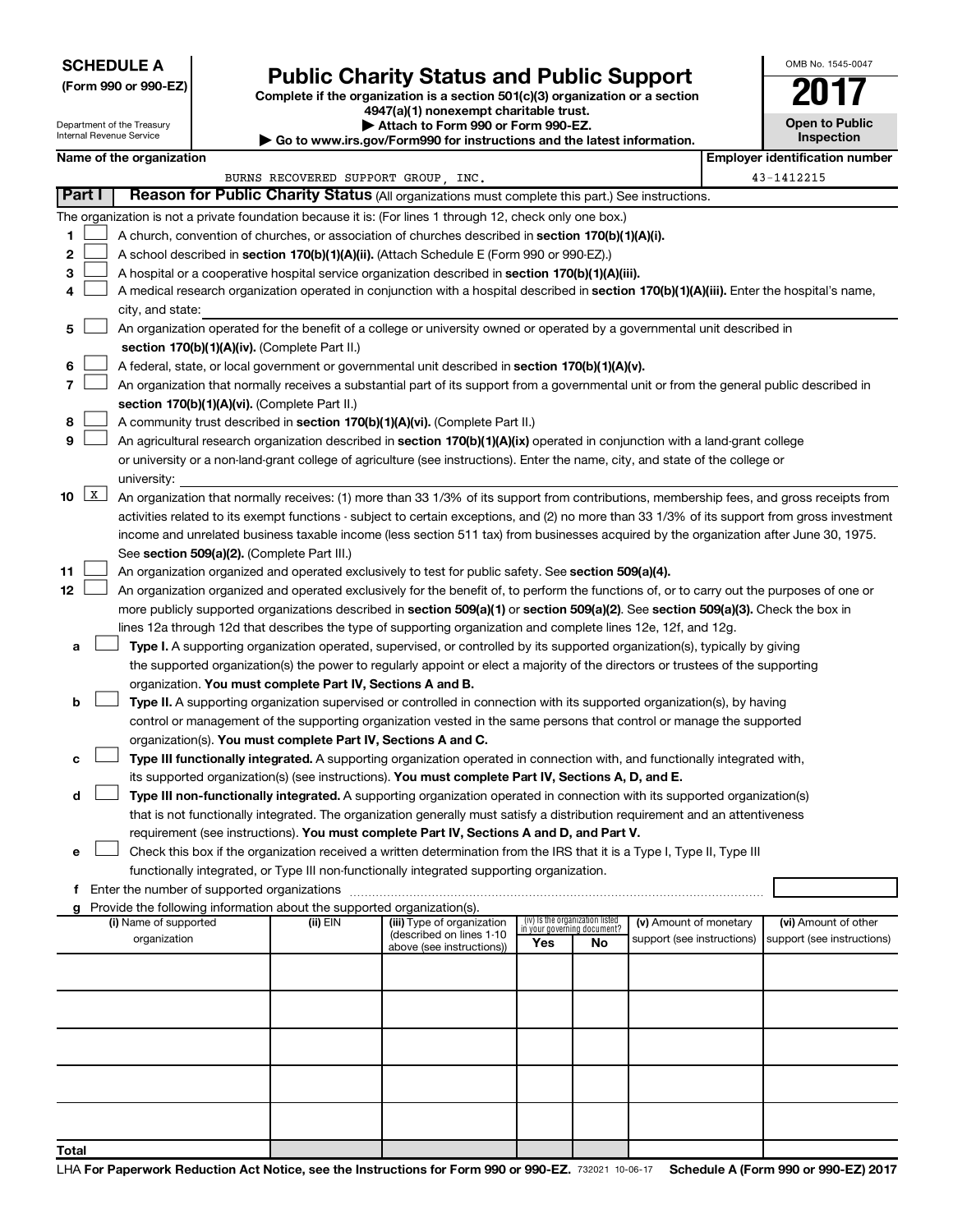### Schedule A (Form 990 or 990-EZ) 2017 BURNS RECOVERED SUPPORT GROUP, INC. 43-1412215 Page

(Complete only if you checked the box on line 5, 7, or 8 of Part I or if the organization failed to qualify under Part III. If the organization fails to qualify under the tests listed below, please complete Part III.) **Part II Support Schedule for Organizations Described in Sections 170(b)(1)(A)(iv) and 170(b)(1)(A)(vi)**

|    | <b>Section A. Public Support</b>                                                                                                                                                                                               |          |          |            |            |          |           |  |  |  |  |
|----|--------------------------------------------------------------------------------------------------------------------------------------------------------------------------------------------------------------------------------|----------|----------|------------|------------|----------|-----------|--|--|--|--|
|    | Calendar year (or fiscal year beginning in) $\blacktriangleright$                                                                                                                                                              | (a) 2013 | (b) 2014 | $(c)$ 2015 | $(d)$ 2016 | (e) 2017 | (f) Total |  |  |  |  |
|    | 1 Gifts, grants, contributions, and                                                                                                                                                                                            |          |          |            |            |          |           |  |  |  |  |
|    | membership fees received. (Do not                                                                                                                                                                                              |          |          |            |            |          |           |  |  |  |  |
|    | include any "unusual grants.")                                                                                                                                                                                                 |          |          |            |            |          |           |  |  |  |  |
|    | 2 Tax revenues levied for the organ-                                                                                                                                                                                           |          |          |            |            |          |           |  |  |  |  |
|    | ization's benefit and either paid to                                                                                                                                                                                           |          |          |            |            |          |           |  |  |  |  |
|    | or expended on its behalf                                                                                                                                                                                                      |          |          |            |            |          |           |  |  |  |  |
|    | 3 The value of services or facilities                                                                                                                                                                                          |          |          |            |            |          |           |  |  |  |  |
|    | furnished by a governmental unit to                                                                                                                                                                                            |          |          |            |            |          |           |  |  |  |  |
|    | the organization without charge                                                                                                                                                                                                |          |          |            |            |          |           |  |  |  |  |
|    | 4 Total. Add lines 1 through 3                                                                                                                                                                                                 |          |          |            |            |          |           |  |  |  |  |
| 5. | The portion of total contributions                                                                                                                                                                                             |          |          |            |            |          |           |  |  |  |  |
|    | by each person (other than a                                                                                                                                                                                                   |          |          |            |            |          |           |  |  |  |  |
|    | governmental unit or publicly                                                                                                                                                                                                  |          |          |            |            |          |           |  |  |  |  |
|    | supported organization) included                                                                                                                                                                                               |          |          |            |            |          |           |  |  |  |  |
|    | on line 1 that exceeds 2% of the                                                                                                                                                                                               |          |          |            |            |          |           |  |  |  |  |
|    | amount shown on line 11,                                                                                                                                                                                                       |          |          |            |            |          |           |  |  |  |  |
|    | column (f)                                                                                                                                                                                                                     |          |          |            |            |          |           |  |  |  |  |
|    | 6 Public support. Subtract line 5 from line 4.                                                                                                                                                                                 |          |          |            |            |          |           |  |  |  |  |
|    | <b>Section B. Total Support</b>                                                                                                                                                                                                |          |          |            |            |          |           |  |  |  |  |
|    | Calendar year (or fiscal year beginning in) $\blacktriangleright$                                                                                                                                                              | (a) 2013 | (b) 2014 | $(c)$ 2015 | $(d)$ 2016 | (e) 2017 | (f) Total |  |  |  |  |
|    | 7 Amounts from line 4                                                                                                                                                                                                          |          |          |            |            |          |           |  |  |  |  |
| 8  | Gross income from interest,                                                                                                                                                                                                    |          |          |            |            |          |           |  |  |  |  |
|    | dividends, payments received on                                                                                                                                                                                                |          |          |            |            |          |           |  |  |  |  |
|    | securities loans, rents, royalties,                                                                                                                                                                                            |          |          |            |            |          |           |  |  |  |  |
|    | and income from similar sources                                                                                                                                                                                                |          |          |            |            |          |           |  |  |  |  |
| 9  | Net income from unrelated business                                                                                                                                                                                             |          |          |            |            |          |           |  |  |  |  |
|    | activities, whether or not the                                                                                                                                                                                                 |          |          |            |            |          |           |  |  |  |  |
|    | business is regularly carried on                                                                                                                                                                                               |          |          |            |            |          |           |  |  |  |  |
|    | 10 Other income. Do not include gain                                                                                                                                                                                           |          |          |            |            |          |           |  |  |  |  |
|    | or loss from the sale of capital                                                                                                                                                                                               |          |          |            |            |          |           |  |  |  |  |
|    | assets (Explain in Part VI.)                                                                                                                                                                                                   |          |          |            |            |          |           |  |  |  |  |
|    | 11 Total support. Add lines 7 through 10                                                                                                                                                                                       |          |          |            |            |          |           |  |  |  |  |
|    | <b>12</b> Gross receipts from related activities, etc. (see instructions)                                                                                                                                                      |          |          |            |            | 12       |           |  |  |  |  |
|    | 13 First five years. If the Form 990 is for the organization's first, second, third, fourth, or fifth tax year as a section 501(c)(3)                                                                                          |          |          |            |            |          |           |  |  |  |  |
|    | organization, check this box and stop here                                                                                                                                                                                     |          |          |            |            |          |           |  |  |  |  |
|    | <b>Section C. Computation of Public Support Percentage</b>                                                                                                                                                                     |          |          |            |            |          |           |  |  |  |  |
|    |                                                                                                                                                                                                                                |          |          |            |            | 14       | %         |  |  |  |  |
|    |                                                                                                                                                                                                                                |          |          |            |            | 15       | %         |  |  |  |  |
|    | 16a 33 1/3% support test - 2017. If the organization did not check the box on line 13, and line 14 is 33 1/3% or more, check this box and                                                                                      |          |          |            |            |          |           |  |  |  |  |
|    | stop here. The organization qualifies as a publicly supported organization manufaction manufacture or manufacture or the state of the state of the state of the state of the state of the state of the state of the state of t |          |          |            |            |          |           |  |  |  |  |
|    | b 33 1/3% support test - 2016. If the organization did not check a box on line 13 or 16a, and line 15 is 33 1/3% or more, check this box                                                                                       |          |          |            |            |          |           |  |  |  |  |
|    |                                                                                                                                                                                                                                |          |          |            |            |          |           |  |  |  |  |
|    | 17a 10% -facts-and-circumstances test - 2017. If the organization did not check a box on line 13, 16a, or 16b, and line 14 is 10% or more,                                                                                     |          |          |            |            |          |           |  |  |  |  |
|    | and if the organization meets the "facts-and-circumstances" test, check this box and stop here. Explain in Part VI how the organization                                                                                        |          |          |            |            |          |           |  |  |  |  |
|    |                                                                                                                                                                                                                                |          |          |            |            |          |           |  |  |  |  |
|    | b 10% -facts-and-circumstances test - 2016. If the organization did not check a box on line 13, 16a, 16b, or 17a, and line 15 is 10% or                                                                                        |          |          |            |            |          |           |  |  |  |  |
|    | more, and if the organization meets the "facts-and-circumstances" test, check this box and stop here. Explain in Part VI how the                                                                                               |          |          |            |            |          |           |  |  |  |  |
|    | organization meets the "facts-and-circumstances" test. The organization qualifies as a publicly supported organization                                                                                                         |          |          |            |            |          |           |  |  |  |  |
|    | 18 Private foundation. If the organization did not check a box on line 13, 16a, 16b, 17a, or 17b, check this box and see instructions                                                                                          |          |          |            |            |          |           |  |  |  |  |

**Schedule A (Form 990 or 990-EZ) 2017**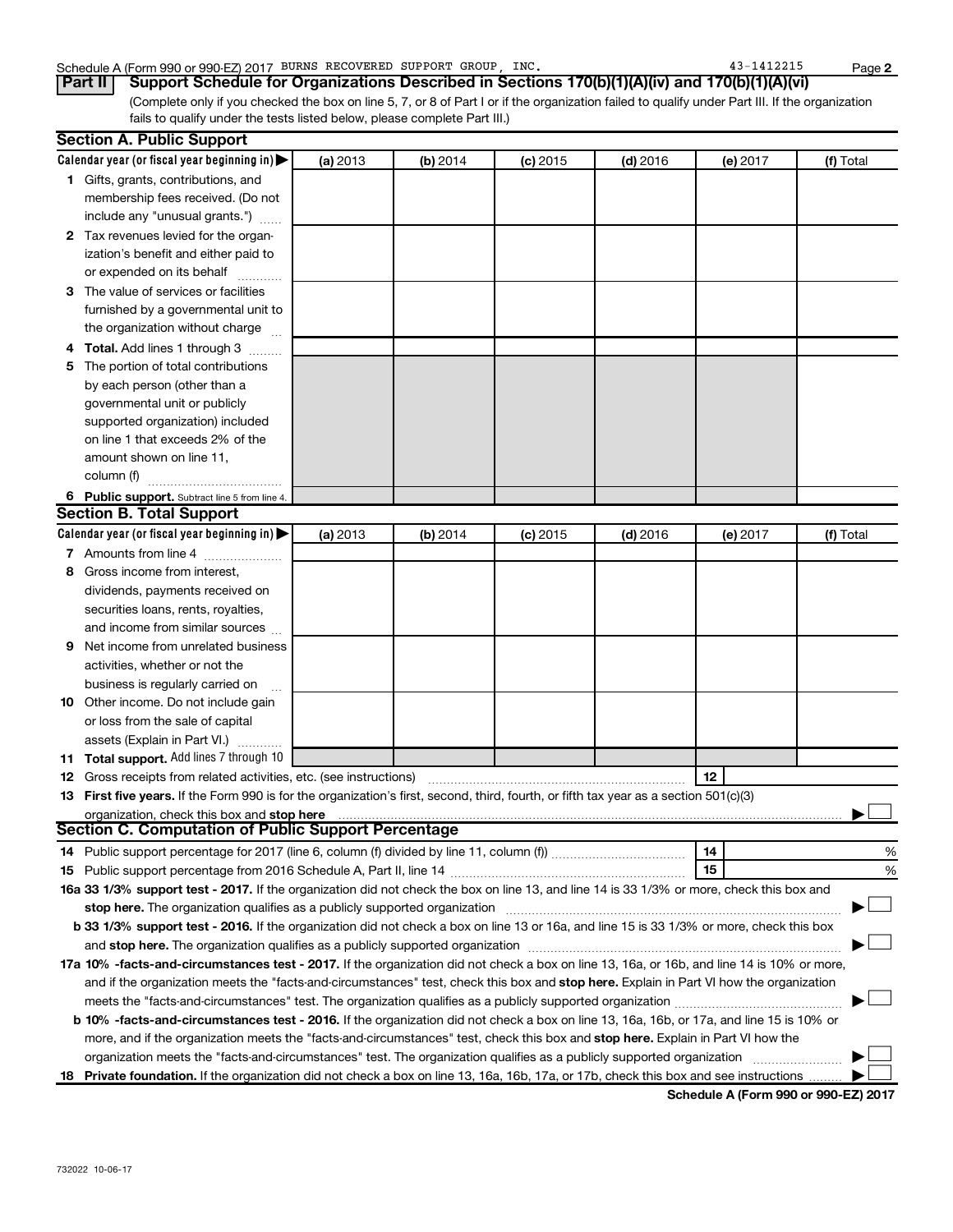### Schedule A (Form 990 or 990-EZ) 2017 BURNS RECOVERED SUPPORT GROUP, INC. 43-1412215 Page

# **Part III Support Schedule for Organizations Described in Section 509(a)(2)**

(Complete only if you checked the box on line 10 of Part I or if the organization failed to qualify under Part II. If the organization fails to qualify under the tests listed below, please complete Part II.)

| <b>Section A. Public Support</b>                                                                                                                    |          |          |            |            |          |                   |
|-----------------------------------------------------------------------------------------------------------------------------------------------------|----------|----------|------------|------------|----------|-------------------|
| Calendar year (or fiscal year beginning in)                                                                                                         | (a) 2013 | (b) 2014 | $(c)$ 2015 | $(d)$ 2016 | (e) 2017 | (f) Total         |
| 1 Gifts, grants, contributions, and                                                                                                                 |          |          |            |            |          |                   |
| membership fees received. (Do not                                                                                                                   |          |          |            |            |          |                   |
| include any "unusual grants.")                                                                                                                      | 321,813  | 322,092  | 282,523    | 317,030    | 354,647. | 1,598,105.        |
| 2 Gross receipts from admissions,                                                                                                                   |          |          |            |            |          |                   |
| merchandise sold or services per-                                                                                                                   |          |          |            |            |          |                   |
| formed, or facilities furnished in<br>any activity that is related to the                                                                           |          |          |            |            |          |                   |
| organization's tax-exempt purpose                                                                                                                   | 2,873.   | 6,068    | 4,730      |            |          | 13,671.           |
| 3 Gross receipts from activities that                                                                                                               |          |          |            |            |          |                   |
| are not an unrelated trade or bus-                                                                                                                  |          |          |            |            |          |                   |
| iness under section 513                                                                                                                             |          |          |            |            |          |                   |
| 4 Tax revenues levied for the organ-                                                                                                                |          |          |            |            |          |                   |
| ization's benefit and either paid to                                                                                                                |          |          |            |            |          |                   |
| or expended on its behalf<br>.                                                                                                                      |          |          |            |            |          |                   |
| 5 The value of services or facilities                                                                                                               |          |          |            |            |          |                   |
| furnished by a governmental unit to                                                                                                                 |          |          |            |            |          |                   |
| the organization without charge                                                                                                                     |          |          |            |            |          |                   |
| <b>6 Total.</b> Add lines 1 through 5                                                                                                               | 324,686  | 328,160  | 287, 253   | 317,030    | 354,647  | 1,611,776.        |
| 7a Amounts included on lines 1, 2, and                                                                                                              |          |          |            |            |          |                   |
| 3 received from disqualified persons                                                                                                                | 3,255    | 2,630    | 3,910      | 2,965      | 2,751.   | 15,511.           |
| <b>b</b> Amounts included on lines 2 and 3 received                                                                                                 |          |          |            |            |          |                   |
| from other than disqualified persons that<br>exceed the greater of \$5,000 or 1% of the                                                             |          |          |            |            |          |                   |
| amount on line 13 for the year                                                                                                                      |          |          |            |            |          | 0.                |
| c Add lines 7a and 7b                                                                                                                               | 3,255    | 2,630    | 3,910      | 2,965      | 2,751    | 15, 511.          |
| 8 Public support. (Subtract line 7c from line 6.)                                                                                                   |          |          |            |            |          | 1,596,265.        |
| <b>Section B. Total Support</b>                                                                                                                     |          |          |            |            |          |                   |
| Calendar year (or fiscal year beginning in)                                                                                                         | (a) 2013 | (b) 2014 | $(c)$ 2015 | $(d)$ 2016 | (e) 2017 | (f) Total         |
| <b>9</b> Amounts from line 6                                                                                                                        | 324,686  | 328,160  | 287,253    | 317,030    | 354,647  | 1,611,776.        |
| <b>10a</b> Gross income from interest,                                                                                                              |          |          |            |            |          |                   |
| dividends, payments received on<br>securities loans, rents, royalties,                                                                              |          |          |            |            |          |                   |
| and income from similar sources                                                                                                                     | 16,620.  | 18,090   | 18,911     | 17,421     | 19,548   | 90,590.           |
| <b>b</b> Unrelated business taxable income                                                                                                          |          |          |            |            |          |                   |
| (less section 511 taxes) from businesses                                                                                                            |          |          |            |            |          |                   |
| acquired after June 30, 1975                                                                                                                        |          |          |            |            |          |                   |
| c Add lines 10a and 10b                                                                                                                             | 16,620   | 18,090   | 18,911     | 17,421     | 19,548   | 90,590.           |
| 11 Net income from unrelated business<br>activities not included in line 10b.                                                                       |          |          |            |            |          |                   |
| whether or not the business is                                                                                                                      |          |          |            |            |          |                   |
| regularly carried on                                                                                                                                | 525      | 1,366    | 251        |            |          | 2,142.            |
| 12 Other income. Do not include gain<br>or loss from the sale of capital                                                                            |          |          |            |            |          |                   |
| assets (Explain in Part VI.)                                                                                                                        |          |          |            | 1,389.     | 3,121,   | 4,510.            |
| <b>13</b> Total support. (Add lines 9, 10c, 11, and 12.)                                                                                            | 341,831. | 347,616  | 306,415    | 335,840    | 377,316  | 1,709,018.        |
| 14 First five years. If the Form 990 is for the organization's first, second, third, fourth, or fifth tax year as a section 501(c)(3) organization, |          |          |            |            |          |                   |
| check this box and stop here                                                                                                                        |          |          |            |            |          |                   |
| <b>Section C. Computation of Public Support Percentage</b>                                                                                          |          |          |            |            |          |                   |
|                                                                                                                                                     |          |          |            |            | 15       | 93.40<br>%        |
| 16 Public support percentage from 2016 Schedule A, Part III, line 15                                                                                |          |          |            |            | 16       | 93.73<br>%        |
| Section D. Computation of Investment Income Percentage                                                                                              |          |          |            |            |          |                   |
| 17 Investment income percentage for 2017 (line 10c, column (f) divided by line 13, column (f))                                                      |          |          |            |            | 17       | 5,30<br>%         |
| 18 Investment income percentage from 2016 Schedule A, Part III, line 17                                                                             |          |          |            |            | 18       | 5,20<br>%         |
| 19a 33 1/3% support tests - 2017. If the organization did not check the box on line 14, and line 15 is more than 33 1/3%, and line 17 is not        |          |          |            |            |          |                   |
| more than 33 1/3%, check this box and stop here. The organization qualifies as a publicly supported organization                                    |          |          |            |            |          | $\mathbf{x}$<br>▶ |
| <b>b 33 1/3% support tests - 2016.</b> If the organization did not check a box on line 14 or line 19a, and line 16 is more than 33 1/3%, and        |          |          |            |            |          |                   |
| line 18 is not more than 33 1/3%, check this box andstop here. The organization qualifies as a publicly supported organization                      |          |          |            |            |          |                   |
|                                                                                                                                                     |          |          |            |            |          |                   |

732023 10-06-17

**Schedule A (Form 990 or 990-EZ) 2017**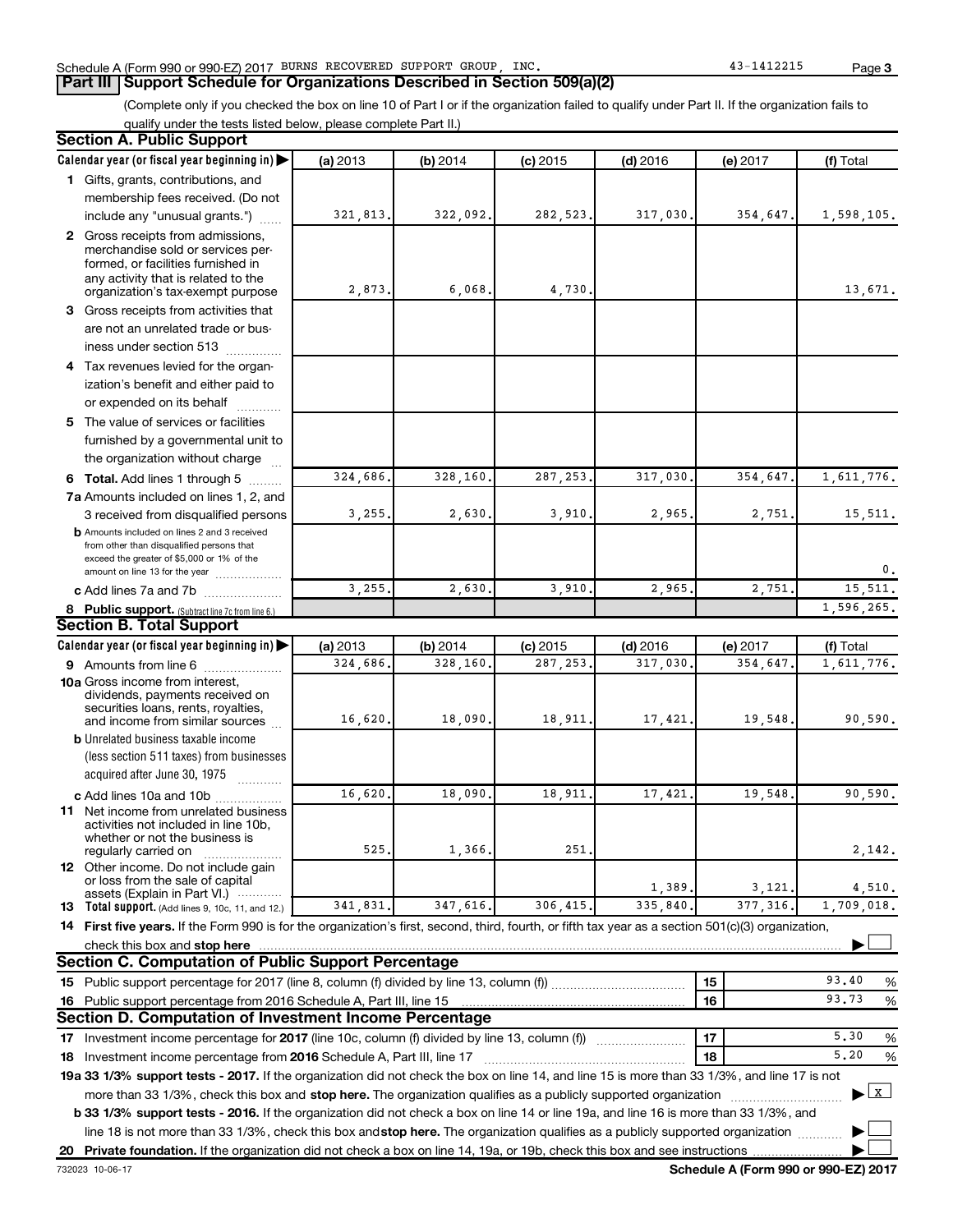**4**

# **Part IV Supporting Organizations**

(Complete only if you checked a box in line 12 on Part I. If you checked 12a of Part I, complete Sections A and B. If you checked 12b of Part I, complete Sections A and C. If you checked 12c of Part I, complete Sections A, D, and E. If you checked 12d of Part I, complete Sections A and D, and complete Part V.)

#### **Section A. All Supporting Organizations**

- **1** Are all of the organization's supported organizations listed by name in the organization's governing documents? If "No," describe in Part VI how the supported organizations are designated. If designated by *class or purpose, describe the designation. If historic and continuing relationship, explain.*
- **2** Did the organization have any supported organization that does not have an IRS determination of status under section 509(a)(1) or (2)? If "Yes," explain in Part **VI** how the organization determined that the supported *organization was described in section 509(a)(1) or (2).*
- **3a** Did the organization have a supported organization described in section 501(c)(4), (5), or (6)? If "Yes," answer *(b) and (c) below.*
- **b** Did the organization confirm that each supported organization qualified under section 501(c)(4), (5), or (6) and satisfied the public support tests under section 509(a)(2)? If "Yes," describe in Part VI when and how the *organization made the determination.*
- **c** Did the organization ensure that all support to such organizations was used exclusively for section 170(c)(2)(B) purposes? If "Yes," explain in Part VI what controls the organization put in place to ensure such use.
- **4 a** *If* Was any supported organization not organized in the United States ("foreign supported organization")? *"Yes," and if you checked 12a or 12b in Part I, answer (b) and (c) below.*
- **b** Did the organization have ultimate control and discretion in deciding whether to make grants to the foreign supported organization? If "Yes," describe in Part VI how the organization had such control and discretion *despite being controlled or supervised by or in connection with its supported organizations.*
- **c** Did the organization support any foreign supported organization that does not have an IRS determination under sections 501(c)(3) and 509(a)(1) or (2)? If "Yes," explain in Part VI what controls the organization used *to ensure that all support to the foreign supported organization was used exclusively for section 170(c)(2)(B) purposes.*
- **5a** Did the organization add, substitute, or remove any supported organizations during the tax year? If "Yes," answer (b) and (c) below (if applicable). Also, provide detail in **Part VI,** including (i) the names and EIN *numbers of the supported organizations added, substituted, or removed; (ii) the reasons for each such action; (iii) the authority under the organization's organizing document authorizing such action; and (iv) how the action was accomplished (such as by amendment to the organizing document).*
- **b** Type I or Type II only. Was any added or substituted supported organization part of a class already designated in the organization's organizing document?
- **c Substitutions only.**  Was the substitution the result of an event beyond the organization's control?
- **6** Did the organization provide support (whether in the form of grants or the provision of services or facilities) to **Part VI.** support or benefit one or more of the filing organization's supported organizations? If "Yes," provide detail in anyone other than (i) its supported organizations, (ii) individuals that are part of the charitable class benefited by one or more of its supported organizations, or (iii) other supporting organizations that also
- **7** Did the organization provide a grant, loan, compensation, or other similar payment to a substantial contributor regard to a substantial contributor? If "Yes," complete Part I of Schedule L (Form 990 or 990-EZ). (defined in section 4958(c)(3)(C)), a family member of a substantial contributor, or a 35% controlled entity with
- **8** Did the organization make a loan to a disqualified person (as defined in section 4958) not described in line 7? *If "Yes," complete Part I of Schedule L (Form 990 or 990-EZ).*
- **9 a** Was the organization controlled directly or indirectly at any time during the tax year by one or more in section 509(a)(1) or (2))? If "Yes," provide detail in **Part VI.** disqualified persons as defined in section 4946 (other than foundation managers and organizations described
- **b** Did one or more disqualified persons (as defined in line 9a) hold a controlling interest in any entity in which the supporting organization had an interest? If "Yes," provide detail in Part VI.
- **c** Did a disqualified person (as defined in line 9a) have an ownership interest in, or derive any personal benefit from, assets in which the supporting organization also had an interest? If "Yes," provide detail in Part VI.
- **10 a** Was the organization subject to the excess business holdings rules of section 4943 because of section supporting organizations)? If "Yes," answer 10b below. 4943(f) (regarding certain Type II supporting organizations, and all Type III non-functionally integrated
- **b** Did the organization have any excess business holdings in the tax year? (Use Schedule C, Form 4720, to *determine whether the organization had excess business holdings.)*

**Yes No 1 2 3a 3b 3c 4a 4b 4c 5a 5b 5c 6 7 8 9a 9b 9c 10a**

**10b**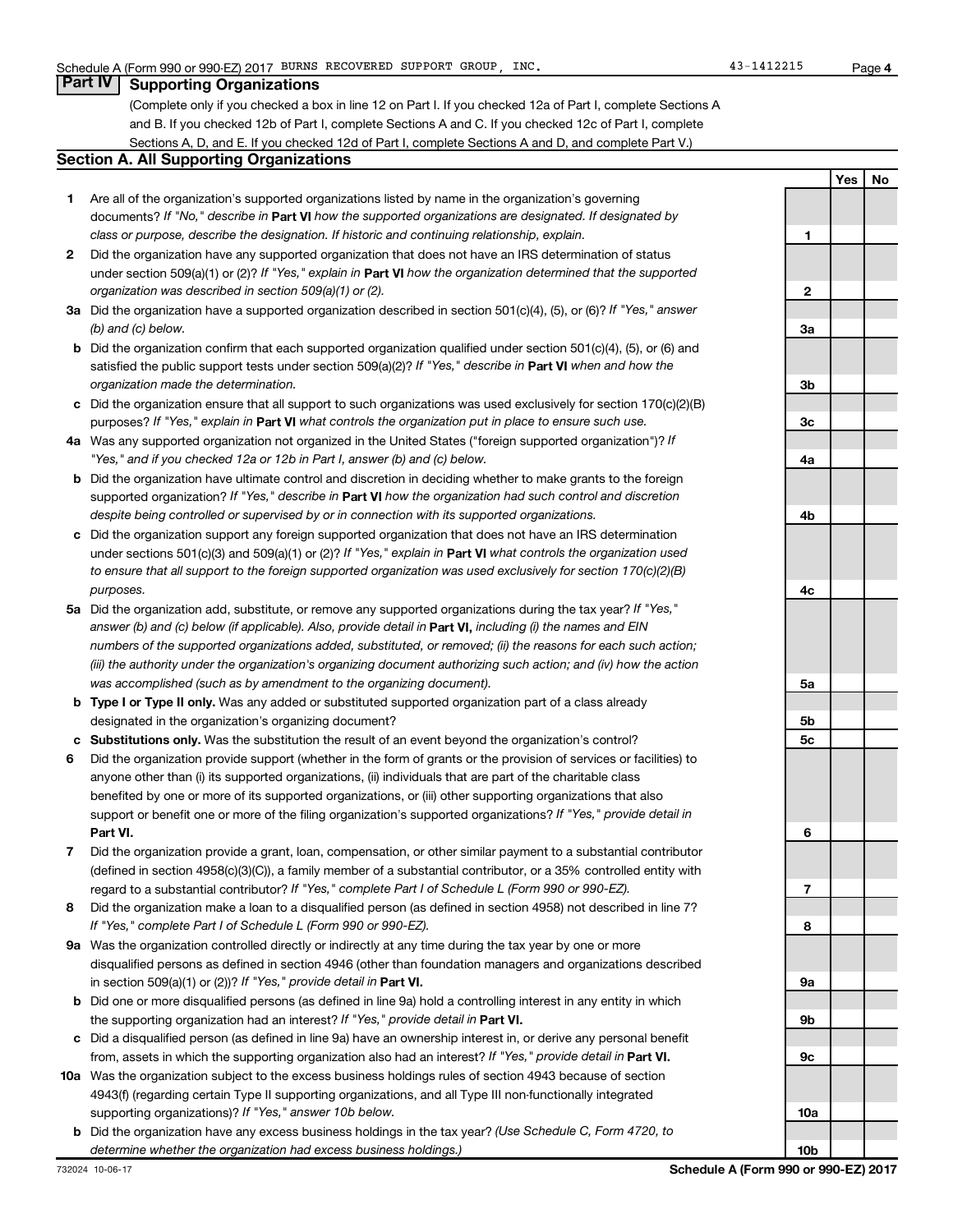**5**

|    | Part IV<br><b>Supporting Organizations (continued)</b>                                                                          |                 |     |    |
|----|---------------------------------------------------------------------------------------------------------------------------------|-----------------|-----|----|
|    |                                                                                                                                 |                 | Yes | No |
| 11 | Has the organization accepted a gift or contribution from any of the following persons?                                         |                 |     |    |
|    | a A person who directly or indirectly controls, either alone or together with persons described in (b) and (c)                  |                 |     |    |
|    | below, the governing body of a supported organization?                                                                          | 11a             |     |    |
|    | <b>b</b> A family member of a person described in (a) above?                                                                    | 11 <sub>b</sub> |     |    |
|    | c A 35% controlled entity of a person described in (a) or (b) above? If "Yes" to a, b, or c, provide detail in Part VI.         | 11c             |     |    |
|    | <b>Section B. Type I Supporting Organizations</b>                                                                               |                 |     |    |
|    |                                                                                                                                 |                 | Yes | No |
| 1. | Did the directors, trustees, or membership of one or more supported organizations have the power to                             |                 |     |    |
|    | regularly appoint or elect at least a majority of the organization's directors or trustees at all times during the              |                 |     |    |
|    | tax year? If "No," describe in Part VI how the supported organization(s) effectively operated, supervised, or                   |                 |     |    |
|    |                                                                                                                                 |                 |     |    |
|    | controlled the organization's activities. If the organization had more than one supported organization,                         |                 |     |    |
|    | describe how the powers to appoint and/or remove directors or trustees were allocated among the supported                       |                 |     |    |
|    | organizations and what conditions or restrictions, if any, applied to such powers during the tax year.                          | 1               |     |    |
| 2  | Did the organization operate for the benefit of any supported organization other than the supported                             |                 |     |    |
|    | organization(s) that operated, supervised, or controlled the supporting organization? If "Yes," explain in                      |                 |     |    |
|    | Part VI how providing such benefit carried out the purposes of the supported organization(s) that operated,                     |                 |     |    |
|    | supervised, or controlled the supporting organization.                                                                          | 2               |     |    |
|    | <b>Section C. Type II Supporting Organizations</b>                                                                              |                 |     |    |
|    |                                                                                                                                 |                 | Yes | No |
| 1. | Were a majority of the organization's directors or trustees during the tax year also a majority of the directors                |                 |     |    |
|    | or trustees of each of the organization's supported organization(s)? If "No," describe in Part VI how control                   |                 |     |    |
|    | or management of the supporting organization was vested in the same persons that controlled or managed                          |                 |     |    |
|    | the supported organization(s).                                                                                                  | 1               |     |    |
|    | <b>Section D. All Type III Supporting Organizations</b>                                                                         |                 |     |    |
|    |                                                                                                                                 |                 | Yes | No |
| 1  | Did the organization provide to each of its supported organizations, by the last day of the fifth month of the                  |                 |     |    |
|    | organization's tax year, (i) a written notice describing the type and amount of support provided during the prior tax           |                 |     |    |
|    | year, (ii) a copy of the Form 990 that was most recently filed as of the date of notification, and (iii) copies of the          |                 |     |    |
|    | organization's governing documents in effect on the date of notification, to the extent not previously provided?                | 1               |     |    |
| 2  | Were any of the organization's officers, directors, or trustees either (i) appointed or elected by the supported                |                 |     |    |
|    | organization(s) or (ii) serving on the governing body of a supported organization? If "No," explain in Part VI how              |                 |     |    |
|    | the organization maintained a close and continuous working relationship with the supported organization(s).                     | 2               |     |    |
| 3  | By reason of the relationship described in (2), did the organization's supported organizations have a                           |                 |     |    |
|    | significant voice in the organization's investment policies and in directing the use of the organization's                      |                 |     |    |
|    | income or assets at all times during the tax year? If "Yes," describe in Part VI the role the organization's                    |                 |     |    |
|    | supported organizations played in this regard.                                                                                  | з               |     |    |
|    | Section E. Type III Functionally Integrated Supporting Organizations                                                            |                 |     |    |
| 1  | Check the box next to the method that the organization used to satisfy the Integral Part Test during the yealsee instructions). |                 |     |    |
| a  | The organization satisfied the Activities Test. Complete line 2 below.                                                          |                 |     |    |
| b  | The organization is the parent of each of its supported organizations. Complete line 3 below.                                   |                 |     |    |
| с  | The organization supported a governmental entity. Describe in Part VI how you supported a government entity (see instructions). |                 |     |    |
| 2  | Activities Test. Answer (a) and (b) below.                                                                                      |                 | Yes | No |
| а  | Did substantially all of the organization's activities during the tax year directly further the exempt purposes of              |                 |     |    |
|    | the supported organization(s) to which the organization was responsive? If "Yes," then in Part VI identify                      |                 |     |    |
|    | those supported organizations and explain how these activities directly furthered their exempt purposes,                        |                 |     |    |
|    | how the organization was responsive to those supported organizations, and how the organization determined                       |                 |     |    |
|    | that these activities constituted substantially all of its activities.                                                          | 2a              |     |    |
|    | <b>b</b> Did the activities described in (a) constitute activities that, but for the organization's involvement, one or more    |                 |     |    |
|    |                                                                                                                                 |                 |     |    |
|    | of the organization's supported organization(s) would have been engaged in? If "Yes," explain in Part VI the                    |                 |     |    |
|    | reasons for the organization's position that its supported organization(s) would have engaged in these                          |                 |     |    |
|    | activities but for the organization's involvement.                                                                              | 2b              |     |    |
| з  | Parent of Supported Organizations. Answer (a) and (b) below.                                                                    |                 |     |    |
| а  | Did the organization have the power to regularly appoint or elect a majority of the officers, directors, or                     |                 |     |    |
|    | trustees of each of the supported organizations? Provide details in Part VI.                                                    | За              |     |    |
|    | <b>b</b> Did the organization exercise a substantial degree of direction over the policies, programs, and activities of each    |                 |     |    |
|    | of its supported organizations? If "Yes," describe in Part VI the role played by the organization in this regard.               | 3b              |     |    |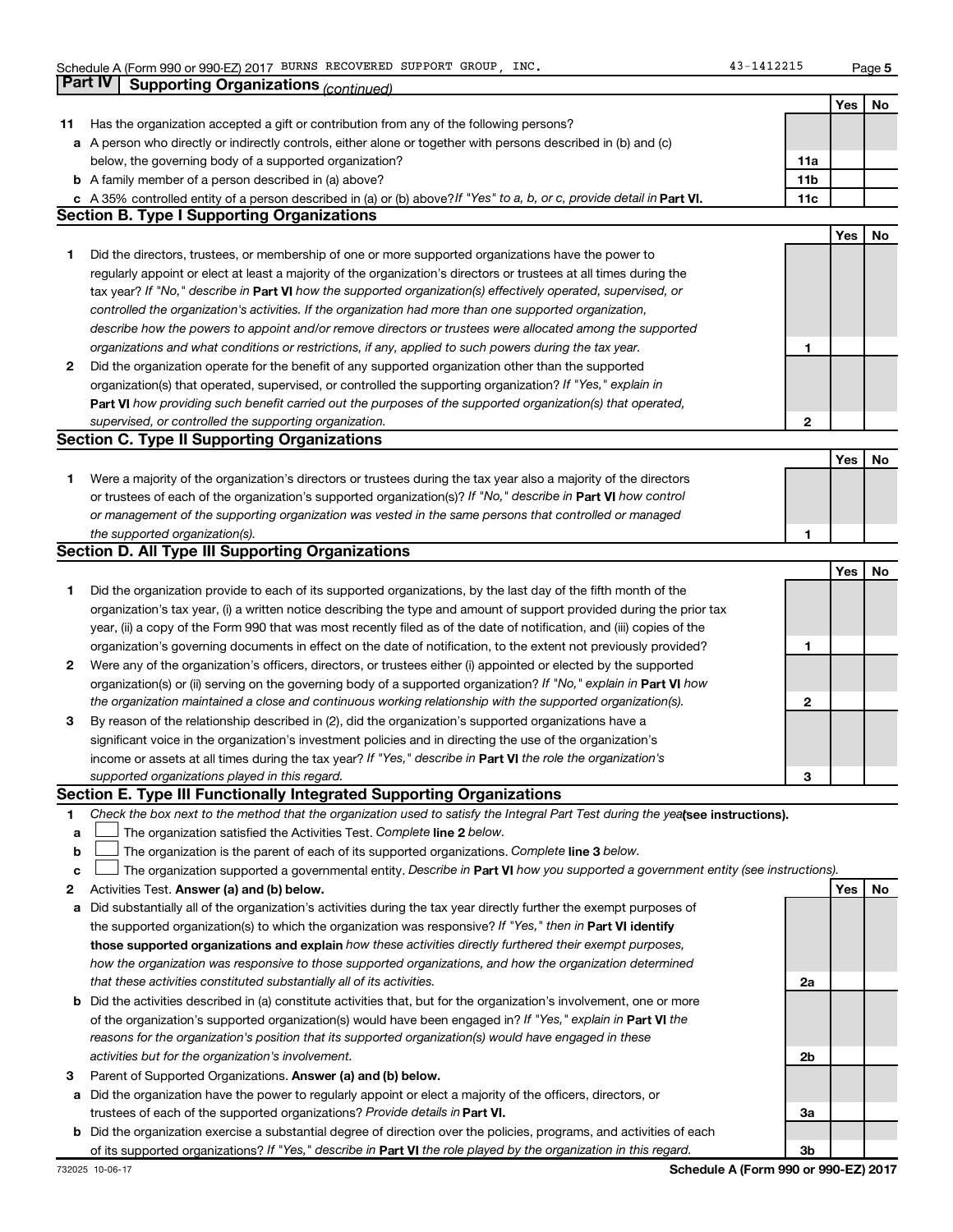| Schedule A (Form 990 or 990-EZ) 2017 | BURNS RECOVERED SUPPORT | GROUP | INC | Page |
|--------------------------------------|-------------------------|-------|-----|------|
|                                      |                         |       |     |      |

**1 Letter or if the organization satisfied the Integral Part Test as a qualifying trust on Nov. 20, 1970 (explain in Part VI.) See instructions. All** other Type III non-functionally integrated supporting organizations must complete Sections A through E.  $\Box$ 

|              | Section A - Adjusted Net Income                                              |                | (A) Prior Year | (B) Current Year<br>(optional) |
|--------------|------------------------------------------------------------------------------|----------------|----------------|--------------------------------|
| 1            | Net short-term capital gain                                                  | 1              |                |                                |
| $\mathbf{2}$ | Recoveries of prior-year distributions                                       | $\mathbf{2}$   |                |                                |
| 3            | Other gross income (see instructions)                                        | 3              |                |                                |
| 4            | Add lines 1 through 3                                                        | 4              |                |                                |
| 5            | Depreciation and depletion                                                   | 5              |                |                                |
| 6            | Portion of operating expenses paid or incurred for production or             |                |                |                                |
|              | collection of gross income or for management, conservation, or               |                |                |                                |
|              | maintenance of property held for production of income (see instructions)     | 6              |                |                                |
| 7            | Other expenses (see instructions)                                            | $\overline{7}$ |                |                                |
| 8            | Adjusted Net Income (subtract lines 5, 6, and 7 from line 4)                 | 8              |                |                                |
|              | <b>Section B - Minimum Asset Amount</b>                                      |                | (A) Prior Year | (B) Current Year<br>(optional) |
| 1            | Aggregate fair market value of all non-exempt-use assets (see                |                |                |                                |
|              | instructions for short tax year or assets held for part of year):            |                |                |                                |
|              | a Average monthly value of securities                                        | 1a             |                |                                |
|              | <b>b</b> Average monthly cash balances                                       | 1 <sub>b</sub> |                |                                |
|              | c Fair market value of other non-exempt-use assets                           | 1c             |                |                                |
|              | <b>d</b> Total (add lines 1a, 1b, and 1c)                                    | 1 <sub>d</sub> |                |                                |
|              | e Discount claimed for blockage or other                                     |                |                |                                |
|              | factors (explain in detail in Part VI):                                      |                |                |                                |
| 2            | Acquisition indebtedness applicable to non-exempt-use assets                 | $\mathbf{2}$   |                |                                |
| 3            | Subtract line 2 from line 1d                                                 | 3              |                |                                |
| 4            | Cash deemed held for exempt use. Enter 1-1/2% of line 3 (for greater amount, |                |                |                                |
|              | see instructions)                                                            | 4              |                |                                |
| 5            | Net value of non-exempt-use assets (subtract line 4 from line 3)             | 5              |                |                                |
| 6            | Multiply line 5 by .035                                                      | 6              |                |                                |
| 7            | Recoveries of prior-year distributions                                       | $\overline{7}$ |                |                                |
| 8            | Minimum Asset Amount (add line 7 to line 6)                                  | 8              |                |                                |
|              | <b>Section C - Distributable Amount</b>                                      |                |                | <b>Current Year</b>            |
| 1            | Adjusted net income for prior year (from Section A, line 8, Column A)        | 1              |                |                                |
| $\mathbf{2}$ | Enter 85% of line 1                                                          | $\mathbf{2}$   |                |                                |
| 3            | Minimum asset amount for prior year (from Section B, line 8, Column A)       | 3              |                |                                |
| 4            | Enter greater of line 2 or line 3                                            | 4              |                |                                |
| 5            | Income tax imposed in prior year                                             | 5              |                |                                |
| 6            | <b>Distributable Amount.</b> Subtract line 5 from line 4, unless subject to  |                |                |                                |
|              | emergency temporary reduction (see instructions)                             | 6              |                |                                |

**7** Check here if the current year is the organization's first as a non-functionally integrated Type III supporting organization (see † instructions).

**Schedule A (Form 990 or 990-EZ) 2017**

# **Part V Type III Non-Functionally Integrated 509(a)(3) Supporting Organizations**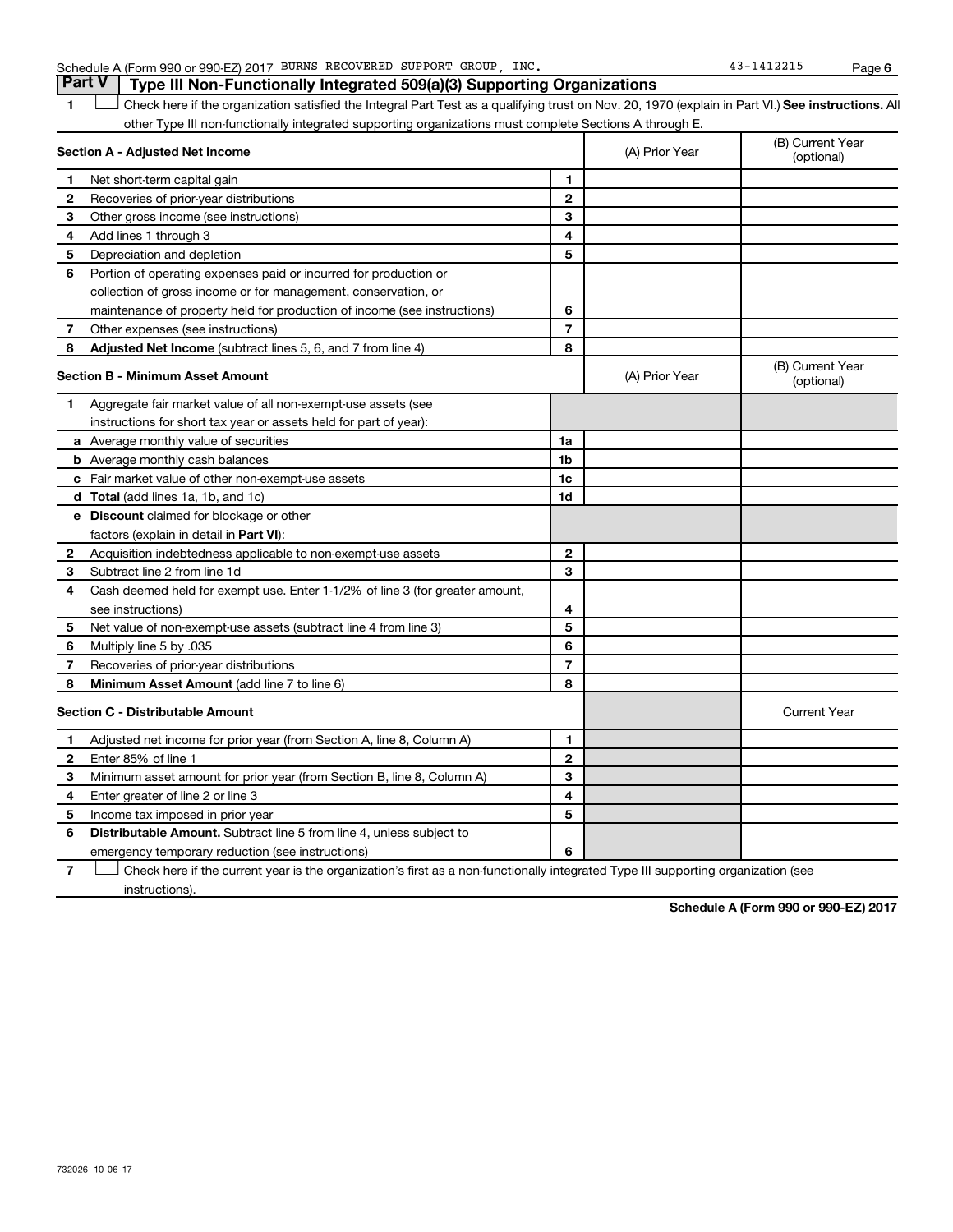| <b>Part V</b>                                                              | Type III Non-Functionally Integrated 509(a)(3) Supporting Organizations (continued)        |                             |                                       |                                                |
|----------------------------------------------------------------------------|--------------------------------------------------------------------------------------------|-----------------------------|---------------------------------------|------------------------------------------------|
|                                                                            | <b>Section D - Distributions</b>                                                           | <b>Current Year</b>         |                                       |                                                |
| Amounts paid to supported organizations to accomplish exempt purposes<br>1 |                                                                                            |                             |                                       |                                                |
| 2                                                                          | Amounts paid to perform activity that directly furthers exempt purposes of supported       |                             |                                       |                                                |
|                                                                            | organizations, in excess of income from activity                                           |                             |                                       |                                                |
| 3                                                                          | Administrative expenses paid to accomplish exempt purposes of supported organizations      |                             |                                       |                                                |
| 4                                                                          | Amounts paid to acquire exempt-use assets                                                  |                             |                                       |                                                |
| 5                                                                          | Qualified set-aside amounts (prior IRS approval required)                                  |                             |                                       |                                                |
| 6                                                                          | Other distributions (describe in <b>Part VI</b> ). See instructions.                       |                             |                                       |                                                |
| 7                                                                          | Total annual distributions. Add lines 1 through 6.                                         |                             |                                       |                                                |
| 8                                                                          | Distributions to attentive supported organizations to which the organization is responsive |                             |                                       |                                                |
|                                                                            | (provide details in Part VI). See instructions.                                            |                             |                                       |                                                |
| 9                                                                          | Distributable amount for 2017 from Section C, line 6                                       |                             |                                       |                                                |
| 10                                                                         | Line 8 amount divided by line 9 amount                                                     |                             |                                       |                                                |
|                                                                            |                                                                                            | (i)                         | (ii)                                  | (iii)                                          |
|                                                                            | Section E - Distribution Allocations (see instructions)                                    | <b>Excess Distributions</b> | <b>Underdistributions</b><br>Pre-2017 | <b>Distributable</b><br><b>Amount for 2017</b> |
| 1                                                                          | Distributable amount for 2017 from Section C, line 6                                       |                             |                                       |                                                |
| $\mathbf{2}$                                                               | Underdistributions, if any, for years prior to 2017 (reason-                               |                             |                                       |                                                |
|                                                                            | able cause required- explain in Part VI). See instructions.                                |                             |                                       |                                                |
| 3                                                                          | Excess distributions carryover, if any, to 2017                                            |                             |                                       |                                                |
| a                                                                          |                                                                                            |                             |                                       |                                                |
|                                                                            | <b>b</b> From 2013                                                                         |                             |                                       |                                                |
|                                                                            | c From 2014                                                                                |                             |                                       |                                                |
|                                                                            | d From 2015                                                                                |                             |                                       |                                                |
|                                                                            | e From 2016                                                                                |                             |                                       |                                                |
|                                                                            | <b>Total</b> of lines 3a through e                                                         |                             |                                       |                                                |
|                                                                            | <b>g</b> Applied to underdistributions of prior years                                      |                             |                                       |                                                |
|                                                                            | <b>h</b> Applied to 2017 distributable amount                                              |                             |                                       |                                                |
|                                                                            | Carryover from 2012 not applied (see instructions)                                         |                             |                                       |                                                |
|                                                                            | Remainder. Subtract lines 3g, 3h, and 3i from 3f.                                          |                             |                                       |                                                |
| 4                                                                          | Distributions for 2017 from Section D,                                                     |                             |                                       |                                                |
|                                                                            | $line 7$ :                                                                                 |                             |                                       |                                                |
|                                                                            | <b>a</b> Applied to underdistributions of prior years                                      |                             |                                       |                                                |
|                                                                            | <b>b</b> Applied to 2017 distributable amount                                              |                             |                                       |                                                |
| с                                                                          | Remainder. Subtract lines 4a and 4b from 4.                                                |                             |                                       |                                                |
| 5                                                                          | Remaining underdistributions for years prior to 2017, if                                   |                             |                                       |                                                |
|                                                                            | any. Subtract lines 3g and 4a from line 2. For result greater                              |                             |                                       |                                                |
|                                                                            | than zero, explain in Part VI. See instructions.                                           |                             |                                       |                                                |
| 6                                                                          | Remaining underdistributions for 2017. Subtract lines 3h                                   |                             |                                       |                                                |
|                                                                            | and 4b from line 1. For result greater than zero, explain in                               |                             |                                       |                                                |
|                                                                            | <b>Part VI.</b> See instructions.                                                          |                             |                                       |                                                |
| $\mathbf{7}$                                                               | Excess distributions carryover to 2018. Add lines 3j                                       |                             |                                       |                                                |
|                                                                            | and 4c.                                                                                    |                             |                                       |                                                |
| 8                                                                          | Breakdown of line 7:                                                                       |                             |                                       |                                                |
|                                                                            | a Excess from 2013                                                                         |                             |                                       |                                                |
|                                                                            | <b>b</b> Excess from 2014                                                                  |                             |                                       |                                                |
|                                                                            | c Excess from 2015                                                                         |                             |                                       |                                                |
|                                                                            | d Excess from 2016                                                                         |                             |                                       |                                                |
|                                                                            | e Excess from 2017                                                                         |                             |                                       |                                                |

**Schedule A (Form 990 or 990-EZ) 2017**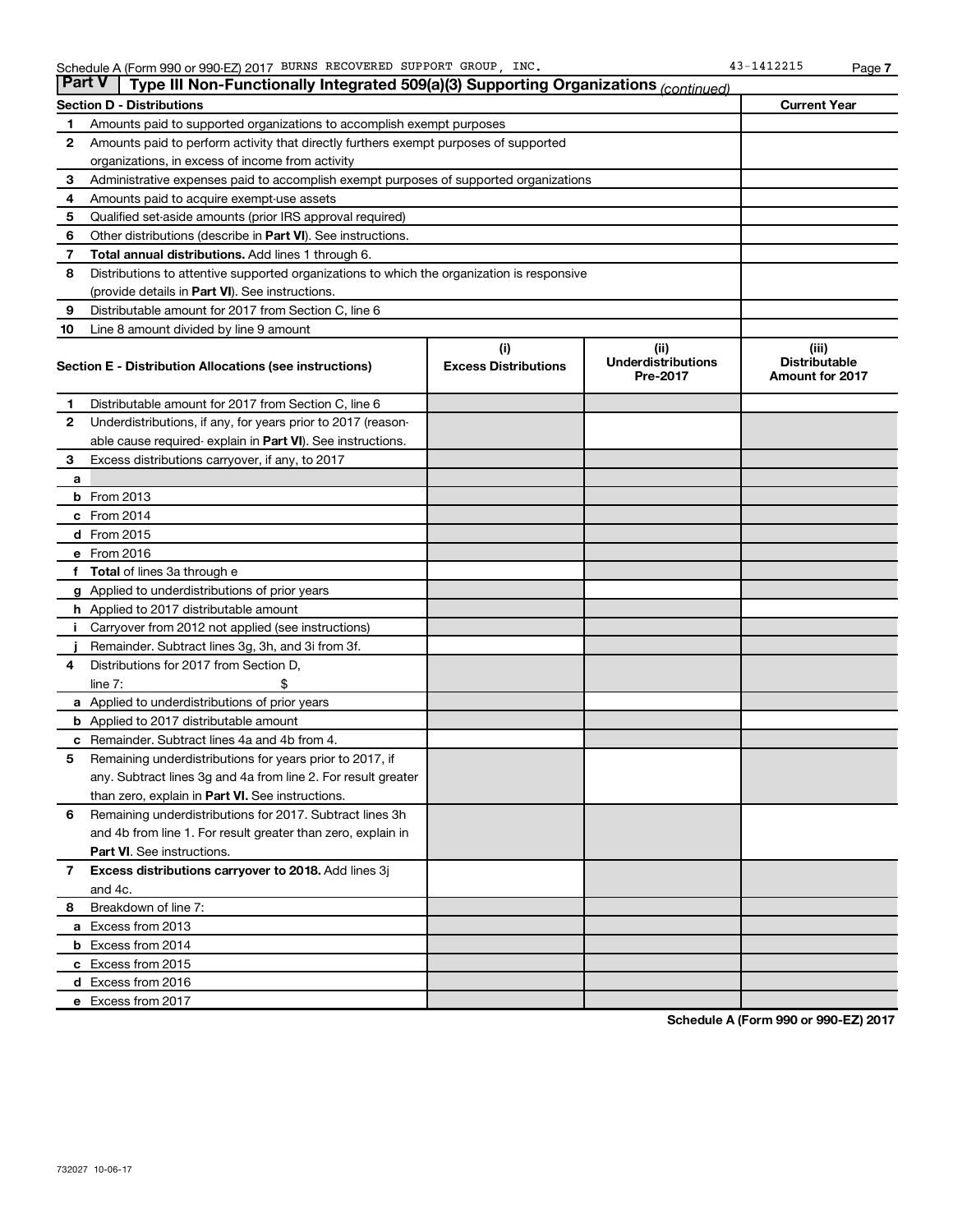| Schedule A (Form 990 or 990-EZ) 2017 BURNS RECOVERED SUPPORT GROUP, INC.                                                                                                                                                                                                                                                                                                                                                                            | 43-1412215 | Page 8 |
|-----------------------------------------------------------------------------------------------------------------------------------------------------------------------------------------------------------------------------------------------------------------------------------------------------------------------------------------------------------------------------------------------------------------------------------------------------|------------|--------|
| <b>Part VI</b><br>Supplemental Information. Provide the explanations required by Part II, line 10; Part II, line 17a or 17b; Part III, line 12;<br>Part IV, Section A, lines 1, 2, 3b, 3c, 4b, 4c, 5a, 6, 9a, 9b, 9c, 11a, 11b, and 11c; Part IV, Section B, lines 1 and 2; Part IV, Section C,<br>line 1; Part IV, Section D, lines 2 and 3; Part IV, Section E, lines 1c, 2a, 2b, 3a, and 3b; Part V, line 1; Part V, Section B, line 1e; Part V, |            |        |
| Section D, lines 5, 6, and 8; and Part V, Section E, lines 2, 5, and 6. Also complete this part for any additional information.<br>(See instructions.)                                                                                                                                                                                                                                                                                              |            |        |
| SCHEDULE A, PART III, LINE 12, EXPLANATION FOR OTHER INCOME:                                                                                                                                                                                                                                                                                                                                                                                        |            |        |
| MISCELLANEOUS INCOME                                                                                                                                                                                                                                                                                                                                                                                                                                |            |        |
| 2016 AMOUNT: \$<br>1,389.                                                                                                                                                                                                                                                                                                                                                                                                                           |            |        |
| 2017 AMOUNT: \$<br>3,121.                                                                                                                                                                                                                                                                                                                                                                                                                           |            |        |
|                                                                                                                                                                                                                                                                                                                                                                                                                                                     |            |        |
|                                                                                                                                                                                                                                                                                                                                                                                                                                                     |            |        |
|                                                                                                                                                                                                                                                                                                                                                                                                                                                     |            |        |
|                                                                                                                                                                                                                                                                                                                                                                                                                                                     |            |        |
|                                                                                                                                                                                                                                                                                                                                                                                                                                                     |            |        |
|                                                                                                                                                                                                                                                                                                                                                                                                                                                     |            |        |
|                                                                                                                                                                                                                                                                                                                                                                                                                                                     |            |        |
|                                                                                                                                                                                                                                                                                                                                                                                                                                                     |            |        |
|                                                                                                                                                                                                                                                                                                                                                                                                                                                     |            |        |
|                                                                                                                                                                                                                                                                                                                                                                                                                                                     |            |        |
|                                                                                                                                                                                                                                                                                                                                                                                                                                                     |            |        |
|                                                                                                                                                                                                                                                                                                                                                                                                                                                     |            |        |
|                                                                                                                                                                                                                                                                                                                                                                                                                                                     |            |        |
|                                                                                                                                                                                                                                                                                                                                                                                                                                                     |            |        |
|                                                                                                                                                                                                                                                                                                                                                                                                                                                     |            |        |
|                                                                                                                                                                                                                                                                                                                                                                                                                                                     |            |        |
|                                                                                                                                                                                                                                                                                                                                                                                                                                                     |            |        |
|                                                                                                                                                                                                                                                                                                                                                                                                                                                     |            |        |
|                                                                                                                                                                                                                                                                                                                                                                                                                                                     |            |        |
|                                                                                                                                                                                                                                                                                                                                                                                                                                                     |            |        |
|                                                                                                                                                                                                                                                                                                                                                                                                                                                     |            |        |
|                                                                                                                                                                                                                                                                                                                                                                                                                                                     |            |        |
|                                                                                                                                                                                                                                                                                                                                                                                                                                                     |            |        |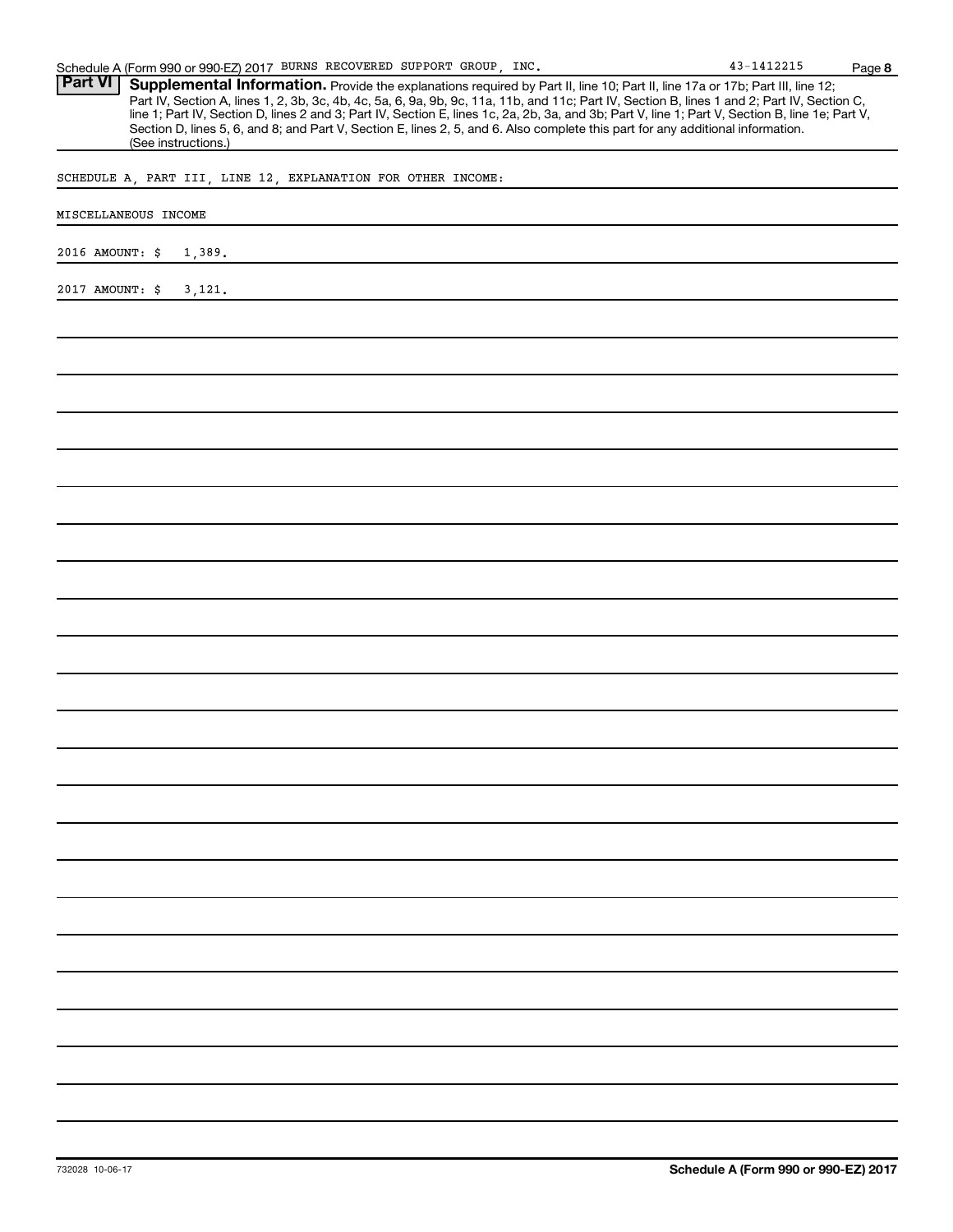# **Payments from Disqualified Persons Included on Part III, Line 7a Schedule A <sup>2017</sup>**

# **\*\* Do Not File \*\* \*\*\* Not Open to Public Inspection \*\*\***

| Payer's Name                              | 2013<br>Amount | 2014<br>Amount  | 2015<br>Amount | 2016<br>Amount | 2017<br>Amount  |
|-------------------------------------------|----------------|-----------------|----------------|----------------|-----------------|
| BILL FOX - BOD DECEASED                   | 450            | 525,            | 250            | 0              | $\mathfrak o$ . |
| DR. MICHAEL SMOCK - BOD                   | 1,155          | 600             | 746.           | 1,250          | 550,            |
| GARY & LINDA HANSEN                       | $\mathbf 0$ .  | 750             | 535.           | 0              | $\mathfrak o$ , |
| MICHAEL MAHLER - BOD                      | $\mathsf{0}$ . | 200             | 350            | 200            | $\mathfrak o$ . |
| PETER RUMBOLO - BOD                       | 1,450.         | $\mathsf{0}$ .  | $\mathbf 0$ .  | 0              | $\mathfrak o$ . |
| REBECCA WILLIAMS - BOD                    | 200            | 485             | 200            | 370            | 250.            |
| SHERI SHERMAN - BOD                       | $\mathbf 0$ ,  | 50,             | 750            | 210            | 588             |
| CHRIS HOUSKA - BOD                        | $\mathsf{0}$ . | 20.             | 129            | 100            | $\,0$ .         |
| BRYAN SANGER - BOD                        | $\mathsf{0}$ . | $\mathfrak o$ . | 200            | 200            | 500.            |
| ELI ABELES - BOD                          | $\mathbf 0$ ,  | $\mathfrak o$ . | 500            | 300            | $25$ ,          |
| FAITH BERGER - BOD                        | $\mathbf 0$ ,  | $\mathfrak o$ . | 250            | $\pmb{0}$      | 338.            |
| LYNN HUELSMANN - BOD                      | $\mathsf{0}$ . | $\mathfrak o$ . | $\mathsf{0}$ . | 335            | 500,            |
|                                           |                |                 |                |                |                 |
|                                           |                |                 |                |                |                 |
|                                           |                |                 |                |                |                 |
|                                           |                |                 |                |                |                 |
|                                           |                |                 |                |                |                 |
|                                           |                |                 |                |                |                 |
|                                           |                |                 |                |                |                 |
|                                           |                |                 |                |                |                 |
|                                           |                |                 |                |                |                 |
|                                           |                |                 |                |                |                 |
|                                           |                |                 |                |                |                 |
|                                           |                |                 |                |                |                 |
| Total to Schedule A,<br>Part III, Line 7a | 3,255.         | 2,630.          | 3,910.         | 2,965.         | 2,751.          |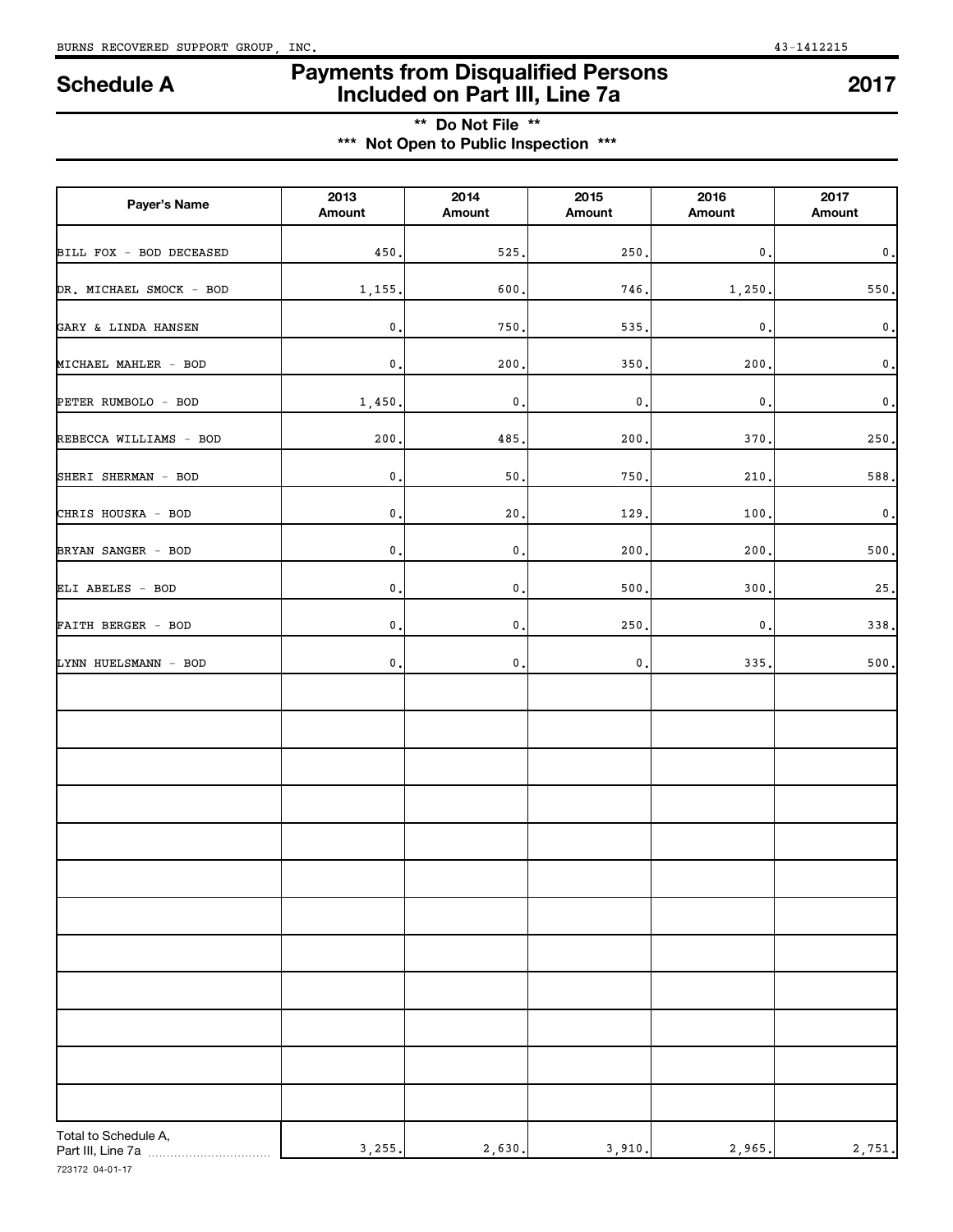# **Schedule B Schedule of Contributors**

**or 990-PF) | Attach to Form 990, Form 990-EZ, or Form 990-PF. | Go to www.irs.gov/Form990 for the latest information.** OMB No. 1545-0047

**2017**

**Name of the organization Employer identification number**

|                    | BURNS RECOVERED SUPPORT GROUP, INC.                                       |  |  |  |  |  |
|--------------------|---------------------------------------------------------------------------|--|--|--|--|--|
|                    | <b>Organization type (check one):</b>                                     |  |  |  |  |  |
| Filers of:         | Section:                                                                  |  |  |  |  |  |
| Form 990 or 990-EZ | $\boxed{\text{X}}$ 501(c)( 3) (enter number) organization                 |  |  |  |  |  |
|                    | 4947(a)(1) nonexempt charitable trust not treated as a private foundation |  |  |  |  |  |
|                    | 527 political organization                                                |  |  |  |  |  |
| Form 990-PF        | 501(c)(3) exempt private foundation                                       |  |  |  |  |  |
|                    | 4947(a)(1) nonexempt charitable trust treated as a private foundation     |  |  |  |  |  |
|                    | 501(c)(3) taxable private foundation                                      |  |  |  |  |  |
|                    |                                                                           |  |  |  |  |  |

Check if your organization is covered by the General Rule or a Special Rule. **Note:**  Only a section 501(c)(7), (8), or (10) organization can check boxes for both the General Rule and a Special Rule. See instructions.

#### **General Rule**

**K** For an organization filing Form 990, 990-EZ, or 990-PF that received, during the year, contributions totaling \$5,000 or more (in money or property) from any one contributor. Complete Parts I and II. See instructions for determining a contributor's total contributions.

#### **Special Rules**

 $\Box$ 

any one contributor, during the year, total contributions of the greater of (1) \$5,000; or (2) 2% of the amount on (i) Form 990, Part VIII, line 1h; For an organization described in section 501(c)(3) filing Form 990 or 990-EZ that met the 33 1/3% support test of the regulations under sections 509(a)(1) and 170(b)(1)(A)(vi), that checked Schedule A (Form 990 or 990-EZ), Part II, line 13, 16a, or 16b, and that received from or (ii) Form 990-EZ, line 1. Complete Parts I and II.  $\Box$ 

year, total contributions of more than \$1,000 *exclusively* for religious, charitable, scientific, literary, or educational purposes, or for For an organization described in section 501(c)(7), (8), or (10) filing Form 990 or 990-EZ that received from any one contributor, during the the prevention of cruelty to children or animals. Complete Parts I, II, and III.  $\Box$ 

purpose. Don't complete any of the parts unless the General Rule applies to this organization because it received nonexclusively year, contributions exclusively for religious, charitable, etc., purposes, but no such contributions totaled more than \$1,000. If this box is checked, enter here the total contributions that were received during the year for an exclusively religious, charitable, etc., For an organization described in section 501(c)(7), (8), or (10) filing Form 990 or 990-EZ that received from any one contributor, during the religious, charitable, etc., contributions totaling \$5,000 or more during the year  $\ldots$  $\ldots$  $\ldots$  $\ldots$  $\ldots$  $\ldots$ 

**Caution:**  An organization that isn't covered by the General Rule and/or the Special Rules doesn't file Schedule B (Form 990, 990-EZ, or 990-PF),  **must** but it answer "No" on Part IV, line 2, of its Form 990; or check the box on line H of its Form 990-EZ or on its Form 990-PF, Part I, line 2, to certify that it doesn't meet the filing requirements of Schedule B (Form 990, 990-EZ, or 990-PF).

LHA For Paperwork Reduction Act Notice, see the instructions for Form 990, 990-EZ, or 990-PF. Schedule B (Form 990, 990-EZ, or 990-PF) (2017)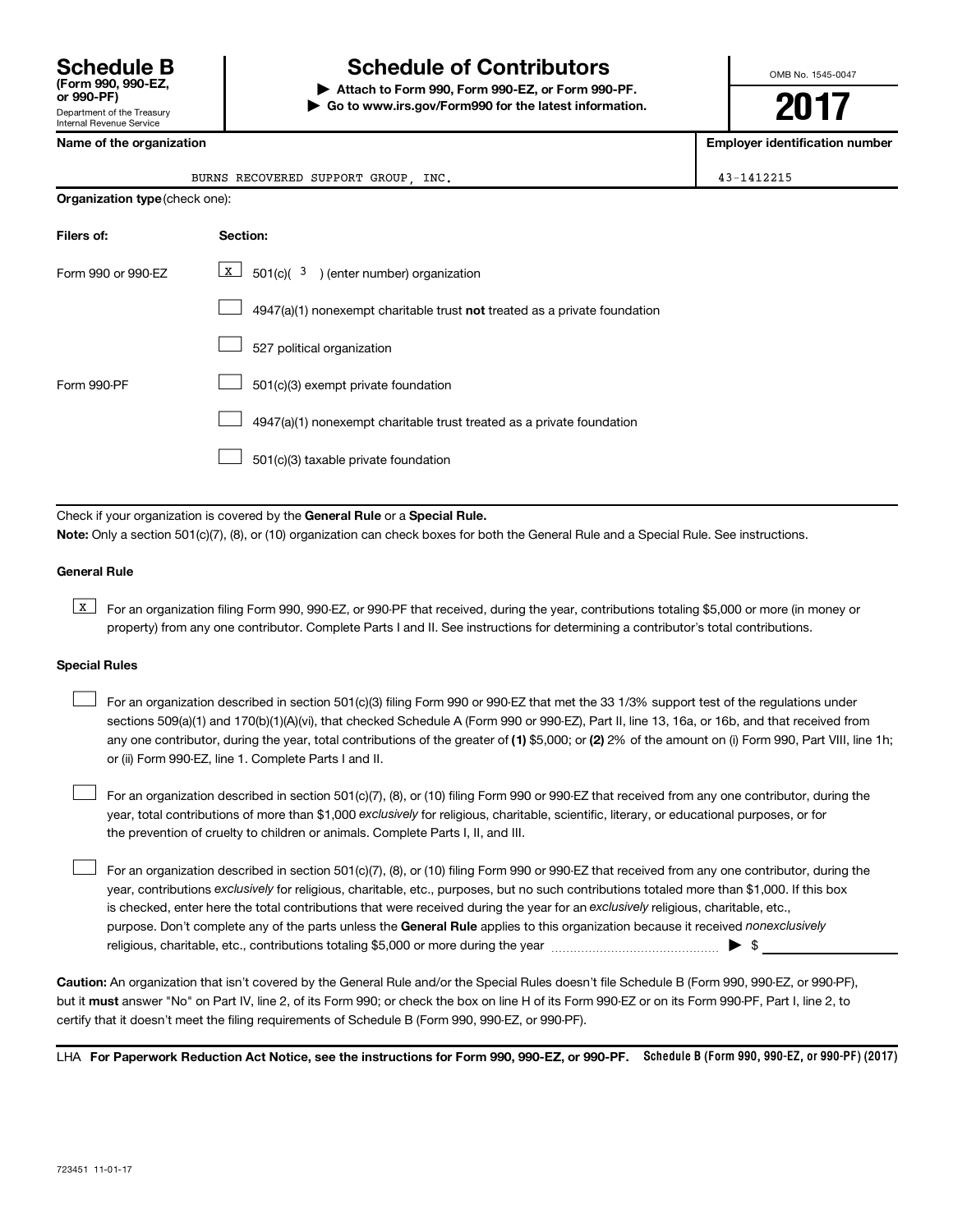# Schedule B (Form 990, 990-EZ, or 990-PF) (2017)

|--|--|

**Name of organization** 

BURNS RECOVERED SUPPORT GROUP, INC. 43-1412215

| Part I         | Contributors (see instructions). Use duplicate copies of Part I if additional space is needed.      |                                   |                                                                                                         |
|----------------|-----------------------------------------------------------------------------------------------------|-----------------------------------|---------------------------------------------------------------------------------------------------------|
| (a)<br>No.     | (b)<br>Name, address, and ZIP + 4                                                                   | (c)<br><b>Total contributions</b> | (d)<br>Type of contribution                                                                             |
| 1              | ALLEN P & JOSEPHINE B GREEN FOUNDATION<br>222 SOUTH JEFFERSON ST, PO BOX 523<br>MEXICO, MO 65265    | 7,500.<br>\$                      | $\mathbf{X}$<br>Person<br>Payroll<br><b>Noncash</b><br>(Complete Part II for<br>noncash contributions.) |
| (a)<br>No.     | (b)<br>Name, address, and ZIP + 4                                                                   | (c)<br><b>Total contributions</b> | (d)<br>Type of contribution                                                                             |
| $\overline{a}$ | BUILD-A-BEAR<br>1954 INNERBELT BUSINESS CENTER DR.<br>OVERLAND, MO 63114                            | 6,000.<br>\$                      | $\mathbf{X}$<br>Person<br>Payroll<br><b>Noncash</b><br>(Complete Part II for<br>noncash contributions.) |
| (a)<br>No.     | (b)<br>Name, address, and ZIP + 4                                                                   | (c)<br><b>Total contributions</b> | (d)<br>Type of contribution                                                                             |
| 3              | CHILDREN'S MERCY HOSPITAL<br>2401 GILLHAM ROAD<br>KANSAS CITY, MO 64108                             | 10,000.<br>\$                     | X<br>Person<br>Payroll<br><b>Noncash</b><br>(Complete Part II for<br>noncash contributions.)            |
| (a)<br>No.     | (b)<br>Name, address, and ZIP + 4                                                                   | (c)<br><b>Total contributions</b> | (d)<br>Type of contribution                                                                             |
| 4              | DUNKLIN FIRE PROTECTION DISTRICT<br>1987 HWY Z<br>PEVELY, MO 63070                                  | 5,000.<br>\$                      | $\mathbf{X}$<br>Person<br>Payroll<br><b>Noncash</b><br>(Complete Part II for<br>noncash contributions.) |
| (a)<br>No.     | (b)<br>Name, address, and ZIP + 4                                                                   | (c)<br><b>Total contributions</b> | (d)<br>Type of contribution                                                                             |
| 5              | THE MADER FOUNDATION<br>5901 COLLEGE BLVD<br>OVERLAND PARK, KS 66211                                | 30,000.<br>\$                     | X<br>Person<br>Payroll<br><b>Noncash</b><br>(Complete Part II for<br>noncash contributions.)            |
| (a)<br>No.     | (b)<br>Name, address, and ZIP + 4                                                                   | (c)<br><b>Total contributions</b> | (d)<br>Type of contribution                                                                             |
| 6              | EMPLOYEES CONTRIBUTION FUND OF BOEING<br>UMB BANK, PO BOX 415044 M/S 10203<br>KANSAS CITY, MO 64141 | 5,000.<br>\$                      | x<br>Person<br>Payroll<br><b>Noncash</b><br>(Complete Part II for<br>noncash contributions.)            |

**Schedule B (Form 990, 990-EZ, or 990-PF) (2017)**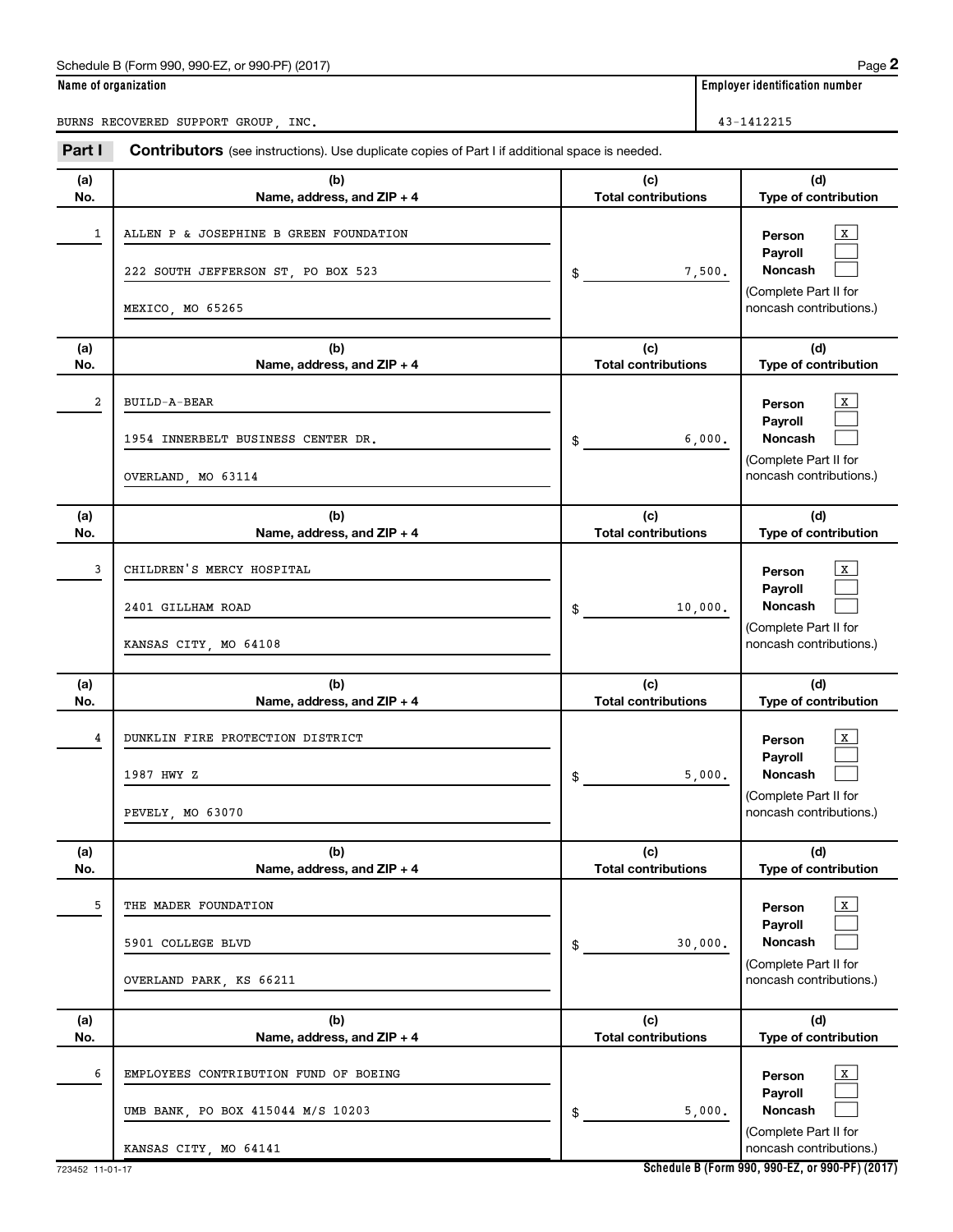# Schedule B (Form 990, 990-EZ, or 990-PF) (2017)

|  |  |  | Name of organization |
|--|--|--|----------------------|
|  |  |  |                      |

**Employer identification number** 

BURNS RECOVERED SUPPORT GROUP, INC. 43-1412215

| Part I     | Contributors (see instructions). Use duplicate copies of Part I if additional space is needed.       |                                   |                                                                                                  |
|------------|------------------------------------------------------------------------------------------------------|-----------------------------------|--------------------------------------------------------------------------------------------------|
| (a)<br>No. | (b)<br>Name, address, and ZIP + 4                                                                    | (c)<br><b>Total contributions</b> | (d)<br>Type of contribution                                                                      |
| 7          | FIRE & IRON STATION 314<br>540 VEST AVE<br>VALLEY PARK, MO 63088                                     | 7,200.<br>$\mathsf{\$}$           | X<br>Person<br>Payroll<br>Noncash<br>(Complete Part II for<br>noncash contributions.)            |
| (a)<br>No. | (b)<br>Name, address, and ZIP + 4                                                                    | (c)<br><b>Total contributions</b> | (d)<br>Type of contribution                                                                      |
| 8          | GINGER BAY SALON & SPA<br>437 SOUTH KIRKWOOD RD<br>KIRKWOOD, MO 63122                                | 26, 200.<br>$\frac{1}{2}$         | X<br>Person<br>Payroll<br>Noncash<br>(Complete Part II for<br>noncash contributions.)            |
| (a)<br>No. | (b)<br>Name, address, and ZIP + 4                                                                    | (c)<br><b>Total contributions</b> | (d)<br>Type of contribution                                                                      |
| 9          | JEFFERSON MEMORIAL COMMUNITY FUND<br>1450 PARKWAY W<br>FESTUS, MO 63028                              | 10,000.<br>\$                     | $\,$ X $\,$<br>Person<br>Payroll<br>Noncash<br>(Complete Part II for<br>noncash contributions.)  |
| (a)<br>No. | (b)<br>Name, address, and ZIP + 4                                                                    | (c)<br><b>Total contributions</b> | (d)<br>Type of contribution                                                                      |
| 10         | POLSKY FAMILY CHARITABLE FOUNDATION<br>12120 AHAMRA<br>LEAWOOD, KS 66209                             | 5,000.<br>$$\tilde{\phantom{a}}$$ | $\mathbf{x}$<br>Person<br>Payroll<br>Noncash<br>(Complete Part II for<br>noncash contributions.) |
| (a)<br>No. | (b)<br>Name, address, and ZIP + 4                                                                    | (c)<br><b>Total contributions</b> | (d)<br>Type of contribution                                                                      |
| 11         | THE POTT FOUNDATION<br>ATTN: CAROL EAVES, MAIL LOC. SL-MO-CTCS. 10 N HANLEY RD.<br>CLAYTON, MO 63105 | 5,000.<br>\$                      | X<br>Person<br>Payroll<br>Noncash<br>(Complete Part II for<br>noncash contributions.)            |
| (a)<br>No. | (b)<br>Name, address, and ZIP + 4                                                                    | (c)<br><b>Total contributions</b> | (d)<br>Type of contribution                                                                      |
| 12         | SAIGH FOUNDATION<br>7777 BONHOMME AVE., STE 2007<br>ST LOUIS, MO 63105                               | 5,000.<br>\$                      | X<br>Person<br>Payroll<br>Noncash<br>(Complete Part II for<br>noncash contributions.)            |

**Schedule B (Form 990, 990-EZ, or 990-PF) (2017)**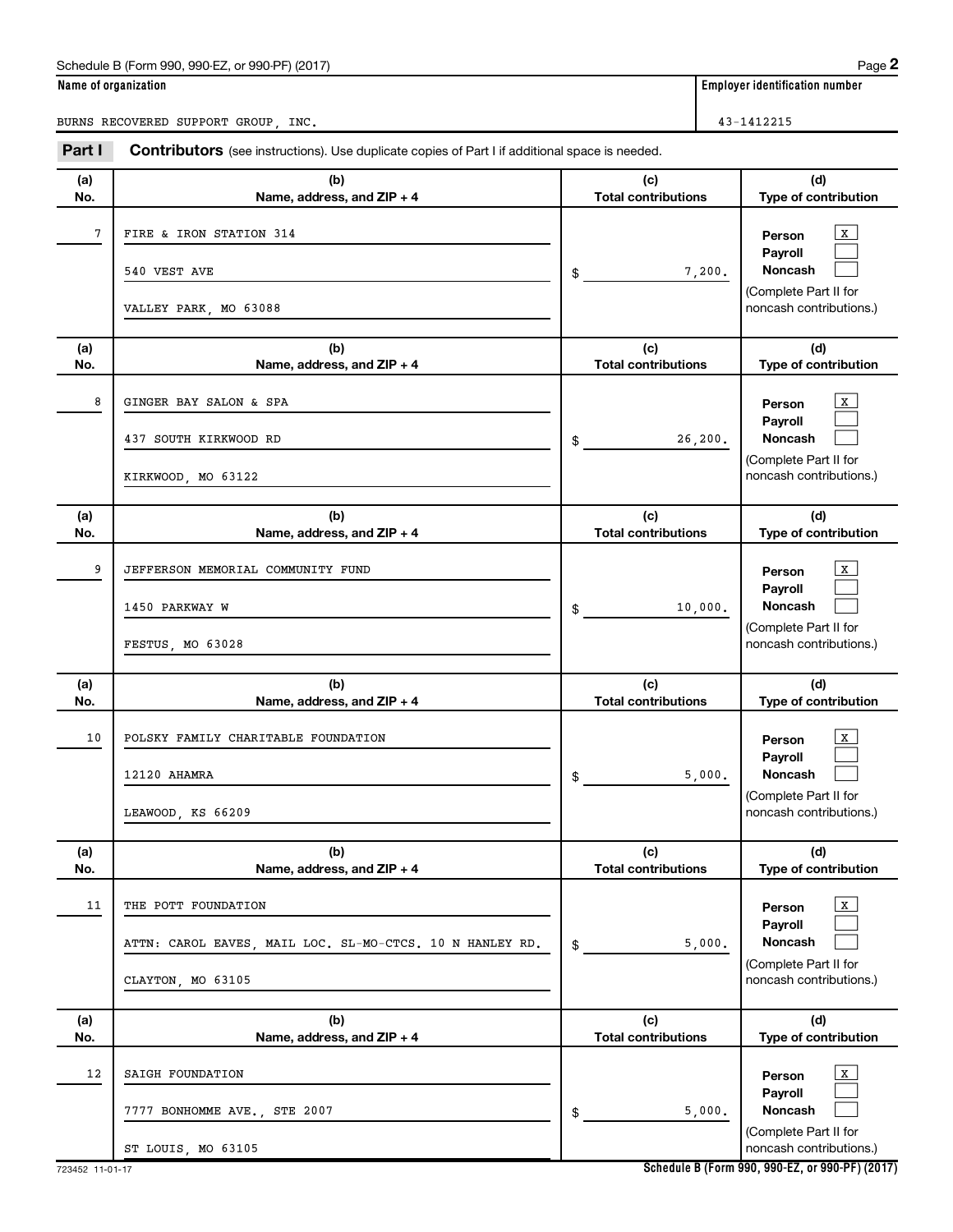#### Schedule B (Form 990, 990-EZ, or 990-PF) (2017)

| Name of organization |  |  |
|----------------------|--|--|
|                      |  |  |

BURNS RECOVERED SUPPORT GROUP, INC.

**Employer identification number** 

| Part I     | <b>Contributors</b> (see instructions). Use duplicate copies of Part I if additional space is needed. |                                                                                                                                     |
|------------|-------------------------------------------------------------------------------------------------------|-------------------------------------------------------------------------------------------------------------------------------------|
| (a)<br>No. | (b)<br>Name, address, and ZIP + 4                                                                     | (c)<br>(d)<br><b>Total contributions</b><br>Type of contribution                                                                    |
| 13         | SARLI FOUNDATION<br>U.S. TRUST - BANK OF AMERICA. M08-060-01, P O BOX 219119<br>KANSAS CITY, MO 64121 | $\mathbf{x}$<br>Person<br>Payroll<br><b>Noncash</b><br>75,000.<br>$\frac{1}{2}$<br>(Complete Part II for<br>noncash contributions.) |
| (a)<br>No. | (b)<br>Name, address, and ZIP + 4                                                                     | (c)<br>(d)<br><b>Total contributions</b><br>Type of contribution                                                                    |
| 14         | ST CHARLES CITY FIREFIGHTERS<br>PO BOX 6103<br>ST CHARLES, MO 63302                                   | X<br>Person<br>Payroll<br><b>Noncash</b><br>5,043.<br>\$<br>(Complete Part II for<br>noncash contributions.)                        |
| (a)<br>No. | (b)<br>Name, address, and ZIP + 4                                                                     | (c)<br>(d)<br><b>Total contributions</b><br>Type of contribution                                                                    |
| 15         | SUZANNE FELD ZALK CHARITABLE TRUST<br>150 N MERAMEC, STE. 600<br>CHESTERFIELD, MO 66211               | $\,$ X $\,$<br>Person<br>Payroll<br><b>Noncash</b><br>5,000.<br>\$<br>(Complete Part II for<br>noncash contributions.)              |
| (a)<br>No. | (b)<br>Name, address, and ZIP + 4                                                                     | (c)<br>(d)<br><b>Total contributions</b><br>Type of contribution                                                                    |
| 16         | UNION PACIFIC FOUNDATION<br>1400 DOUGLAS ST<br>OMAHA, NE 68179                                        | X<br>Person<br>Payroll<br><b>Noncash</b><br>5,000.<br>\$<br>(Complete Part II for<br>noncash contributions.)                        |
| (a)        | (b)                                                                                                   | (d)<br>(c)<br><b>Total contributions</b>                                                                                            |
| No.        | Name, address, and ZIP + 4                                                                            | Type of contribution<br>Person<br>Payroll<br><b>Noncash</b><br>\$<br>(Complete Part II for<br>noncash contributions.)               |
| (a)<br>No. | (b)<br>Name, address, and ZIP + 4                                                                     | (d)<br>(c)<br><b>Total contributions</b><br>Type of contribution                                                                    |
|            |                                                                                                       | Person<br>Payroll<br>Noncash<br>\$<br>(Complete Part II for<br>noncash contributions.)                                              |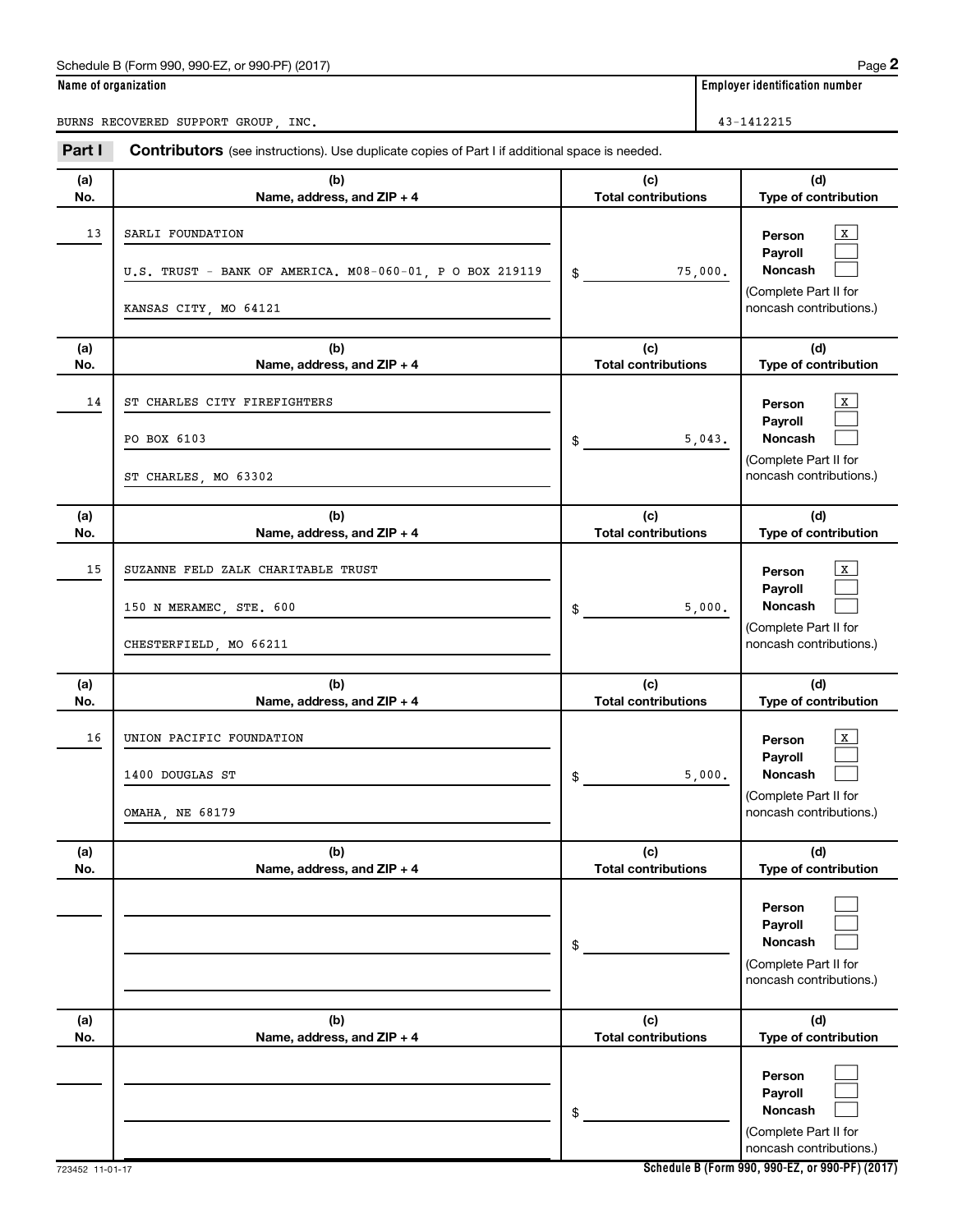| QQ <sub>0</sub> E7<br>(2017<br>990.PF<br>990<br>$\overline{\phantom{0}}$<br>(Form<br>Schedule<br>$\sim$<br>۰л<br>-1.-11<br>.<br>. . | Page                                 |
|-------------------------------------------------------------------------------------------------------------------------------------|--------------------------------------|
| Name<br>of organization :                                                                                                           | <br>identification number<br>Emplove |

BURNS RECOVERED SUPPORT GROUP, INC. 43-1412215

Part II Noncash Property (see instructions). Use duplicate copies of Part II if additional space is needed.

| ган н                        | <b>NUTICASH FTUPERY</b> (See instructions). Ose duplicate copies of Farent additional space is needed. |                                                 |                      |
|------------------------------|--------------------------------------------------------------------------------------------------------|-------------------------------------------------|----------------------|
| (a)<br>No.<br>from<br>Part I | (b)<br>Description of noncash property given                                                           | (c)<br>FMV (or estimate)<br>(See instructions.) | (d)<br>Date received |
|                              |                                                                                                        | $\frac{1}{2}$                                   |                      |
| (a)<br>No.<br>from<br>Part I | (b)<br>Description of noncash property given                                                           | (c)<br>FMV (or estimate)<br>(See instructions.) | (d)<br>Date received |
|                              |                                                                                                        | \$                                              |                      |
| (a)<br>No.<br>from<br>Part I | (b)<br>Description of noncash property given                                                           | (c)<br>FMV (or estimate)<br>(See instructions.) | (d)<br>Date received |
|                              |                                                                                                        | \$                                              |                      |
| (a)<br>No.<br>from<br>Part I | (b)<br>Description of noncash property given                                                           | (c)<br>FMV (or estimate)<br>(See instructions.) | (d)<br>Date received |
|                              |                                                                                                        | \$                                              |                      |
| (a)<br>No.<br>from<br>Part I | (b)<br>Description of noncash property given                                                           | (c)<br>FMV (or estimate)<br>(See instructions.) | (d)<br>Date received |
|                              |                                                                                                        | \$                                              |                      |
| (a)<br>No.<br>from<br>Part I | (b)<br>Description of noncash property given                                                           | (c)<br>FMV (or estimate)<br>(See instructions.) | (d)<br>Date received |
|                              |                                                                                                        | \$                                              |                      |

**Schedule B (Form 990, 990-EZ, or 990-PF) (2017)**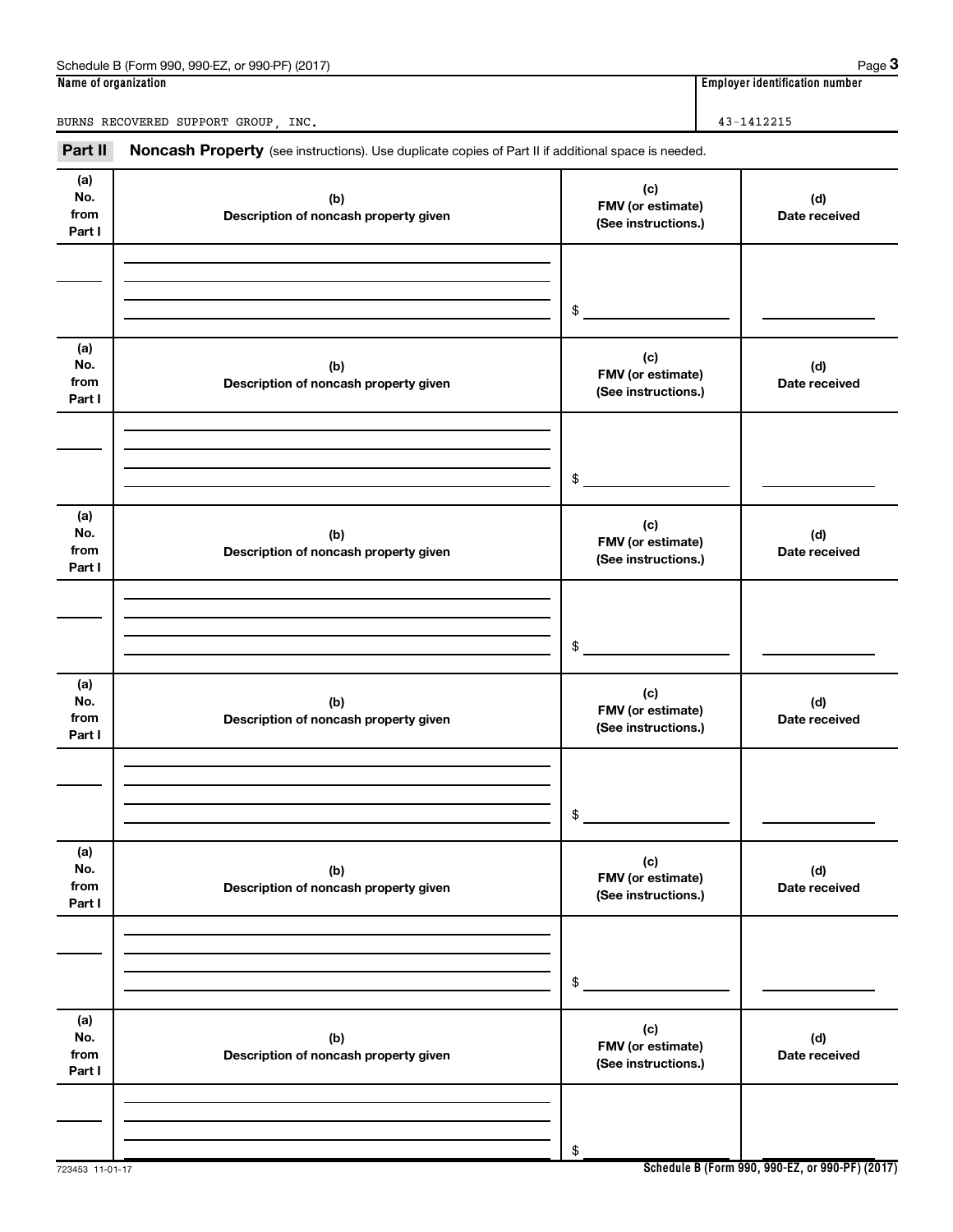| Name of organization      |                                                                                                                                                                                                                                                                                                                        |                      | <b>Employer identification number</b>                                                                                                                                                           |
|---------------------------|------------------------------------------------------------------------------------------------------------------------------------------------------------------------------------------------------------------------------------------------------------------------------------------------------------------------|----------------------|-------------------------------------------------------------------------------------------------------------------------------------------------------------------------------------------------|
| Part III                  | BURNS RECOVERED SUPPORT GROUP, INC.<br>the year from any one contributor. Complete columns (a) through (e) and the following line entry. For organizations<br>completing Part III, enter the total of exclusively religious, charitable, etc., contributions of \$1,000 or less for the year. (Enter this info. once.) |                      | 43-1412215<br>Exclusively religious, charitable, etc., contributions to organizations described in section 501(c)(7), (8), or (10) that total more than \$1,000 for<br>$\blacktriangleright$ \$ |
|                           | Use duplicate copies of Part III if additional space is needed.                                                                                                                                                                                                                                                        |                      |                                                                                                                                                                                                 |
| (a) No.<br>from<br>Part I | (b) Purpose of gift                                                                                                                                                                                                                                                                                                    | (c) Use of gift      | (d) Description of how gift is held                                                                                                                                                             |
|                           | Transferee's name, address, and ZIP + 4                                                                                                                                                                                                                                                                                | (e) Transfer of gift | Relationship of transferor to transferee                                                                                                                                                        |
| (a) No.<br>from<br>Part I | (b) Purpose of gift                                                                                                                                                                                                                                                                                                    | (c) Use of gift      | (d) Description of how gift is held                                                                                                                                                             |
|                           |                                                                                                                                                                                                                                                                                                                        | (e) Transfer of gift |                                                                                                                                                                                                 |
|                           | Transferee's name, address, and ZIP + 4                                                                                                                                                                                                                                                                                |                      | Relationship of transferor to transferee                                                                                                                                                        |
| (a) No.<br>from<br>Part I | (b) Purpose of gift                                                                                                                                                                                                                                                                                                    | (c) Use of gift      | (d) Description of how gift is held                                                                                                                                                             |
|                           |                                                                                                                                                                                                                                                                                                                        |                      |                                                                                                                                                                                                 |
|                           |                                                                                                                                                                                                                                                                                                                        | (e) Transfer of gift |                                                                                                                                                                                                 |
|                           | Transferee's name, address, and ZIP + 4                                                                                                                                                                                                                                                                                |                      | Relationship of transferor to transferee                                                                                                                                                        |
| (a) No.<br>from<br>Part I | (b) Purpose of gift                                                                                                                                                                                                                                                                                                    | (c) Use of gift      | (d) Description of how gift is held                                                                                                                                                             |
|                           |                                                                                                                                                                                                                                                                                                                        |                      |                                                                                                                                                                                                 |
|                           |                                                                                                                                                                                                                                                                                                                        | (e) Transfer of gift |                                                                                                                                                                                                 |
|                           | Transferee's name, address, and ZIP + 4                                                                                                                                                                                                                                                                                |                      | Relationship of transferor to transferee                                                                                                                                                        |
|                           |                                                                                                                                                                                                                                                                                                                        |                      |                                                                                                                                                                                                 |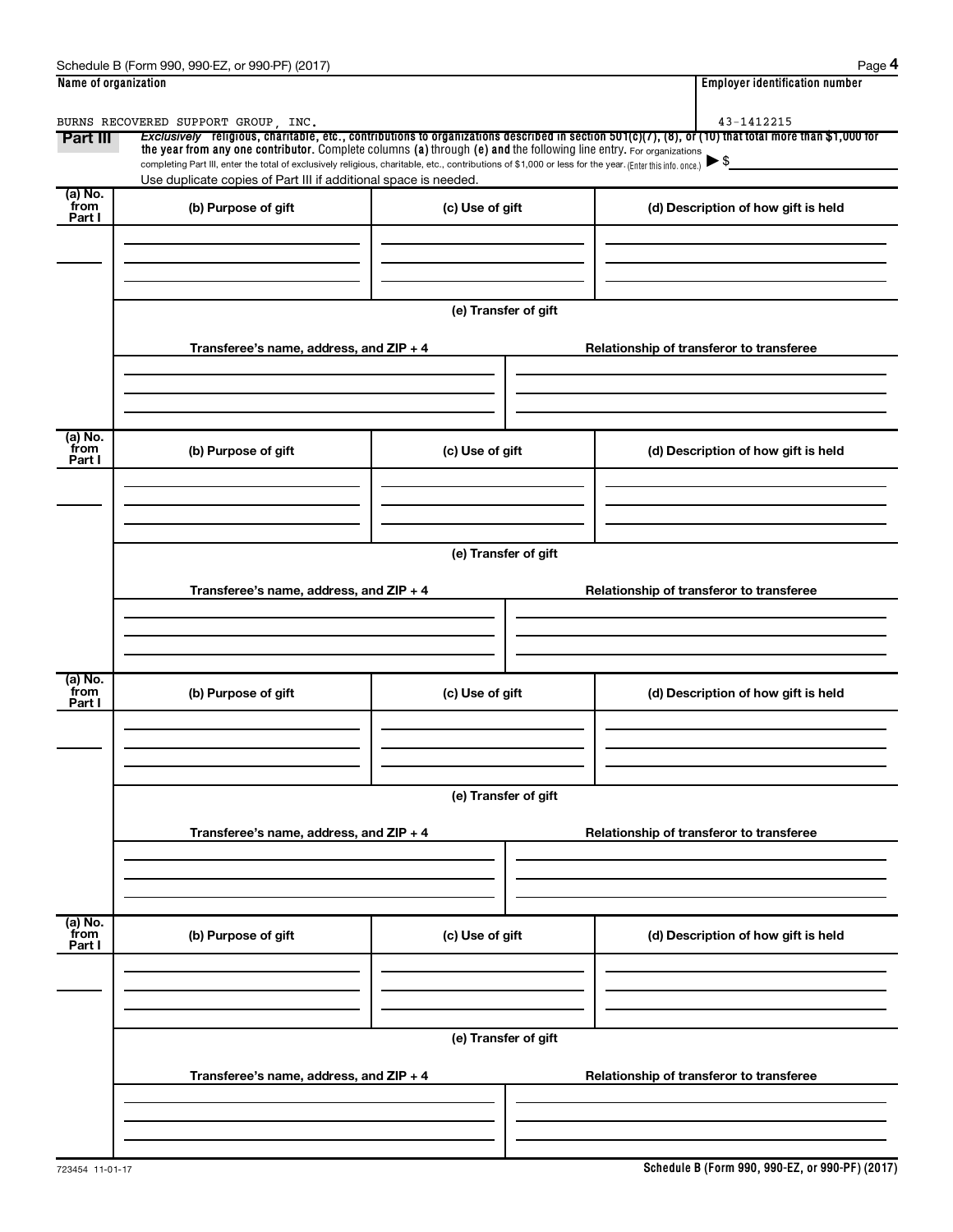Department of the Treasury Internal Revenue Service

| (Form 990) |
|------------|
|------------|

# **SCHEDULE D Supplemental Financial Statements**<br> **Form 990 2017**<br> **Part IV** line 6.7.8.9.10, 11a, 11b, 11d, 11d, 11d, 11d, 11d, 12a, 0r, 12b

**(Form 990) | Complete if the organization answered "Yes" on Form 990, Part IV, line 6, 7, 8, 9, 10, 11a, 11b, 11c, 11d, 11e, 11f, 12a, or 12b.**

**| Attach to Form 990. |Go to www.irs.gov/Form990 for instructions and the latest information.**



|              | Name of the organization                                                                                                                                                                                                                           |                                                    | <b>Employer identification number</b> |
|--------------|----------------------------------------------------------------------------------------------------------------------------------------------------------------------------------------------------------------------------------------------------|----------------------------------------------------|---------------------------------------|
|              | BURNS RECOVERED SUPPORT GROUP, INC.                                                                                                                                                                                                                |                                                    | 43-1412215                            |
| Part I       | Organizations Maintaining Donor Advised Funds or Other Similar Funds or Accounts. Complete if the                                                                                                                                                  |                                                    |                                       |
|              | organization answered "Yes" on Form 990, Part IV, line 6.                                                                                                                                                                                          |                                                    |                                       |
|              |                                                                                                                                                                                                                                                    | (a) Donor advised funds                            | (b) Funds and other accounts          |
| 1.           |                                                                                                                                                                                                                                                    |                                                    |                                       |
| 2            | Aggregate value of contributions to (during year)                                                                                                                                                                                                  |                                                    |                                       |
| з            | Aggregate value of grants from (during year)                                                                                                                                                                                                       |                                                    |                                       |
| 4            |                                                                                                                                                                                                                                                    |                                                    |                                       |
| 5            | Did the organization inform all donors and donor advisors in writing that the assets held in donor advised funds                                                                                                                                   |                                                    |                                       |
|              |                                                                                                                                                                                                                                                    |                                                    | Yes<br>No                             |
| 6            | Did the organization inform all grantees, donors, and donor advisors in writing that grant funds can be used only                                                                                                                                  |                                                    |                                       |
|              | for charitable purposes and not for the benefit of the donor or donor advisor, or for any other purpose conferring                                                                                                                                 |                                                    |                                       |
| Part II      |                                                                                                                                                                                                                                                    |                                                    | Yes<br>No                             |
|              | <b>Conservation Easements.</b> Complete if the organization answered "Yes" on Form 990, Part IV, line 7.                                                                                                                                           |                                                    |                                       |
| 1            | Purpose(s) of conservation easements held by the organization (check all that apply).                                                                                                                                                              |                                                    |                                       |
|              | Preservation of land for public use (e.g., recreation or education)                                                                                                                                                                                | Preservation of a historically important land area |                                       |
|              | Protection of natural habitat                                                                                                                                                                                                                      | Preservation of a certified historic structure     |                                       |
|              | Preservation of open space                                                                                                                                                                                                                         |                                                    |                                       |
| 2            | Complete lines 2a through 2d if the organization held a qualified conservation contribution in the form of a conservation easement on the last                                                                                                     |                                                    | Held at the End of the Tax Year       |
|              | day of the tax year.                                                                                                                                                                                                                               |                                                    |                                       |
| а            |                                                                                                                                                                                                                                                    |                                                    | 2a                                    |
| b            |                                                                                                                                                                                                                                                    |                                                    | 2b<br>2c                              |
| с            | Number of conservation easements included in (c) acquired after 7/25/06, and not on a historic structure                                                                                                                                           |                                                    |                                       |
| d            |                                                                                                                                                                                                                                                    |                                                    | 2d                                    |
| 3            | listed in the National Register [111] [12] The National Register [11] Manuscritt, Manuscritt, Manuscritt, Manu<br>Number of conservation easements modified, transferred, released, extinguished, or terminated by the organization during the tax |                                                    |                                       |
|              | year                                                                                                                                                                                                                                               |                                                    |                                       |
| 4            | Number of states where property subject to conservation easement is located >                                                                                                                                                                      |                                                    |                                       |
| 5            | Does the organization have a written policy regarding the periodic monitoring, inspection, handling of                                                                                                                                             |                                                    |                                       |
|              | violations, and enforcement of the conservation easements it holds?                                                                                                                                                                                |                                                    | Yes<br><b>No</b>                      |
| 6            | Staff and volunteer hours devoted to monitoring, inspecting, handling of violations, and enforcing conservation easements during the year                                                                                                          |                                                    |                                       |
|              |                                                                                                                                                                                                                                                    |                                                    |                                       |
| 7            | Amount of expenses incurred in monitoring, inspecting, handling of violations, and enforcing conservation easements during the year                                                                                                                |                                                    |                                       |
|              | ► \$                                                                                                                                                                                                                                               |                                                    |                                       |
| 8            | Does each conservation easement reported on line 2(d) above satisfy the requirements of section 170(h)(4)(B)(i)                                                                                                                                    |                                                    |                                       |
|              |                                                                                                                                                                                                                                                    |                                                    | Yes<br>No                             |
|              | In Part XIII, describe how the organization reports conservation easements in its revenue and expense statement, and balance sheet, and                                                                                                            |                                                    |                                       |
|              | include, if applicable, the text of the footnote to the organization's financial statements that describes the organization's accounting for                                                                                                       |                                                    |                                       |
|              | conservation easements.                                                                                                                                                                                                                            |                                                    |                                       |
|              | Organizations Maintaining Collections of Art, Historical Treasures, or Other Similar Assets.<br>Part III                                                                                                                                           |                                                    |                                       |
|              | Complete if the organization answered "Yes" on Form 990, Part IV, line 8.                                                                                                                                                                          |                                                    |                                       |
|              | 1a If the organization elected, as permitted under SFAS 116 (ASC 958), not to report in its revenue statement and balance sheet works of art,                                                                                                      |                                                    |                                       |
|              | historical treasures, or other similar assets held for public exhibition, education, or research in furtherance of public service, provide, in Part XIII,                                                                                          |                                                    |                                       |
|              | the text of the footnote to its financial statements that describes these items.                                                                                                                                                                   |                                                    |                                       |
|              | <b>b</b> If the organization elected, as permitted under SFAS 116 (ASC 958), to report in its revenue statement and balance sheet works of art, historical                                                                                         |                                                    |                                       |
|              | treasures, or other similar assets held for public exhibition, education, or research in furtherance of public service, provide the following amounts                                                                                              |                                                    |                                       |
|              | relating to these items:                                                                                                                                                                                                                           |                                                    |                                       |
|              |                                                                                                                                                                                                                                                    |                                                    | \$<br>▶                               |
|              | (ii) Assets included in Form 990, Part X                                                                                                                                                                                                           |                                                    | $\blacktriangleright$ \$              |
| $\mathbf{2}$ | If the organization received or held works of art, historical treasures, or other similar assets for financial gain, provide                                                                                                                       |                                                    |                                       |
|              | the following amounts required to be reported under SFAS 116 (ASC 958) relating to these items:                                                                                                                                                    |                                                    |                                       |
|              | a Revenue included on Form 990, Part VIII, line 1                                                                                                                                                                                                  |                                                    | $\blacktriangleright$ \$              |

| \$

**b** Assets included in Form 990, Part X

732051 10-09-17 **For Paperwork Reduction Act Notice, see the Instructions for Form 990. Schedule D (Form 990) 2017** LHA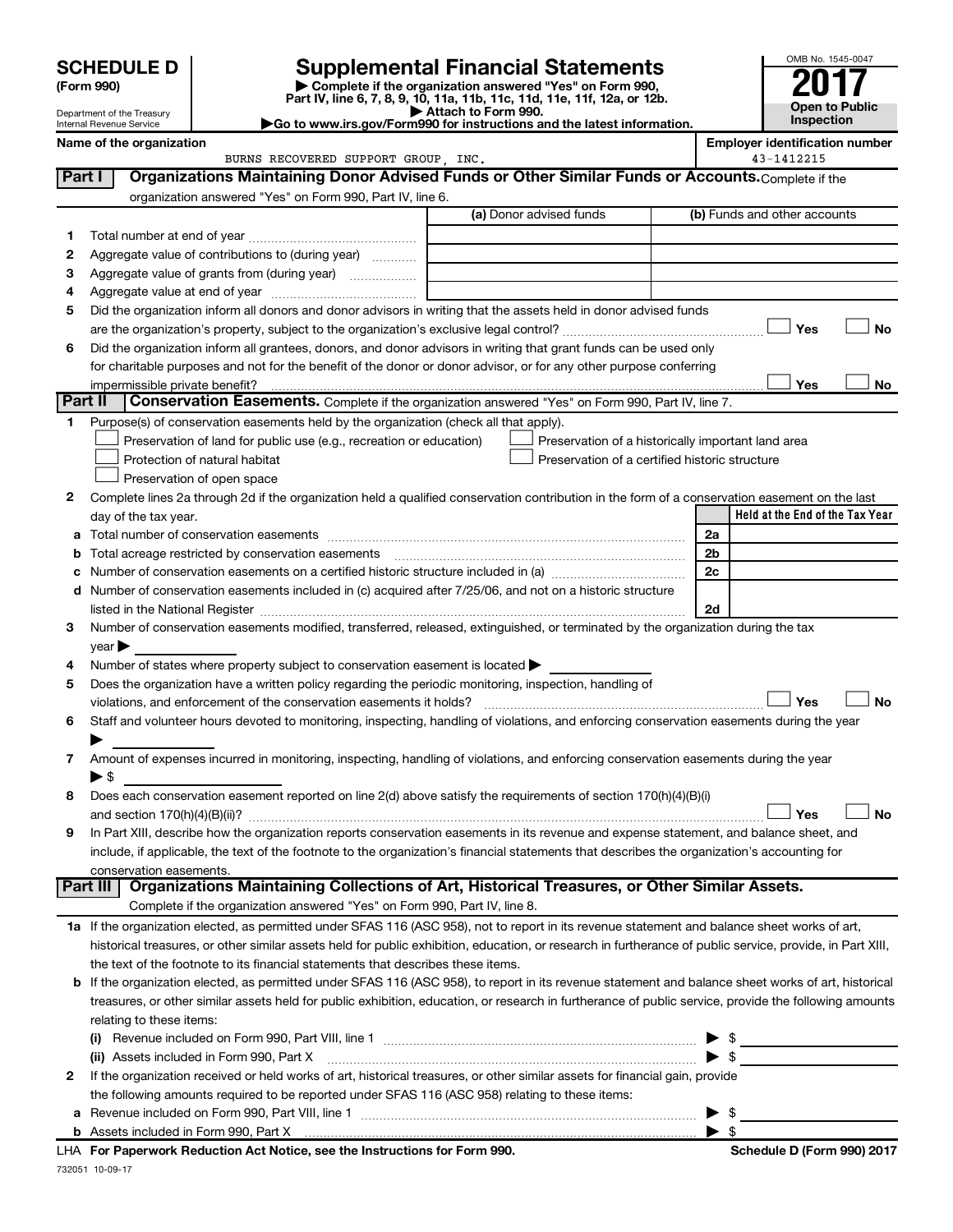|        | Schedule D (Form 990) 2017                                                                                                                                                                                                     | BURNS RECOVERED SUPPORT GROUP, INC.     |                |                                                                                                                                                                                                                               |                                 | 43-1412215                                   |                | Page 2    |
|--------|--------------------------------------------------------------------------------------------------------------------------------------------------------------------------------------------------------------------------------|-----------------------------------------|----------------|-------------------------------------------------------------------------------------------------------------------------------------------------------------------------------------------------------------------------------|---------------------------------|----------------------------------------------|----------------|-----------|
|        | Part III<br><b>Organizations Maintaining Collections of Art, Historical Treasures, or Other Similar Assets</b> <i>continued</i> )                                                                                              |                                         |                |                                                                                                                                                                                                                               |                                 |                                              |                |           |
| з      | Using the organization's acquisition, accession, and other records, check any of the following that are a significant use of its collection items                                                                              |                                         |                |                                                                                                                                                                                                                               |                                 |                                              |                |           |
|        | (check all that apply):                                                                                                                                                                                                        |                                         |                |                                                                                                                                                                                                                               |                                 |                                              |                |           |
| a      | Public exhibition                                                                                                                                                                                                              | d                                       |                | Loan or exchange programs                                                                                                                                                                                                     |                                 |                                              |                |           |
| b      | Scholarly research                                                                                                                                                                                                             | е                                       |                | Other and the contract of the contract of the contract of the contract of the contract of the contract of the contract of the contract of the contract of the contract of the contract of the contract of the contract of the |                                 |                                              |                |           |
| c      | Preservation for future generations                                                                                                                                                                                            |                                         |                |                                                                                                                                                                                                                               |                                 |                                              |                |           |
| 4      | Provide a description of the organization's collections and explain how they further the organization's exempt purpose in Part XIII.                                                                                           |                                         |                |                                                                                                                                                                                                                               |                                 |                                              |                |           |
| 5      | During the year, did the organization solicit or receive donations of art, historical treasures, or other similar assets                                                                                                       |                                         |                |                                                                                                                                                                                                                               |                                 |                                              |                |           |
|        |                                                                                                                                                                                                                                |                                         |                |                                                                                                                                                                                                                               |                                 | Yes                                          |                | No        |
|        | <b>Part IV</b><br>Escrow and Custodial Arrangements. Complete if the organization answered "Yes" on Form 990, Part IV, line 9, or                                                                                              |                                         |                |                                                                                                                                                                                                                               |                                 |                                              |                |           |
|        | reported an amount on Form 990, Part X, line 21.                                                                                                                                                                               |                                         |                |                                                                                                                                                                                                                               |                                 |                                              |                |           |
|        | 1a Is the organization an agent, trustee, custodian or other intermediary for contributions or other assets not included                                                                                                       |                                         |                |                                                                                                                                                                                                                               |                                 |                                              |                |           |
|        |                                                                                                                                                                                                                                |                                         |                |                                                                                                                                                                                                                               |                                 | Yes                                          |                | <b>No</b> |
|        | <b>b</b> If "Yes," explain the arrangement in Part XIII and complete the following table:                                                                                                                                      |                                         |                |                                                                                                                                                                                                                               |                                 |                                              |                |           |
|        |                                                                                                                                                                                                                                |                                         |                |                                                                                                                                                                                                                               |                                 | Amount                                       |                |           |
| С      |                                                                                                                                                                                                                                |                                         |                |                                                                                                                                                                                                                               | 1c                              |                                              |                |           |
|        | Additions during the year manufactured and an account of the state of the state of the state of the state of the state of the state of the state of the state of the state of the state of the state of the state of the state |                                         |                |                                                                                                                                                                                                                               | 1d                              |                                              |                |           |
|        | Distributions during the year manufactured and an account of the year manufactured and the year manufactured and the year manufactured and the year manufactured and the year manufactured and the year manufactured and the y |                                         |                |                                                                                                                                                                                                                               | 1e                              |                                              |                |           |
|        |                                                                                                                                                                                                                                |                                         |                |                                                                                                                                                                                                                               | 1f                              |                                              |                |           |
|        | 2a Did the organization include an amount on Form 990, Part X, line 21, for escrow or custodial account liability?                                                                                                             |                                         |                |                                                                                                                                                                                                                               |                                 | Yes                                          |                | No        |
|        | <b>b</b> If "Yes," explain the arrangement in Part XIII. Check here if the explanation has been provided on Part XIII                                                                                                          |                                         |                |                                                                                                                                                                                                                               |                                 |                                              |                |           |
| Part V | Endowment Funds. Complete if the organization answered "Yes" on Form 990, Part IV, line 10.                                                                                                                                    |                                         |                |                                                                                                                                                                                                                               |                                 |                                              |                |           |
|        |                                                                                                                                                                                                                                | (a) Current year                        | (b) Prior year | (c) Two years back                                                                                                                                                                                                            |                                 | $(d)$ Three years back $(e)$ Four years back |                |           |
| ٦а     | Beginning of year balance                                                                                                                                                                                                      |                                         |                |                                                                                                                                                                                                                               |                                 |                                              |                |           |
|        |                                                                                                                                                                                                                                |                                         |                |                                                                                                                                                                                                                               |                                 |                                              |                |           |
|        | Net investment earnings, gains, and losses                                                                                                                                                                                     |                                         |                |                                                                                                                                                                                                                               |                                 |                                              |                |           |
|        |                                                                                                                                                                                                                                |                                         |                |                                                                                                                                                                                                                               |                                 |                                              |                |           |
|        | e Other expenditures for facilities                                                                                                                                                                                            |                                         |                |                                                                                                                                                                                                                               |                                 |                                              |                |           |
|        | and programs                                                                                                                                                                                                                   |                                         |                |                                                                                                                                                                                                                               |                                 |                                              |                |           |
|        |                                                                                                                                                                                                                                |                                         |                |                                                                                                                                                                                                                               |                                 |                                              |                |           |
| g      | End of year balance                                                                                                                                                                                                            |                                         |                |                                                                                                                                                                                                                               |                                 |                                              |                |           |
| 2      | Provide the estimated percentage of the current year end balance (line 1g, column (a)) held as:                                                                                                                                |                                         |                |                                                                                                                                                                                                                               |                                 |                                              |                |           |
|        | Board designated or quasi-endowment >                                                                                                                                                                                          |                                         | ℅              |                                                                                                                                                                                                                               |                                 |                                              |                |           |
| b      | Permanent endowment                                                                                                                                                                                                            | %                                       |                |                                                                                                                                                                                                                               |                                 |                                              |                |           |
| c      | Temporarily restricted endowment                                                                                                                                                                                               | ℅                                       |                |                                                                                                                                                                                                                               |                                 |                                              |                |           |
|        | The percentages on lines 2a, 2b, and 2c should equal 100%.                                                                                                                                                                     |                                         |                |                                                                                                                                                                                                                               |                                 |                                              |                |           |
|        | ${\bf 3a}$ Are there endowment funds not in the possession of the organization that are held and administered for the organization                                                                                             |                                         |                |                                                                                                                                                                                                                               |                                 |                                              |                |           |
|        | by:                                                                                                                                                                                                                            |                                         |                |                                                                                                                                                                                                                               |                                 |                                              | Yes            | No        |
|        | (i)                                                                                                                                                                                                                            |                                         |                |                                                                                                                                                                                                                               |                                 | 3a(i)                                        |                |           |
|        |                                                                                                                                                                                                                                |                                         |                |                                                                                                                                                                                                                               |                                 | 3a(ii)                                       |                |           |
|        | Describe in Part XIII the intended uses of the organization's endowment funds.                                                                                                                                                 |                                         |                |                                                                                                                                                                                                                               |                                 | 3b                                           |                |           |
|        | Land, Buildings, and Equipment.<br><b>Part VI</b>                                                                                                                                                                              |                                         |                |                                                                                                                                                                                                                               |                                 |                                              |                |           |
|        |                                                                                                                                                                                                                                |                                         |                |                                                                                                                                                                                                                               |                                 |                                              |                |           |
|        | Complete if the organization answered "Yes" on Form 990, Part IV, line 11a. See Form 990, Part X, line 10.                                                                                                                     |                                         |                |                                                                                                                                                                                                                               |                                 |                                              |                |           |
|        | Description of property                                                                                                                                                                                                        | (a) Cost or other<br>basis (investment) |                | (b) Cost or other<br>basis (other)                                                                                                                                                                                            | (c) Accumulated<br>depreciation |                                              | (d) Book value |           |
|        |                                                                                                                                                                                                                                |                                         |                |                                                                                                                                                                                                                               |                                 |                                              |                |           |
|        |                                                                                                                                                                                                                                |                                         |                |                                                                                                                                                                                                                               |                                 |                                              |                |           |
|        |                                                                                                                                                                                                                                |                                         |                |                                                                                                                                                                                                                               |                                 |                                              |                |           |
|        |                                                                                                                                                                                                                                |                                         |                | 12,677.                                                                                                                                                                                                                       | 12,051                          |                                              |                | 626.      |
|        |                                                                                                                                                                                                                                |                                         |                |                                                                                                                                                                                                                               |                                 |                                              |                |           |
|        | Total. Add lines 1a through 1e. (Column (d) must equal Form 990, Part X, column (B), line 10c.)                                                                                                                                |                                         |                |                                                                                                                                                                                                                               |                                 |                                              |                | 626.      |
|        |                                                                                                                                                                                                                                |                                         |                |                                                                                                                                                                                                                               |                                 |                                              |                |           |

**Schedule D (Form 990) 2017**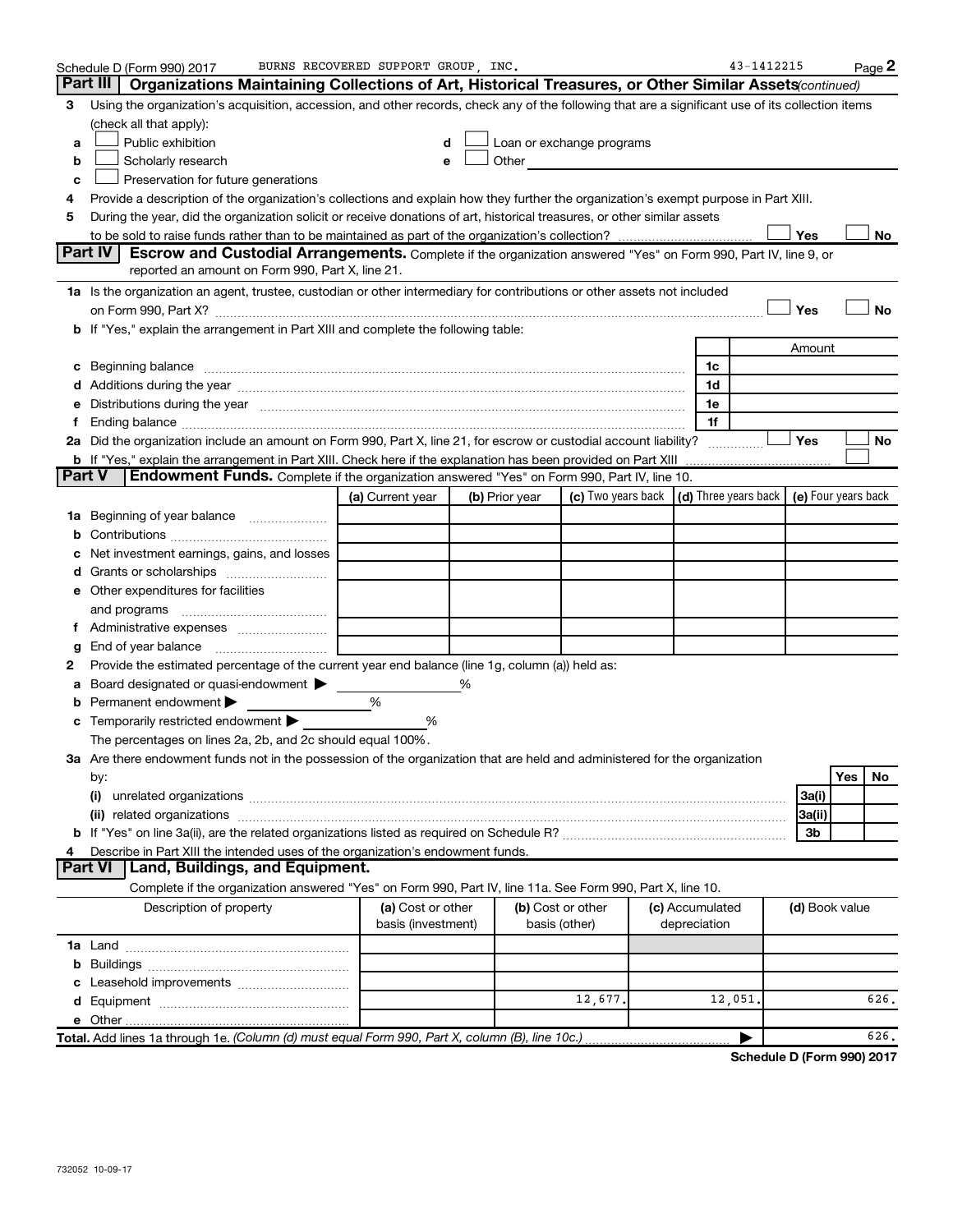### (a) Description of security or category (including name of security)  $\vert$  (b) Book value  $\vert$  (c) **Total.** (Col. (b) must equal Form 990, Part X, col. (B) line 12.)  $\blacktriangleright$ **Total.** (Col. (b) must equal Form 990, Part X, col. (B) line  $13$ .) **(1)** Financial derivatives ~~~~~~~~~~~~~~~ **(2)** Closely-held equity interests ~~~~~~~~~~~ **(3)** Other (a) Description of investment **b (b)** Book value **(1) (2) (3) (4) (5) (6) (7) (8) (9)** (a) Description **(1) (2) (3) (4) (5) (6) (7) (8) (9) Total.**  *(Column (b) must equal Form 990, Part X, col. (B) line 15.)* Schedule D (Form 990) 2017 BURNS RECOVERED SUPPORT GROUP, INC. 43-1412215 Page Complete if the organization answered "Yes" on Form 990, Part IV, line 11b. See Form 990, Part X, line 12.  $(b)$  Book value  $\vert$  (c) Method of valuation: Cost or end-of-year market value (A) (B) (C) (D) (E) (F) (G) (H) Complete if the organization answered "Yes" on Form 990, Part IV, line 11c. See Form 990, Part X, line 13. (c) Method of valuation: Cost or end-of-year market value Complete if the organization answered "Yes" on Form 990, Part IV, line 11d. See Form 990, Part X, line 15. (b) Book value | **3 Part VII Investments - Other Securities. Part VIII Investments - Program Related. Part IX Other Assets.**

# **Part X Other Liabilities.**

Complete if the organization answered "Yes" on Form 990, Part IV, line 11e or 11f. See Form 990, Part X, line 25.

|     | (a) Description of liability                                       | (b) Book value |
|-----|--------------------------------------------------------------------|----------------|
|     | Federal income taxes                                               |                |
| (2) |                                                                    |                |
| (3) |                                                                    |                |
| (4) |                                                                    |                |
| (5) |                                                                    |                |
| (6) |                                                                    |                |
|     |                                                                    |                |
| (8) |                                                                    |                |
| (9) |                                                                    |                |
|     | Total. (Column (b) must equal Form 990, Part X, col. (B) line 25.) |                |

**2.** Liability for uncertain tax positions. In Part XIII, provide the text of the footnote to the organization's financial statements that reports the organization's liability for uncertain tax positions under FIN 48 (ASC 740). Check here if the text of the footnote has been provided in Part XIII  $\boxed{\mathrm{x}}$ 

**Schedule D (Form 990) 2017**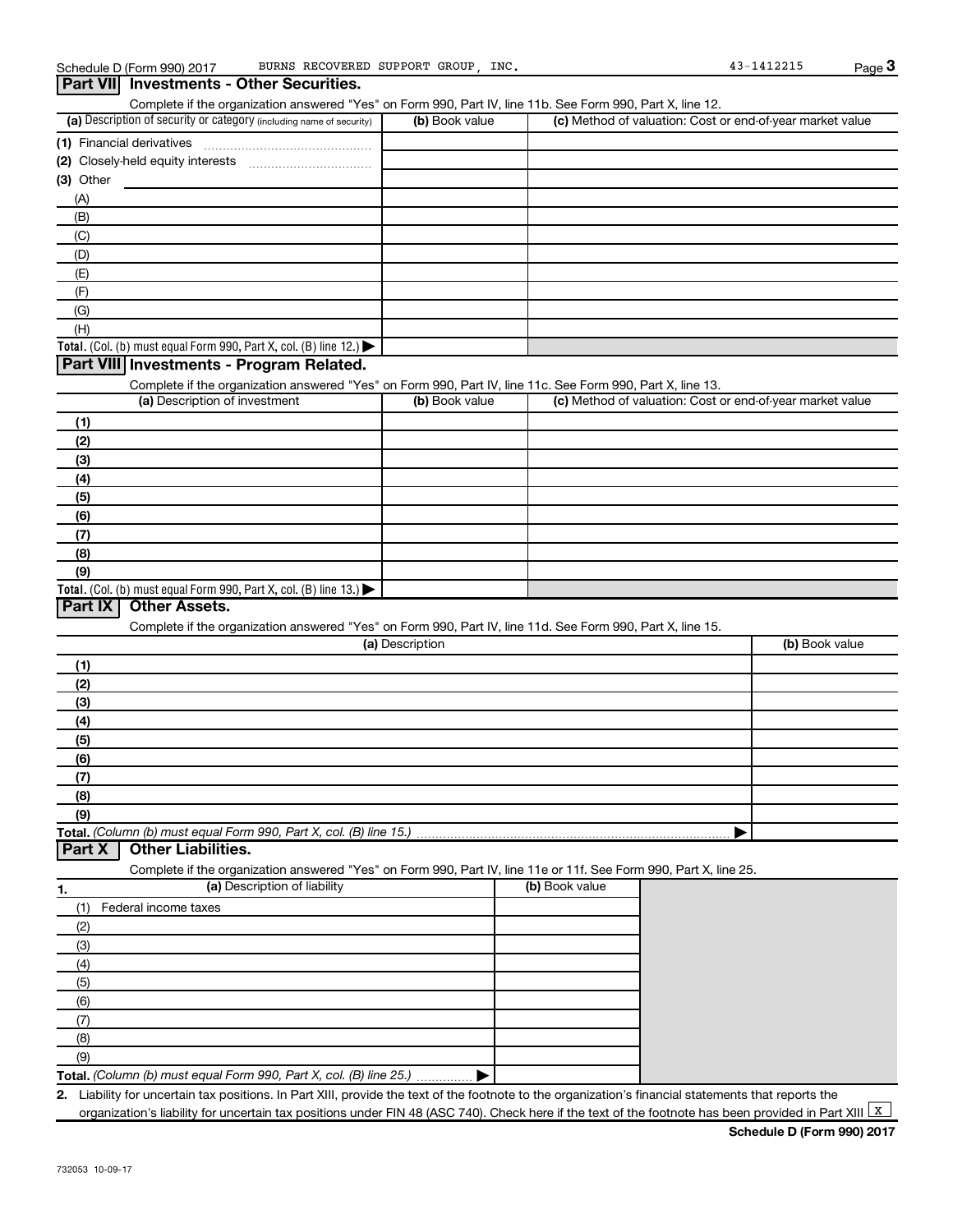|   | BURNS RECOVERED SUPPORT GROUP, INC.<br>Schedule D (Form 990) 2017                                                                                                                                                              |                |          | 43-1412215   | Page 4   |
|---|--------------------------------------------------------------------------------------------------------------------------------------------------------------------------------------------------------------------------------|----------------|----------|--------------|----------|
|   | Part XI   Reconciliation of Revenue per Audited Financial Statements With Revenue per Return.                                                                                                                                  |                |          |              |          |
|   | Complete if the organization answered "Yes" on Form 990, Part IV, line 12a.                                                                                                                                                    |                |          |              |          |
| 1 | Total revenue, gains, and other support per audited financial statements [11] [11] Total revenue, gains, and other support per audited financial statements                                                                    |                |          | $\mathbf{1}$ | 437,956. |
| 2 | Amounts included on line 1 but not on Form 990, Part VIII, line 12:                                                                                                                                                            |                |          |              |          |
| a | Net unrealized gains (losses) on investments [111] [12] matter and all products and all products and all products and all products and all products and all products and all products and all products and all products and al | 2a             | 67,133.  |              |          |
|   |                                                                                                                                                                                                                                | 2 <sub>b</sub> |          |              |          |
| c |                                                                                                                                                                                                                                | 2c             |          |              |          |
| d |                                                                                                                                                                                                                                | 2d             |          |              |          |
| e | Add lines 2a through 2d                                                                                                                                                                                                        |                |          | 2е           | 67,133.  |
| 3 |                                                                                                                                                                                                                                |                |          | 3            | 370,823. |
| 4 | Amounts included on Form 990, Part VIII, line 12, but not on line 1:                                                                                                                                                           |                |          |              |          |
|   |                                                                                                                                                                                                                                | 4a l           | 5,842.   |              |          |
| b |                                                                                                                                                                                                                                | 4 <sub>h</sub> |          |              |          |
|   | Add lines 4a and 4b                                                                                                                                                                                                            |                |          | 4c           | 5,842.   |
| 5 |                                                                                                                                                                                                                                | 5              | 376,665. |              |          |
|   | Part XII   Reconciliation of Expenses per Audited Financial Statements With Expenses per Return.                                                                                                                               |                |          |              |          |
|   | Complete if the organization answered "Yes" on Form 990, Part IV, line 12a.                                                                                                                                                    |                |          |              |          |
| 1 |                                                                                                                                                                                                                                |                |          | $\mathbf{1}$ | 378,907. |
| 2 | Amounts included on line 1 but not on Form 990, Part IX, line 25:                                                                                                                                                              |                |          |              |          |
| a |                                                                                                                                                                                                                                | 2a             |          |              |          |
|   |                                                                                                                                                                                                                                | 2 <sub>b</sub> |          |              |          |
|   |                                                                                                                                                                                                                                | 2 <sub>c</sub> |          |              |          |
| d |                                                                                                                                                                                                                                | 2d             |          |              |          |
|   |                                                                                                                                                                                                                                |                |          | 2e           | 0.       |
| з |                                                                                                                                                                                                                                |                |          | 3            | 378,907. |
| 4 | Amounts included on Form 990, Part IX, line 25, but not on line 1:                                                                                                                                                             |                |          |              |          |
| a |                                                                                                                                                                                                                                | 4a l           | 5,842.   |              |          |
| b | Other (Describe in Part XIII.) <b>Construction Contract Construction</b> Chemistry Chemistry Chemistry Chemistry Chemistry                                                                                                     | 4b             |          |              |          |
|   | c Add lines 4a and 4b                                                                                                                                                                                                          |                |          | 4c           | 5,842.   |
|   |                                                                                                                                                                                                                                |                |          | 5            | 384,749. |
|   | Part XIII Supplemental Information.                                                                                                                                                                                            |                |          |              |          |

Provide the descriptions required for Part II, lines 3, 5, and 9; Part III, lines 1a and 4; Part IV, lines 1b and 2b; Part V, line 4; Part X, line 2; Part XI, lines 2d and 4b; and Part XII, lines 2d and 4b. Also complete this part to provide any additional information.

PART X, LINE 2:

THE ORGANIZATION CONSTITUTES A QUALIFIED NOT-FOR-PROFIT ORGANIZATION AND

IS, THEREFORE, EXEMPT FROM FEDERAL INCOME TAXES ON RELATED, EXEMPT INCOME

UNDER SECTION 501(C)(3) OF THE INTERNAL REVENUE CODE. THE ORGANIZATION'S

FEDERAL TAX RETURNS FOR TAX YEARS 2014 AND LATER REMAIN SUBJECT TO

EXAMINATION BY TAXING AUTHORITIES.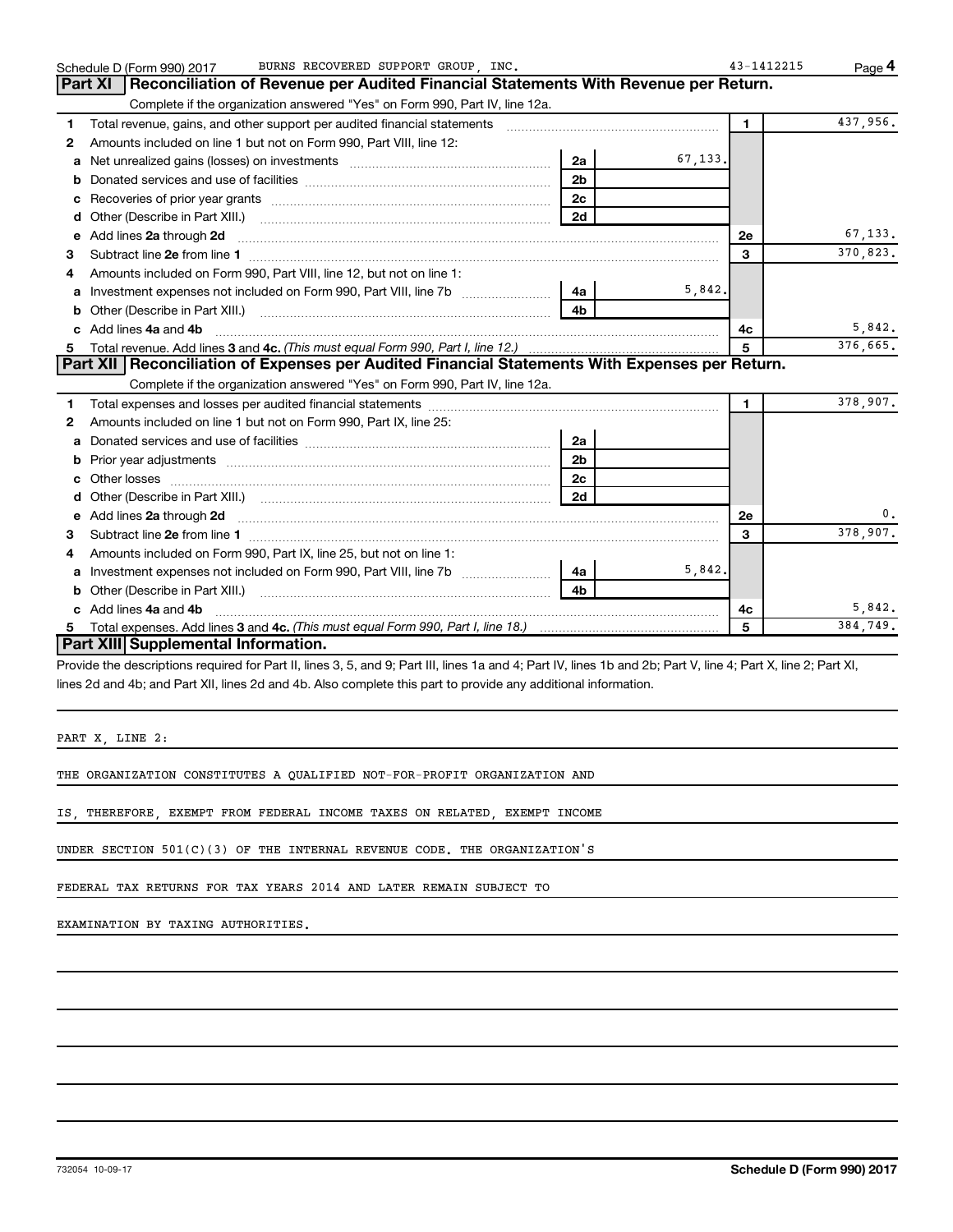| <b>SCHEDULE G</b><br>(Form 990 or 990-EZ)<br>Department of the Treasury<br>Internal Revenue Service                                                                                                                                                                                                                                                                                                                                                                                                                                                                                                                                                                                                                                                                                                                          |  | <b>Supplemental Information Regarding Fundraising or Gaming Activities</b><br>Complete if the organization answered "Yes" on Form 990, Part IV, line 17, 18, or 19, or if the<br>organization entered more than \$15,000 on Form 990-EZ, line 6a.<br>Attach to Form 990 or Form 990-EZ.<br>$\triangleright$ Go to www.irs.gov/Form990 for the latest instructions. |     |                                                                            |                                      |  |                                                                            | OMB No. 1545-0047<br><b>Open to Public</b><br>Inspection |
|------------------------------------------------------------------------------------------------------------------------------------------------------------------------------------------------------------------------------------------------------------------------------------------------------------------------------------------------------------------------------------------------------------------------------------------------------------------------------------------------------------------------------------------------------------------------------------------------------------------------------------------------------------------------------------------------------------------------------------------------------------------------------------------------------------------------------|--|--------------------------------------------------------------------------------------------------------------------------------------------------------------------------------------------------------------------------------------------------------------------------------------------------------------------------------------------------------------------|-----|----------------------------------------------------------------------------|--------------------------------------|--|----------------------------------------------------------------------------|----------------------------------------------------------|
| Name of the organization                                                                                                                                                                                                                                                                                                                                                                                                                                                                                                                                                                                                                                                                                                                                                                                                     |  |                                                                                                                                                                                                                                                                                                                                                                    |     |                                                                            |                                      |  |                                                                            | <b>Employer identification number</b>                    |
|                                                                                                                                                                                                                                                                                                                                                                                                                                                                                                                                                                                                                                                                                                                                                                                                                              |  | BURNS RECOVERED SUPPORT GROUP, INC.                                                                                                                                                                                                                                                                                                                                |     |                                                                            |                                      |  | 43-1412215                                                                 |                                                          |
| Part I<br>required to complete this part.                                                                                                                                                                                                                                                                                                                                                                                                                                                                                                                                                                                                                                                                                                                                                                                    |  | Fundraising Activities. Complete if the organization answered "Yes" on Form 990, Part IV, line 17. Form 990-EZ filers are not                                                                                                                                                                                                                                      |     |                                                                            |                                      |  |                                                                            |                                                          |
| 1 Indicate whether the organization raised funds through any of the following activities. Check all that apply.<br>Mail solicitations<br>Solicitation of non-government grants<br>e<br>a<br>Solicitation of government grants<br>Internet and email solicitations<br>f<br>b<br>Phone solicitations<br>Special fundraising events<br>g<br>с<br>In-person solicitations<br>d<br>2 a Did the organization have a written or oral agreement with any individual (including officers, directors, trustees, or<br>Yes<br>key employees listed in Form 990, Part VII) or entity in connection with professional fundraising services?<br>b If "Yes," list the 10 highest paid individuals or entities (fundraisers) pursuant to agreements under which the fundraiser is to be<br>compensated at least \$5,000 by the organization. |  |                                                                                                                                                                                                                                                                                                                                                                    |     |                                                                            |                                      |  |                                                                            |                                                          |
| (i) Name and address of individual<br>or entity (fundraiser)                                                                                                                                                                                                                                                                                                                                                                                                                                                                                                                                                                                                                                                                                                                                                                 |  | (ii) Activity                                                                                                                                                                                                                                                                                                                                                      |     | (iii) Did<br>fundraiser<br>have custody<br>or control of<br>contributions? | (iv) Gross receipts<br>from activity |  | (v) Amount paid<br>to (or retained by)<br>fundraiser<br>listed in col. (i) | (vi) Amount paid<br>to (or retained by)<br>organization  |
|                                                                                                                                                                                                                                                                                                                                                                                                                                                                                                                                                                                                                                                                                                                                                                                                                              |  |                                                                                                                                                                                                                                                                                                                                                                    | Yes | No                                                                         |                                      |  |                                                                            |                                                          |
|                                                                                                                                                                                                                                                                                                                                                                                                                                                                                                                                                                                                                                                                                                                                                                                                                              |  |                                                                                                                                                                                                                                                                                                                                                                    |     |                                                                            |                                      |  |                                                                            |                                                          |
|                                                                                                                                                                                                                                                                                                                                                                                                                                                                                                                                                                                                                                                                                                                                                                                                                              |  |                                                                                                                                                                                                                                                                                                                                                                    |     |                                                                            |                                      |  |                                                                            |                                                          |
|                                                                                                                                                                                                                                                                                                                                                                                                                                                                                                                                                                                                                                                                                                                                                                                                                              |  |                                                                                                                                                                                                                                                                                                                                                                    |     |                                                                            |                                      |  |                                                                            |                                                          |
|                                                                                                                                                                                                                                                                                                                                                                                                                                                                                                                                                                                                                                                                                                                                                                                                                              |  |                                                                                                                                                                                                                                                                                                                                                                    |     |                                                                            |                                      |  |                                                                            |                                                          |
|                                                                                                                                                                                                                                                                                                                                                                                                                                                                                                                                                                                                                                                                                                                                                                                                                              |  |                                                                                                                                                                                                                                                                                                                                                                    |     |                                                                            |                                      |  |                                                                            |                                                          |
|                                                                                                                                                                                                                                                                                                                                                                                                                                                                                                                                                                                                                                                                                                                                                                                                                              |  |                                                                                                                                                                                                                                                                                                                                                                    |     |                                                                            |                                      |  |                                                                            |                                                          |
|                                                                                                                                                                                                                                                                                                                                                                                                                                                                                                                                                                                                                                                                                                                                                                                                                              |  |                                                                                                                                                                                                                                                                                                                                                                    |     |                                                                            |                                      |  |                                                                            |                                                          |
|                                                                                                                                                                                                                                                                                                                                                                                                                                                                                                                                                                                                                                                                                                                                                                                                                              |  |                                                                                                                                                                                                                                                                                                                                                                    |     |                                                                            |                                      |  |                                                                            |                                                          |
|                                                                                                                                                                                                                                                                                                                                                                                                                                                                                                                                                                                                                                                                                                                                                                                                                              |  |                                                                                                                                                                                                                                                                                                                                                                    |     |                                                                            |                                      |  |                                                                            |                                                          |
| Total                                                                                                                                                                                                                                                                                                                                                                                                                                                                                                                                                                                                                                                                                                                                                                                                                        |  |                                                                                                                                                                                                                                                                                                                                                                    |     |                                                                            |                                      |  |                                                                            |                                                          |
| or licensing                                                                                                                                                                                                                                                                                                                                                                                                                                                                                                                                                                                                                                                                                                                                                                                                                 |  | 3 List all states in which the organization is registered or licensed to solicit contributions or has been notified it is exempt from registration                                                                                                                                                                                                                 |     |                                                                            |                                      |  |                                                                            |                                                          |
|                                                                                                                                                                                                                                                                                                                                                                                                                                                                                                                                                                                                                                                                                                                                                                                                                              |  |                                                                                                                                                                                                                                                                                                                                                                    |     |                                                                            |                                      |  |                                                                            |                                                          |
|                                                                                                                                                                                                                                                                                                                                                                                                                                                                                                                                                                                                                                                                                                                                                                                                                              |  |                                                                                                                                                                                                                                                                                                                                                                    |     |                                                                            |                                      |  |                                                                            |                                                          |
|                                                                                                                                                                                                                                                                                                                                                                                                                                                                                                                                                                                                                                                                                                                                                                                                                              |  |                                                                                                                                                                                                                                                                                                                                                                    |     |                                                                            |                                      |  |                                                                            |                                                          |
|                                                                                                                                                                                                                                                                                                                                                                                                                                                                                                                                                                                                                                                                                                                                                                                                                              |  |                                                                                                                                                                                                                                                                                                                                                                    |     |                                                                            |                                      |  |                                                                            |                                                          |

**For Paperwork Reduction Act Notice, see the Instructions for Form 990 or 990-EZ. Schedule G (Form 990 or 990-EZ) 2017** LHA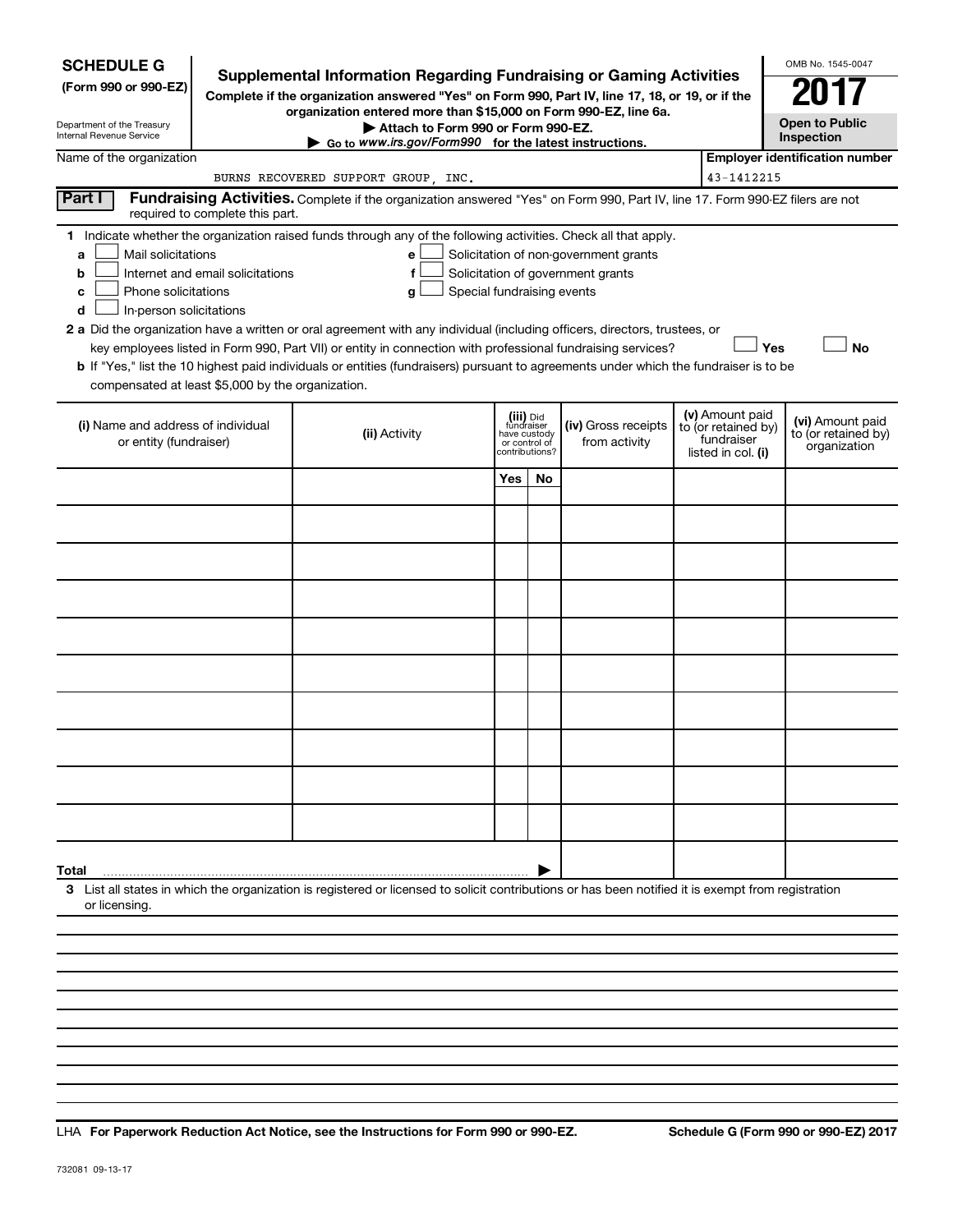| Schedule G (Form 990 or 990-EZ) 2017 BURNS RECOVERED SUPPORT GROUP, |  |  |  |  | INC | 141221.<br>-141 | Page |
|---------------------------------------------------------------------|--|--|--|--|-----|-----------------|------|
|---------------------------------------------------------------------|--|--|--|--|-----|-----------------|------|

**2** BURNS RECOVERED SUPPORT GROUP, INC. 43-1412215

Part II | Fundraising Events. Complete if the organization answered "Yes" on Form 990, Part IV, line 18, or reported more than \$15,000 of fundraising event contributions and gross income on Form 990-EZ, lines 1 and 6b. List events with gross receipts greater than \$5,000.

|                                                                                                                      |    |                                                                                                                                                                                                                                | (a) Event #1        | (b) Event #2            | (c) Other events | (d) Total events           |  |  |
|----------------------------------------------------------------------------------------------------------------------|----|--------------------------------------------------------------------------------------------------------------------------------------------------------------------------------------------------------------------------------|---------------------|-------------------------|------------------|----------------------------|--|--|
|                                                                                                                      |    |                                                                                                                                                                                                                                |                     |                         |                  | (add col. (a) through      |  |  |
|                                                                                                                      |    |                                                                                                                                                                                                                                | <b>FASHION SHOW</b> | TRIVIA NIGHT            | $\mathbf{1}$     | col. (c)                   |  |  |
|                                                                                                                      |    |                                                                                                                                                                                                                                | (event type)        | (event type)            | (total number)   |                            |  |  |
|                                                                                                                      |    |                                                                                                                                                                                                                                |                     |                         |                  |                            |  |  |
| Revenue                                                                                                              |    |                                                                                                                                                                                                                                | 25,351.             | 14,908.                 | 15,448.          | 55,707.                    |  |  |
|                                                                                                                      |    |                                                                                                                                                                                                                                | 22,526.             | 6,381.                  | 15,448,          |                            |  |  |
|                                                                                                                      | 2  |                                                                                                                                                                                                                                |                     |                         |                  | 44,355.                    |  |  |
|                                                                                                                      | 3  | Gross income (line 1 minus line 2)                                                                                                                                                                                             | 2,825.              | 8,527.                  |                  | 11,352.                    |  |  |
|                                                                                                                      |    |                                                                                                                                                                                                                                |                     |                         |                  |                            |  |  |
|                                                                                                                      | 4  |                                                                                                                                                                                                                                |                     |                         |                  |                            |  |  |
|                                                                                                                      |    |                                                                                                                                                                                                                                |                     |                         |                  |                            |  |  |
|                                                                                                                      | 5  |                                                                                                                                                                                                                                |                     |                         |                  |                            |  |  |
| <b>Direct Expenses</b>                                                                                               | 6  |                                                                                                                                                                                                                                |                     |                         |                  |                            |  |  |
|                                                                                                                      |    |                                                                                                                                                                                                                                |                     |                         |                  |                            |  |  |
|                                                                                                                      | 7  | Food and beverages                                                                                                                                                                                                             |                     |                         |                  |                            |  |  |
|                                                                                                                      |    |                                                                                                                                                                                                                                |                     |                         |                  |                            |  |  |
|                                                                                                                      | 8  |                                                                                                                                                                                                                                |                     |                         |                  |                            |  |  |
|                                                                                                                      | 9  | Other direct expenses and the state of the state of the state of the state of the state of the state of the state of the state of the state of the state of the state of the state of the state of the state of the state of t | 11, 495.            |                         |                  | 11,495.                    |  |  |
|                                                                                                                      | 10 | Direct expense summary. Add lines 4 through 9 in column (d)                                                                                                                                                                    |                     |                         |                  | 11,495.                    |  |  |
|                                                                                                                      | 11 |                                                                                                                                                                                                                                |                     |                         |                  | $-143.$                    |  |  |
| Part III<br>Gaming. Complete if the organization answered "Yes" on Form 990, Part IV, line 19, or reported more than |    |                                                                                                                                                                                                                                |                     |                         |                  |                            |  |  |
|                                                                                                                      |    | \$15,000 on Form 990-EZ, line 6a.                                                                                                                                                                                              |                     |                         |                  |                            |  |  |
|                                                                                                                      |    |                                                                                                                                                                                                                                | (a) Bingo           | (b) Pull tabs/instant   | (c) Other gaming | (d) Total gaming (add      |  |  |
| Revenue                                                                                                              |    |                                                                                                                                                                                                                                |                     | bingo/progressive bingo |                  | col. (a) through col. (c)) |  |  |
|                                                                                                                      |    |                                                                                                                                                                                                                                |                     |                         |                  |                            |  |  |
|                                                                                                                      |    |                                                                                                                                                                                                                                |                     |                         |                  |                            |  |  |

|                 | 2                                                                        | Cash prizes [111] Cash prizes [11] Cash prizes [11] Cash prizes [11] Casar District Cash District Cash District Cash District Cash District Cash District Cash District Cash District Cash District Cash District Cash Distric |                |  |                       |  |                  |   |  |  |
|-----------------|--------------------------------------------------------------------------|--------------------------------------------------------------------------------------------------------------------------------------------------------------------------------------------------------------------------------|----------------|--|-----------------------|--|------------------|---|--|--|
|                 | 3                                                                        |                                                                                                                                                                                                                                |                |  |                       |  |                  |   |  |  |
| Direct Expenses | 4                                                                        |                                                                                                                                                                                                                                |                |  |                       |  |                  |   |  |  |
|                 | 5                                                                        |                                                                                                                                                                                                                                |                |  |                       |  |                  |   |  |  |
|                 | 6                                                                        | Volunteer labor [19] Volunteer labor                                                                                                                                                                                           | Yes<br>%<br>No |  | <b>Yes</b><br>%<br>No |  | <b>Yes</b><br>No | % |  |  |
|                 | 7                                                                        |                                                                                                                                                                                                                                |                |  |                       |  |                  |   |  |  |
|                 | 8                                                                        |                                                                                                                                                                                                                                |                |  |                       |  |                  |   |  |  |
| 9               | Enter the state(s) in which the organization conducts gaming activities: |                                                                                                                                                                                                                                |                |  |                       |  |                  |   |  |  |
|                 | Yes<br><b>No</b><br><b>b</b> If "No," explain:                           |                                                                                                                                                                                                                                |                |  |                       |  |                  |   |  |  |
|                 |                                                                          |                                                                                                                                                                                                                                |                |  |                       |  |                  |   |  |  |

**10 a** Were any of the organization's gaming licenses revoked, suspended, or terminated during the tax year? ~~~~~~~~~ † † **b** If "Yes," explain:

 $\Box$  **No**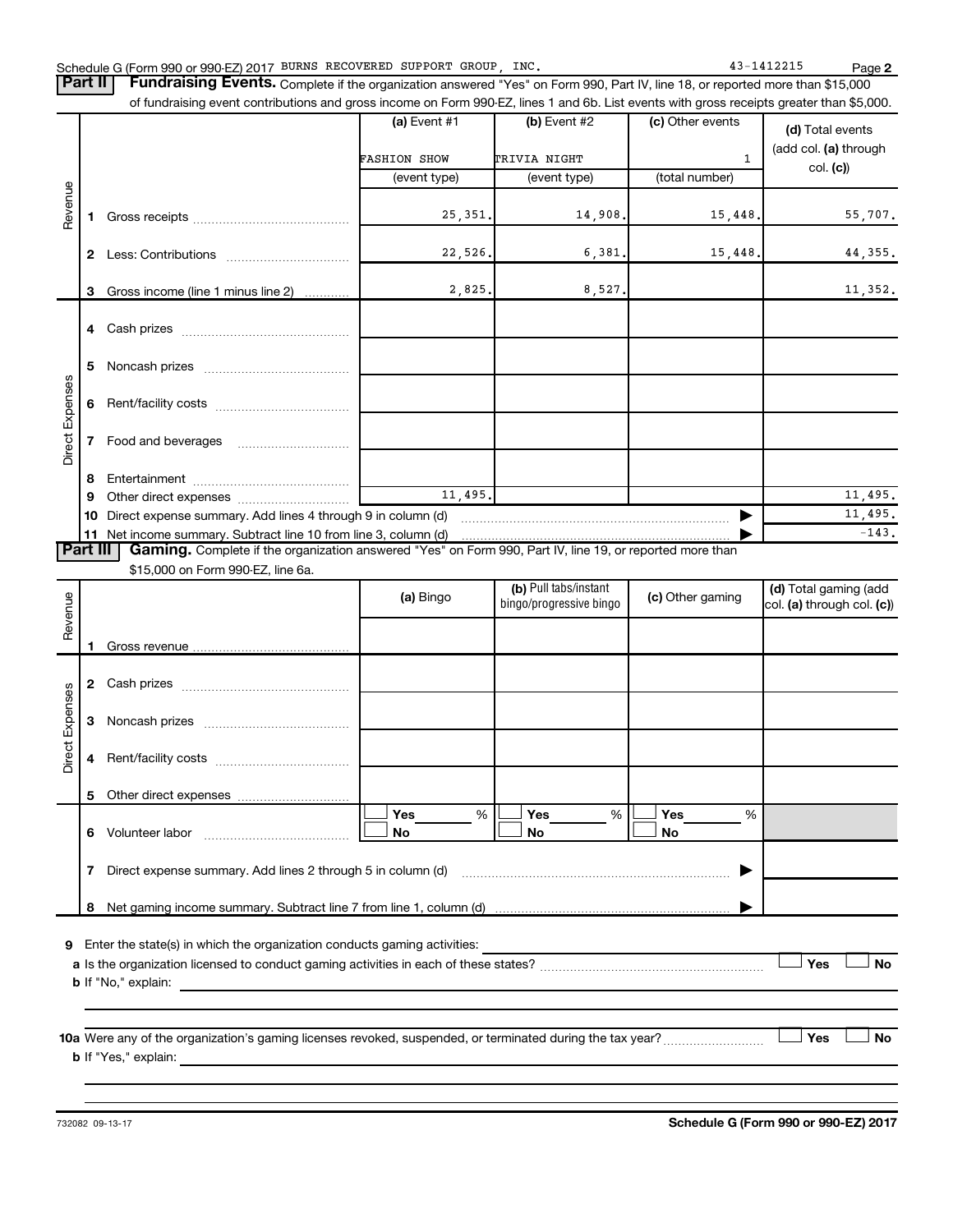|    | Schedule G (Form 990 or 990-EZ) 2017 BURNS RECOVERED SUPPORT GROUP, INC.                                                                                      | 43-1412215 |     |                     | Page 3    |
|----|---------------------------------------------------------------------------------------------------------------------------------------------------------------|------------|-----|---------------------|-----------|
|    |                                                                                                                                                               |            |     | Yes                 | <b>No</b> |
|    | 12 Is the organization a grantor, beneficiary or trustee of a trust, or a member of a partnership or other entity formed                                      |            |     |                     |           |
|    |                                                                                                                                                               |            |     | Yes                 | <b>No</b> |
|    | 13 Indicate the percentage of gaming activity conducted in:                                                                                                   |            |     |                     |           |
|    |                                                                                                                                                               |            | 1За |                     | %         |
|    | <b>b</b> An outside facility <i>www.communicality www.communicality.communicality www.communicality www.communicality.communicality www.communicality.com</i> |            | 13b |                     | %         |
|    | 14 Enter the name and address of the person who prepares the organization's gaming/special events books and records:                                          |            |     |                     |           |
|    | Name $\blacktriangleright$<br><u>and the control of the control of the control of the control of the control of the control of the control of</u>             |            |     |                     |           |
|    |                                                                                                                                                               |            |     |                     |           |
|    | <b>15a</b> Does the organization have a contract with a third party from whom the organization receives gaming revenue? $\ldots$                              |            |     |                     | <b>No</b> |
|    |                                                                                                                                                               |            |     |                     |           |
|    |                                                                                                                                                               |            |     |                     |           |
|    | c If "Yes," enter name and address of the third party:                                                                                                        |            |     |                     |           |
|    |                                                                                                                                                               |            |     |                     |           |
|    | Name $\blacktriangleright$<br><u>and the contract of the contract of the contract of the contract of the contract of the contract of the contract of</u>      |            |     |                     |           |
|    | Address $\blacktriangleright$<br><u>and the contract of the contract of the contract of the contract of the contract of the contract of the contract of</u>   |            |     |                     |           |
| 16 | Gaming manager information:                                                                                                                                   |            |     |                     |           |
|    | <u> 1989 - Johann Barbara, martin amerikan basal dan berasal dan berasal dalam basal dalam basal dalam basal dala</u><br>Name $\blacktriangleright$           |            |     |                     |           |
|    | Gaming manager compensation > \$                                                                                                                              |            |     |                     |           |
|    |                                                                                                                                                               |            |     |                     |           |
|    |                                                                                                                                                               |            |     |                     |           |
|    |                                                                                                                                                               |            |     |                     |           |
|    |                                                                                                                                                               |            |     |                     |           |
|    |                                                                                                                                                               |            |     |                     |           |
|    | Director/officer<br>Employee<br>Independent contractor                                                                                                        |            |     |                     |           |
|    |                                                                                                                                                               |            |     |                     |           |
| 17 | Mandatory distributions:                                                                                                                                      |            |     |                     |           |
|    | a Is the organization required under state law to make charitable distributions from the gaming proceeds to                                                   |            |     | $\Box$ Yes $\ \bot$ |           |
|    | retain the state gaming license?                                                                                                                              |            |     |                     |           |
|    | <b>b</b> Enter the amount of distributions required under state law to be distributed to other exempt organizations or spent in the                           |            |     |                     |           |
|    | organization's own exempt activities during the tax year $\triangleright$ \$                                                                                  |            |     |                     |           |
|    | <b>Part IV</b><br>Supplemental Information. Provide the explanations required by Part I, line 2b, columns (iii) and (v); and Part III, lines 9, 9b, 10b, 15b, |            |     |                     |           |
|    | 15c, 16, and 17b, as applicable. Also provide any additional information. See instructions.                                                                   |            |     |                     |           |
|    |                                                                                                                                                               |            |     |                     |           |
|    |                                                                                                                                                               |            |     |                     |           |
|    |                                                                                                                                                               |            |     |                     |           |
|    |                                                                                                                                                               |            |     |                     |           |
|    |                                                                                                                                                               |            |     |                     |           |
|    |                                                                                                                                                               |            |     |                     |           |
|    |                                                                                                                                                               |            |     |                     |           |
|    |                                                                                                                                                               |            |     |                     |           |
|    |                                                                                                                                                               |            |     |                     |           |
|    |                                                                                                                                                               |            |     |                     |           |
|    |                                                                                                                                                               |            |     |                     |           |
|    |                                                                                                                                                               |            |     |                     |           |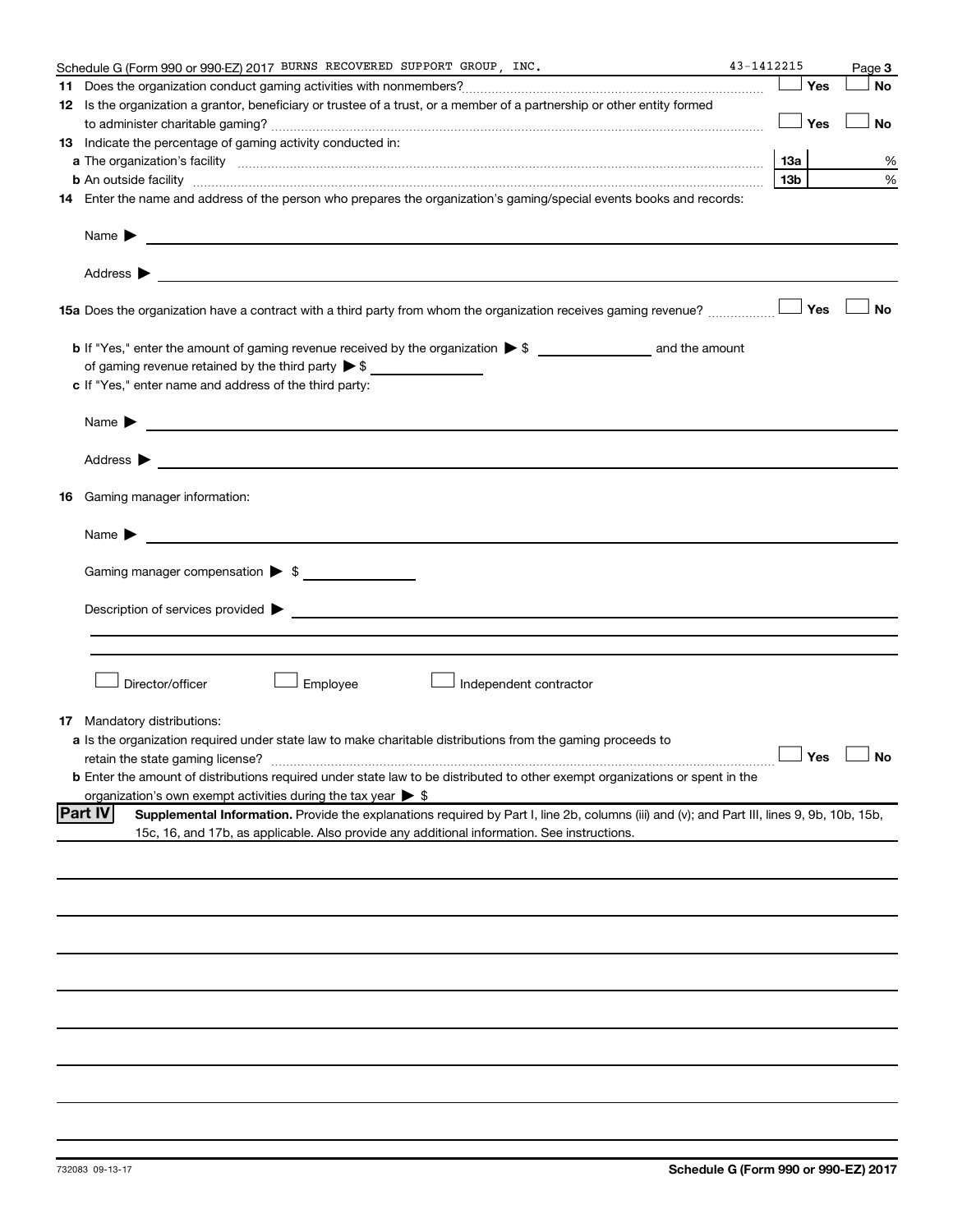| <b>Part IV   Supplemental Information (continued)</b> |
|-------------------------------------------------------|
|                                                       |
|                                                       |
|                                                       |
|                                                       |
|                                                       |
|                                                       |
|                                                       |
|                                                       |
|                                                       |
|                                                       |
|                                                       |
|                                                       |
|                                                       |
|                                                       |
|                                                       |
|                                                       |
|                                                       |
|                                                       |
|                                                       |
|                                                       |
|                                                       |
|                                                       |
|                                                       |
|                                                       |
|                                                       |
|                                                       |
|                                                       |
|                                                       |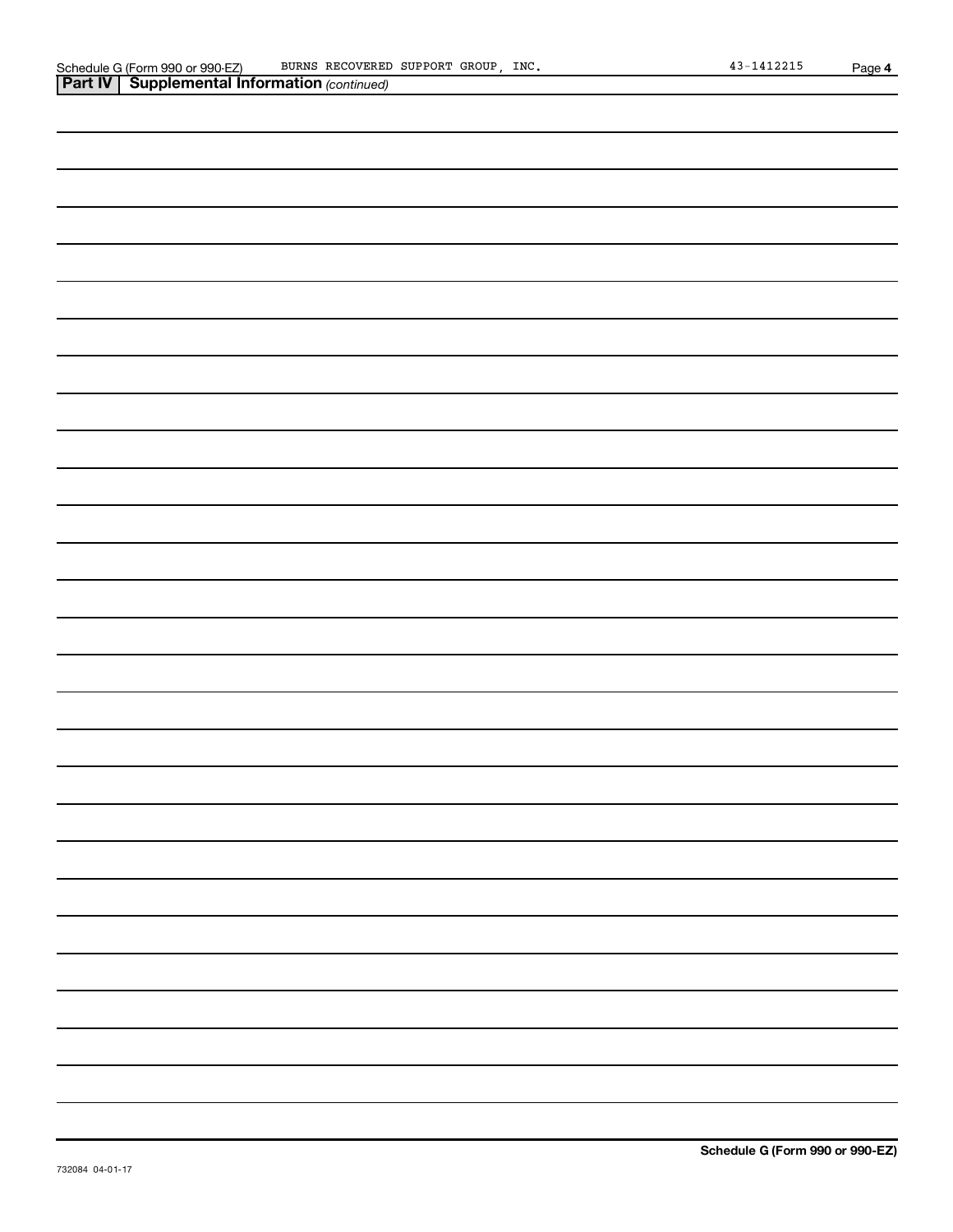| <b>SCHEDULE I</b><br>(Form 990) |                                                                                                                                                                          |                                                                              | <b>Grants and Other Assistance to Organizations,</b><br>Governments, and Individuals in the United States<br>Complete if the organization answered "Yes" on Form 990, Part IV, line 21 or 22. |                             |                                         |                                               |                                          | OMB No. 1545-0047                     |  |
|---------------------------------|--------------------------------------------------------------------------------------------------------------------------------------------------------------------------|------------------------------------------------------------------------------|-----------------------------------------------------------------------------------------------------------------------------------------------------------------------------------------------|-----------------------------|-----------------------------------------|-----------------------------------------------|------------------------------------------|---------------------------------------|--|
| Internal Revenue Service        | Department of the Treasury                                                                                                                                               | Attach to Form 990.<br>Go to www.irs.gov/Form990 for the latest information. |                                                                                                                                                                                               |                             |                                         |                                               |                                          |                                       |  |
|                                 | Name of the organization                                                                                                                                                 |                                                                              | <b>Employer identification number</b><br>BURNS RECOVERED SUPPORT GROUP, INC.                                                                                                                  |                             |                                         |                                               |                                          |                                       |  |
| Part I                          | <b>General Information on Grants and Assistance</b>                                                                                                                      |                                                                              |                                                                                                                                                                                               |                             |                                         |                                               |                                          |                                       |  |
| $\mathbf 1$                     | Does the organization maintain records to substantiate the amount of the grants or assistance, the grantees' eligibility for the grants or assistance, and the selection |                                                                              |                                                                                                                                                                                               |                             |                                         |                                               |                                          | $X$ Yes<br><b>No</b>                  |  |
|                                 | 2 Describe in Part IV the organization's procedures for monitoring the use of grant funds in the United States.                                                          |                                                                              |                                                                                                                                                                                               |                             |                                         |                                               |                                          |                                       |  |
| Part II                         | Grants and Other Assistance to Domestic Organizations and Domestic Governments. Complete if the organization answered "Yes" on Form 990, Part IV, line 21, for any       |                                                                              |                                                                                                                                                                                               |                             |                                         |                                               |                                          |                                       |  |
|                                 | recipient that received more than \$5,000. Part II can be duplicated if additional space is needed.                                                                      |                                                                              |                                                                                                                                                                                               |                             |                                         | (f) Method of                                 |                                          |                                       |  |
|                                 | 1 (a) Name and address of organization<br>or government                                                                                                                  | $(b)$ EIN                                                                    | (c) IRC section<br>(if applicable)                                                                                                                                                            | (d) Amount of<br>cash grant | (e) Amount of<br>non-cash<br>assistance | valuation (book,<br>FMV, appraisal,<br>other) | (g) Description of<br>noncash assistance | (h) Purpose of grant<br>or assistance |  |
|                                 |                                                                                                                                                                          |                                                                              |                                                                                                                                                                                               |                             |                                         |                                               |                                          |                                       |  |
| $\mathbf{2}$                    |                                                                                                                                                                          |                                                                              |                                                                                                                                                                                               |                             |                                         |                                               |                                          |                                       |  |

**For Paperwork Reduction Act Notice, see the Instructions for Form 990. Schedule I (Form 990) (2017)** LHA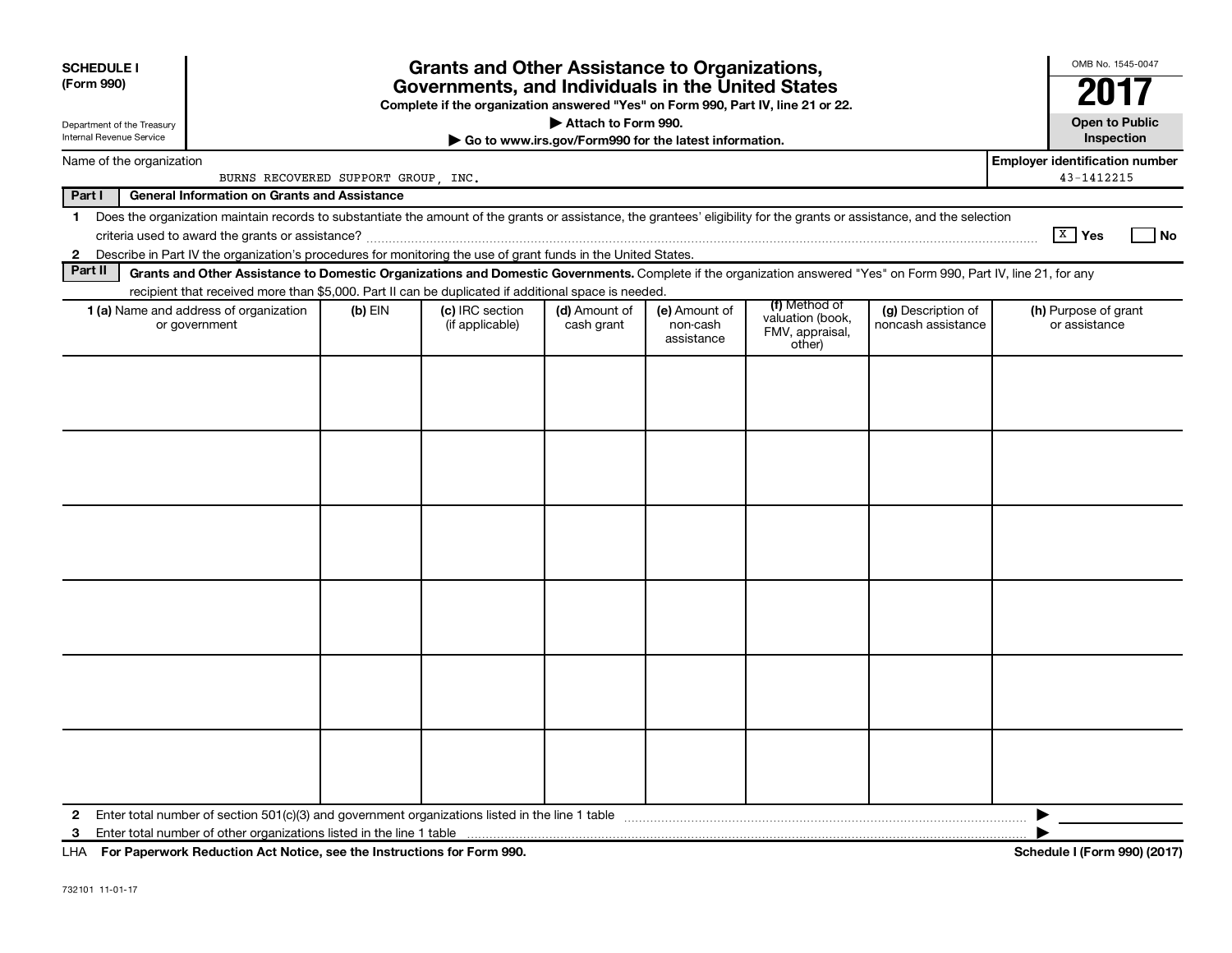Part III | Grants and Other Assistance to Domestic Individuals. Complete if the organization answered "Yes" on Form 990, Part IV, line 22. Part III can be duplicated if additional space is needed.

| (a) Type of grant or assistance | (b) Number of<br>recipients | (c) Amount of<br>cash grant | (d) Amount of non-<br>cash assistance | (e) Method of valuation<br>(book, FMV, appraisal, other) | (f) Description of noncash assistance |
|---------------------------------|-----------------------------|-----------------------------|---------------------------------------|----------------------------------------------------------|---------------------------------------|
|                                 |                             |                             |                                       |                                                          |                                       |
| SCHOLARSHIP                     |                             | 3,375.                      | $\mathbf{0}$ .                        |                                                          |                                       |
|                                 |                             |                             |                                       |                                                          |                                       |
| MEDICAL ASSISTANCE              |                             | 1,506.                      | $\mathbf{0}$ .                        |                                                          |                                       |
|                                 |                             |                             |                                       |                                                          |                                       |
| CLOTHING                        |                             | 377.                        | $\mathbf{0}$ .                        |                                                          |                                       |
|                                 |                             |                             |                                       |                                                          |                                       |
|                                 |                             |                             |                                       |                                                          |                                       |
|                                 |                             |                             |                                       |                                                          |                                       |
|                                 |                             |                             |                                       |                                                          |                                       |

Part IV | Supplemental Information. Provide the information required in Part I, line 2; Part III, column (b); and any other additional information.

PART I, LINE 2:

DISBURSEMENTS ARE MADE DIRECTLY TO THE SCHOOL/TRAINING FACILITY AND MEDICAL

FACILITY ON BEHALF OF THE SUCCESSFUL APPLICANT. BURNS RECOVERED SUPPORT

GROUP DOES NOT DISTRIBUTE FUNDS DIRECTLY TO INDIVIDUALS REQUESTING

ASSISTANCE.

**2**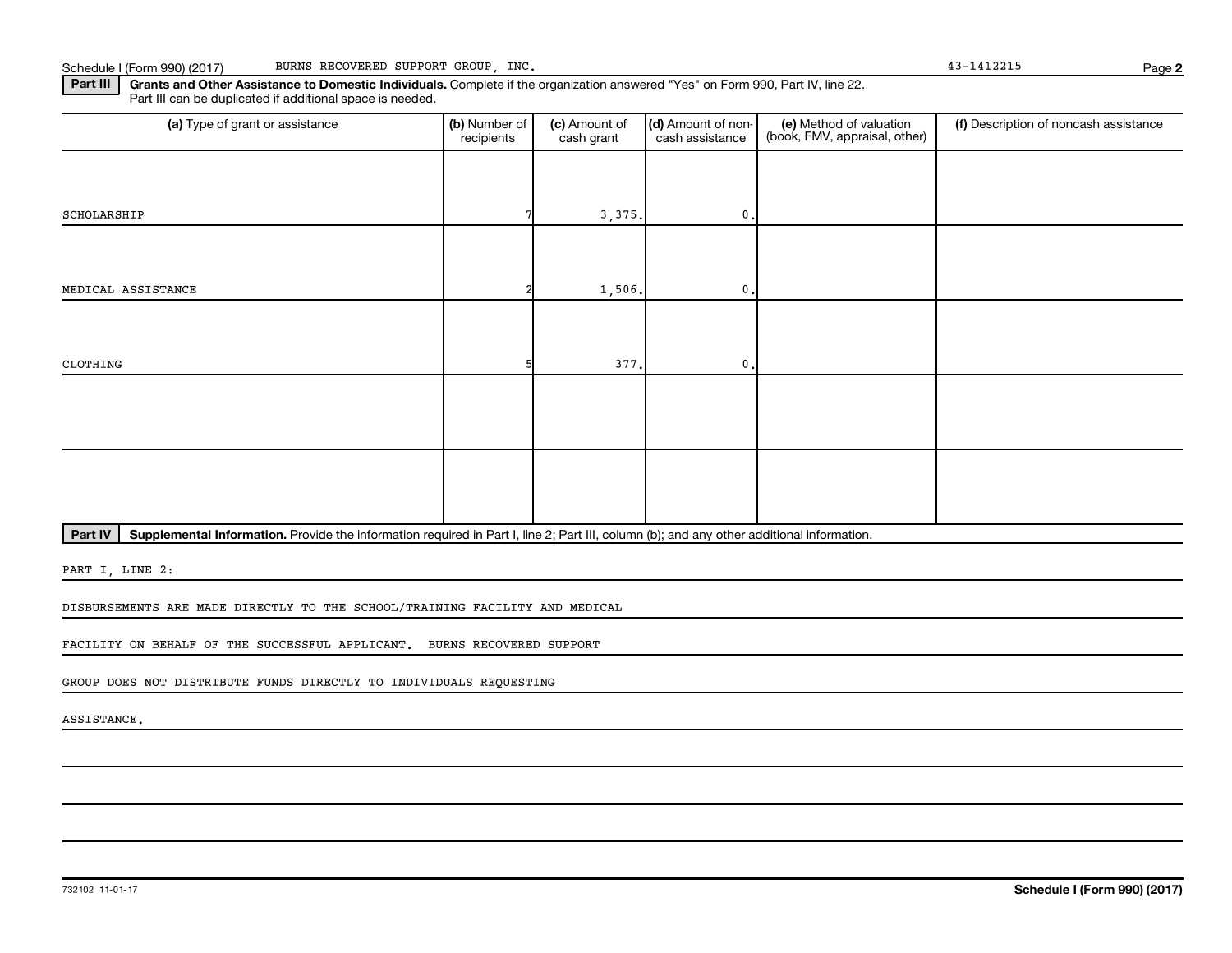**(Form 990 or 990-EZ)**

Department of the Treasury Internal Revenue Service Name of the organization

**Complete to provide information for responses to specific questions on Form 990 or 990-EZ or to provide any additional information. SCHEDULE O Supplemental Information to Form 990 or 990-EZ 2017**

**| Attach to Form 990 or 990-EZ.**

**| Go to www.irs.gov/Form990 for the latest information.**

OMB No. 1545-0047 **Open to Public Inspection**

**Employer identification number** BURNS RECOVERED SUPPORT GROUP, INC. 43-1412215

FORM 990, PART III, LINE 4B, PROGRAM SERVICE ACCOMPLISHMENTS:

\* WORK AND SCHOOL RE-ENTRY - RETURNING TO SCHOOL OR WORK IS OFTEN A

BIG ADJUSTMENT FOR A BURN SURVIVOR. BRSG STAFF WORK IN PARTNERSHIP WITH

THE BURN SURVIVOR TO EASE THE TRANSITION BACK TO SCHOOL OR WORK BY

EDUCATING CLASSMATES, TEACHERS AND CO-WORKERS ABOUT THE ISSUES BURN

SURVIVORS FACE.

\* INDIVIDUAL AND GROUP PEER SUPPORT - VOLUNTEERS MEET INDIVIDUALLY

WITH BURN PATIENTS AND THEIR FAMILY MEMBERS IN THE BURN UNIT AT MERCY

HOSPITAL IN ST. LOUIS AND UNIVERSITY HOSPITAL IN COLUMBIA.

INDIVIDUALIZED PEER SUPPORT PROVIDES BURN PATIENTS WITH PRACTICAL

SOLUTIONS TO ADJUST AND COPE WITH THEIR INJURIES, EMOTIONAL SUPPORT, AS

WELL AS EASING THE TRANSITION FROM THE HOSPITAL TO HOME AND EVENTUALLY

BACK TO WORK OR SCHOOL. GROUP PEER SUPPORT IS ALSO AVAILABLE THROUGH

MONTHLY SUPPORT GROUP MEETINGS HELD IN ST. LOUIS AND COLUMBIA,

MISSOURI. PEER SUPPORT STAFF AND VOLUNTEERS PROVIDED A TOTAL OF 1,098

VISITS/IMPRESSIONS AND APPROXIMATELY 400 HOURS OF SERVICE AT THE

HOSPITAL FACILITIES. ADDITIONALLY, 96 INDIVIDUALS ATTENDED SUPPORT

GROUP IN 2017.

\* EDUCATION - SAFETY AND PREVENTION EDUCATION PROGRAMMING PROVIDES

INFORMATION, STRATEGIES AND SKILLS TO IDENTIFY AND AVOID HIGH RISK

SITUATIONS SO INDIVIDUALS CAN PREVENT BURN AND FIRE INJURIES. IN 2017,

161 COMMUNITY PRESENTATIONS FOCUSED ON PREVENTION AND EDUCATION WERE

PROVIDED FOR THE PUBLIC. THESE SESSIONS REACHED 3,989 ATTENDEES.

732211 09-07-17 LHA For Paperwork Reduction Act Notice, see the Instructions for Form 990 or 990-EZ. Schedule O (Form 990 or 990-EZ) (2017)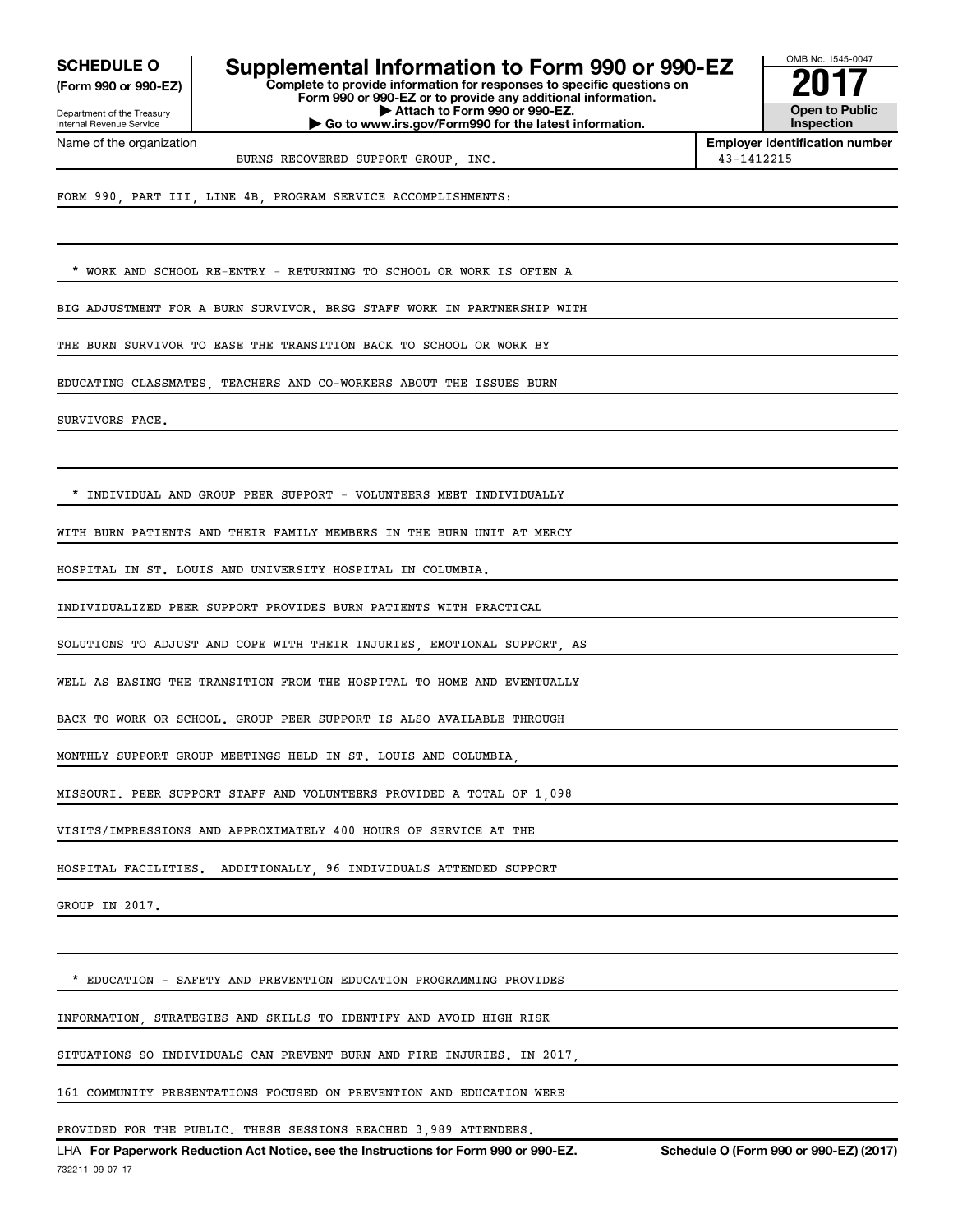Name of the organization

BURNS RECOVERED SUPPORT GROUP, INC.  $43-1412215$ 

**2 Employer identification number**

FORM 990, PART VI, SECTION A, LINE 4:

THE ORGANIZATION AMENDED THE BYLAWS DURING THE CURRENT YEAR TO ELIMINATE

THE ABILITY OF A DIRECTOR TO VOTE BY PROXY.

FORM 990, PART VI, SECTION B, LINE 11B:

THE 990 IS PREPARED BY THE OUTSIDE ACCOUNTING FIRM FOR THE EXECUTIVE

DIRECTOR TO REVIEW. CHANGES, IF ANY, ARE COMMUNICATED AND MADE. THE 990

IS THEN MADE AVAILABLE TO THE PRESIDENT TO REVIEW AND IS PRESENTED TO THE

BOARD OF DIRECTORS PRIOR TO FILING WITH IRS.

FORM 990, PART VI, SECTION B, LINE 12C:

THE ORGANIZATION REGULARLY AND CONSISTENTLY MONITORS AND ENFORCES

COMPLIANCE WITH THE ORGANIZATION'S CONFLICT OF INTEREST POLICY AND BOARD

MEMBERS WILL DISCLOSE IF THERE ARE ANY POTENTIAL CONFLICTS.

FORM 990, PART VI, SECTION B, LINE 15A:

THE BOARD OF DIRECTORS MEETS TO DETERMINE THE COMPENSATION FOR THE

EXECUTIVE DIRECTOR. COMPARABILITY DATA IS UTILIZED IN DETERMININING

APPROPRIATE AND REASONABLE COMPENSATION.

FORM 990, PART VI, SECTION C, LINE 19:

THE ORGANIZATION'S GOVERNING DOCUMENTS, CONFLICT OF INTEREST POLICY, AND

FINANCIAL STATEMENTS ARE AVAILABLE UPON REQUEST.

FORM 990, PART XII, LINE 2C:

THE ORGANIZATION'S BOARD OF DIRECTORS HAS ASSUMED RESPONSIBILITY FOR

THE OVERSIGHT OF THE AUDIT OF ITS FINANCIAL STATEMENTS AND SELECTION OF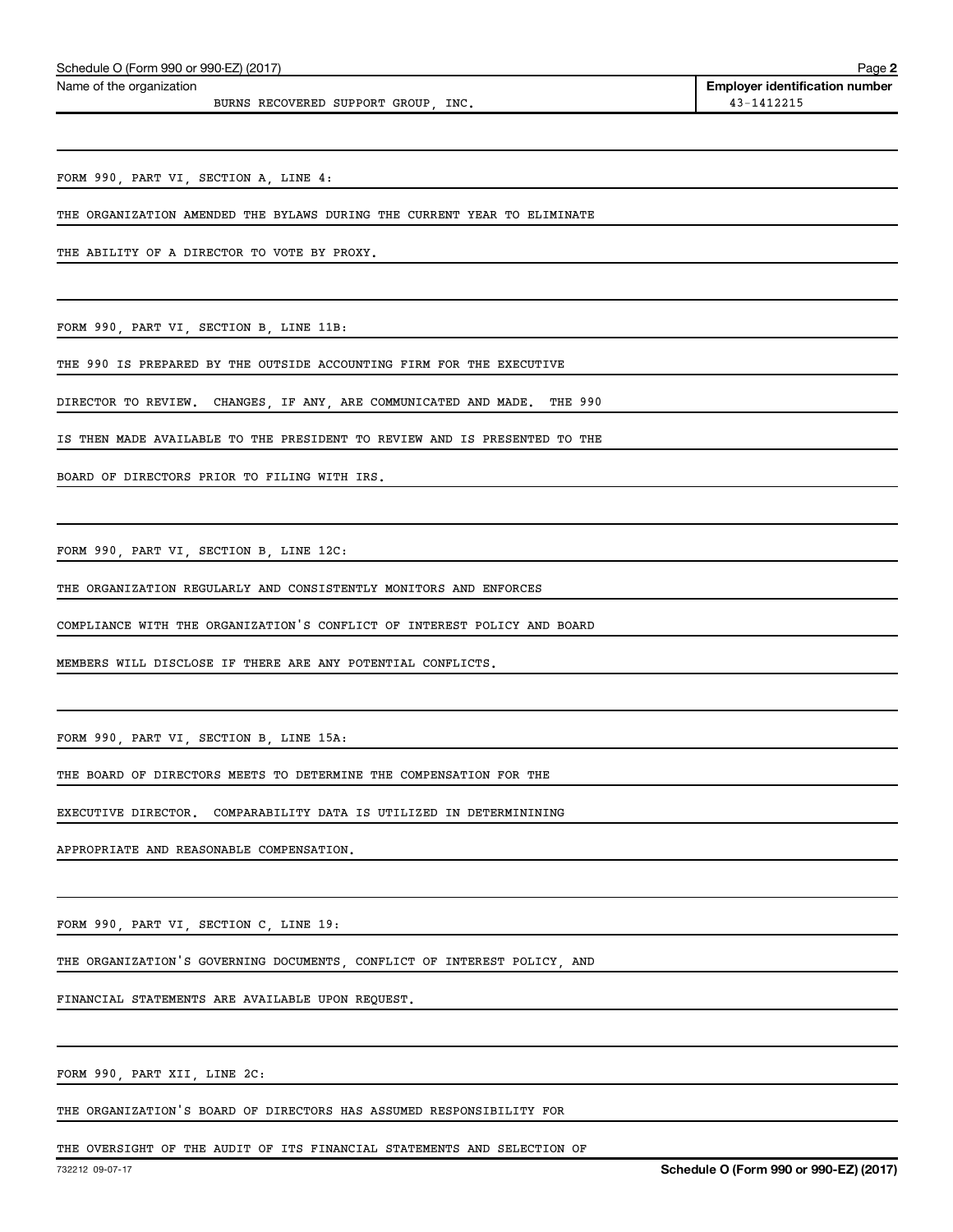| Schedule O (Form 990 or 990-EZ) (2017) | Page |  |
|----------------------------------------|------|--|
|                                        |      |  |

Name of the organization

BURNS RECOVERED SUPPORT GROUP, INC. 43-1412215

AN INDEPENDENT ACCOUNTANT.

CALENDAR YEAR 2017, WAS THE FIRST YEAR FOR THE ORGANIZATION TO OBTAIN

AN AUDIT OF THEIR FINANCIAL STATEMENTS. ACCORDINGLY, THIS IS ALSO THE

FIRST YEAR FOR THE PROCESS TO BE IN PLACE.